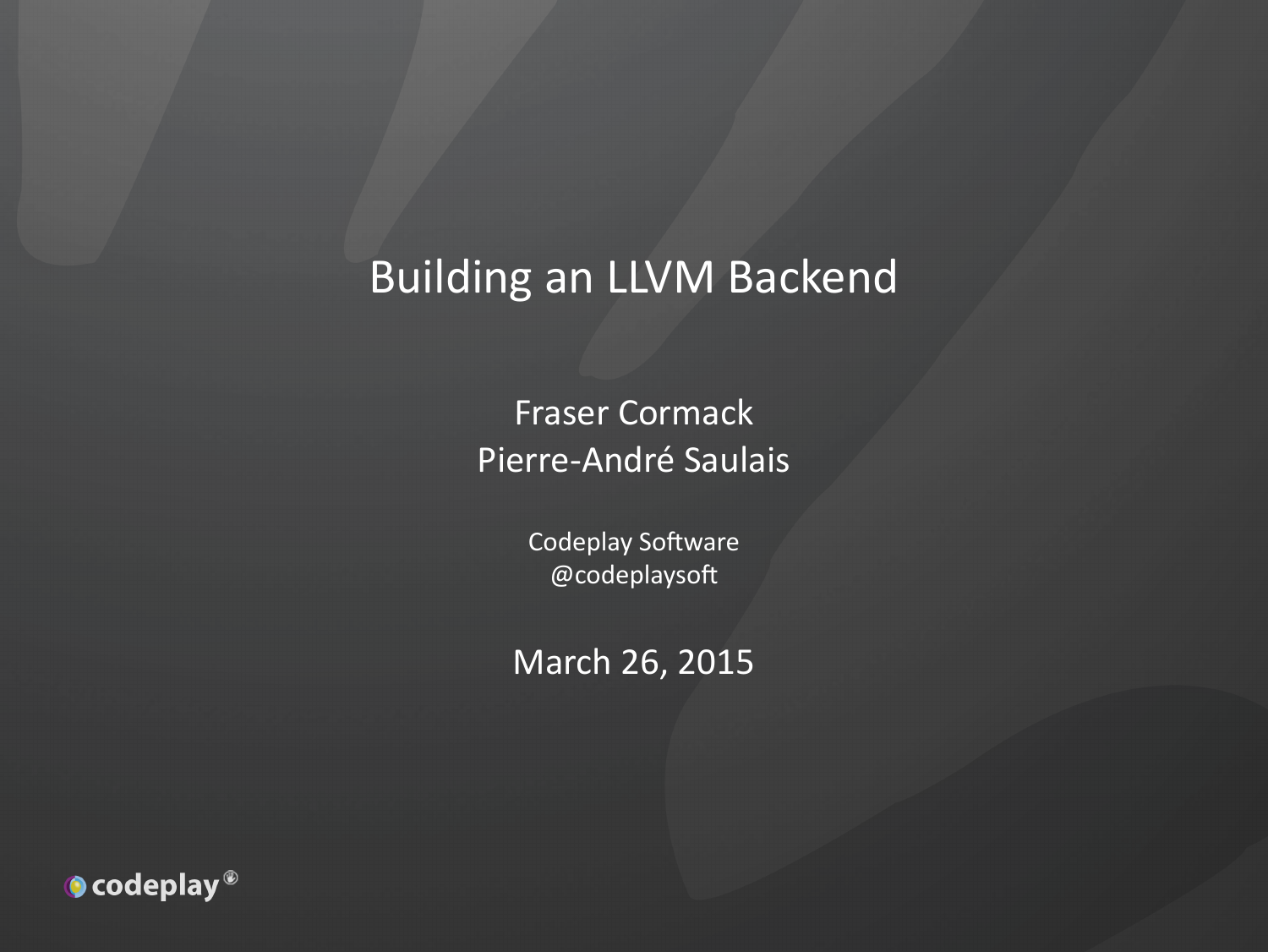## **Codeplay**

- Based here in Edinburgh
- 31 exceedingly talented developers
- Some of the things we get up to:
	- ▶ Compilers (customers' & proprietary)
	- ▶ Debuggers & profilers
	- ▶ Collaborative R&D
	- $\blacktriangleright$  Academic collaborations
	- ▶ Test-suites & test infrastructure
	- $\blacktriangleright$  Helping define new standards
- A lot of our work uses LLVM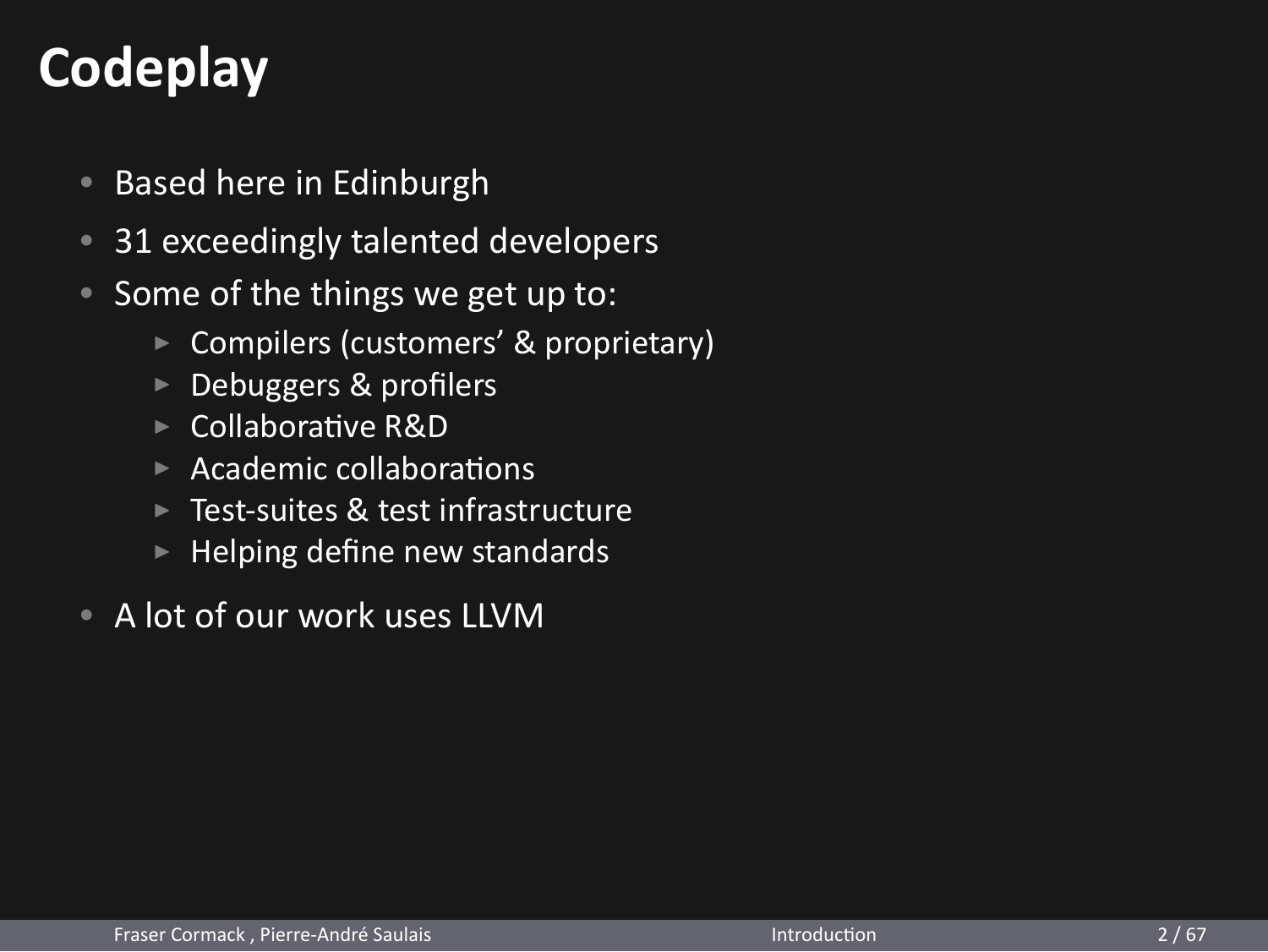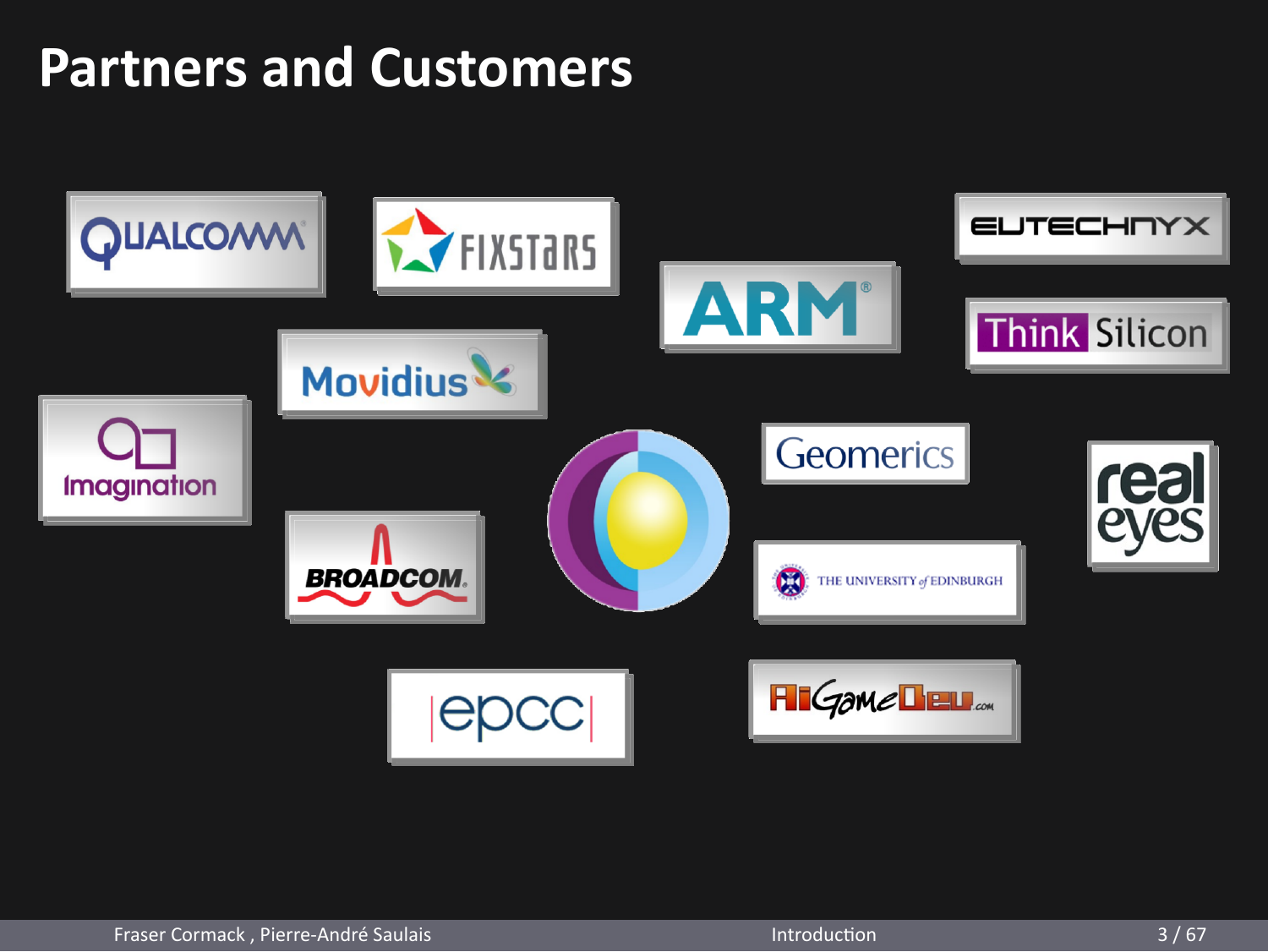#### **Introduction**

- LLVM backend crash course, for beginners
	- $\blacktriangleright$  Introduction to the different representations used in the backend
	- ▶ How-tos for the most common backend 'features'
- Simple target created for this tutorial
	- ▶ Can be used to see how LLVM works
	- ▶ Can be used as a skeleton to bootstrap a new target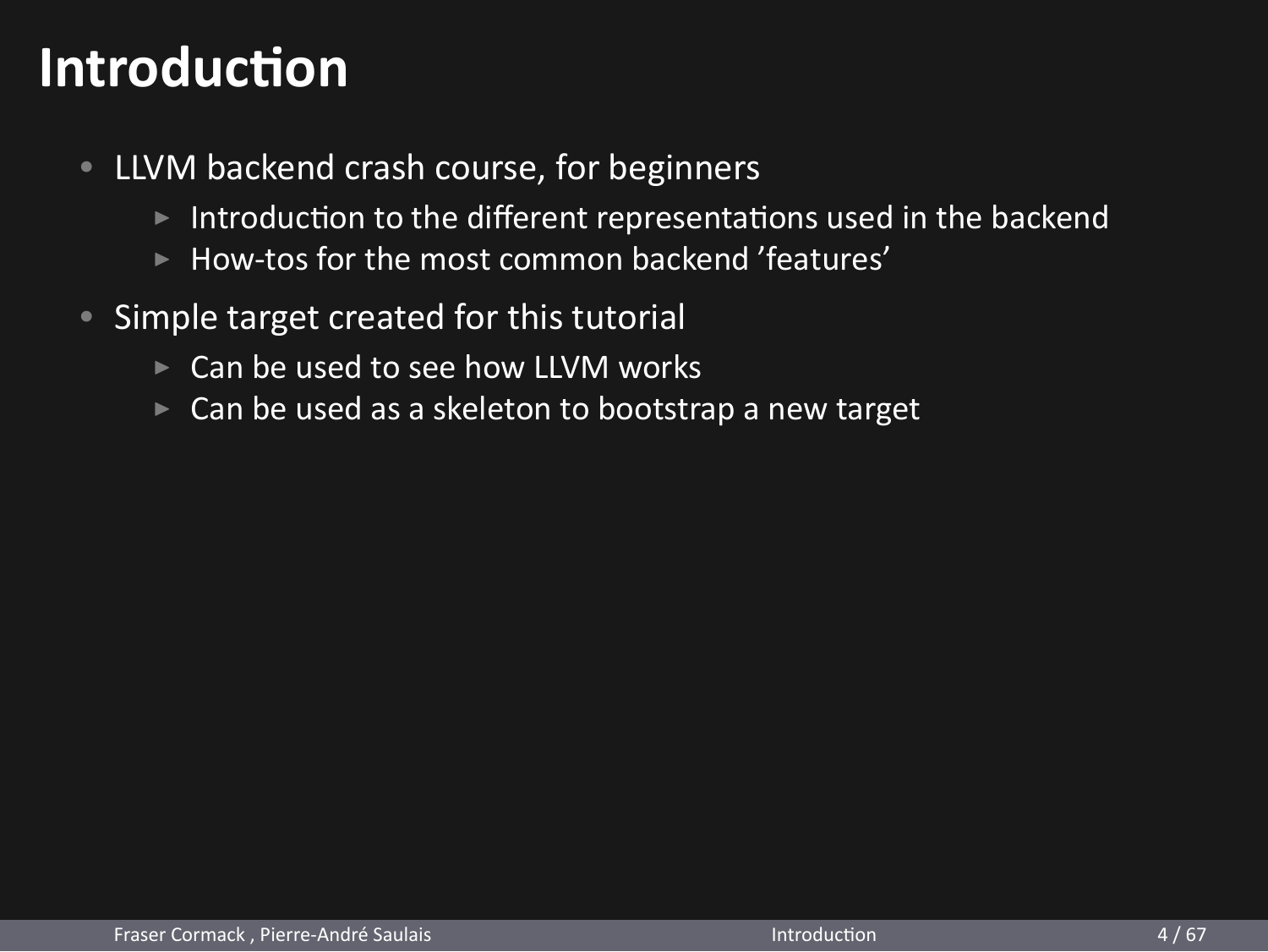## **What you need to start**

- Know a little bit about LLVM IR: llvm.org/docs/LangRef.html
- xdot.py to visualize graphs when debugging: github.com/jrfonseca/xdot.py
- Check out and build our LLVM repo from GitHub: github.com/codeplaysoftware/llvm-leg
- Slides from this informative and well-presented talk!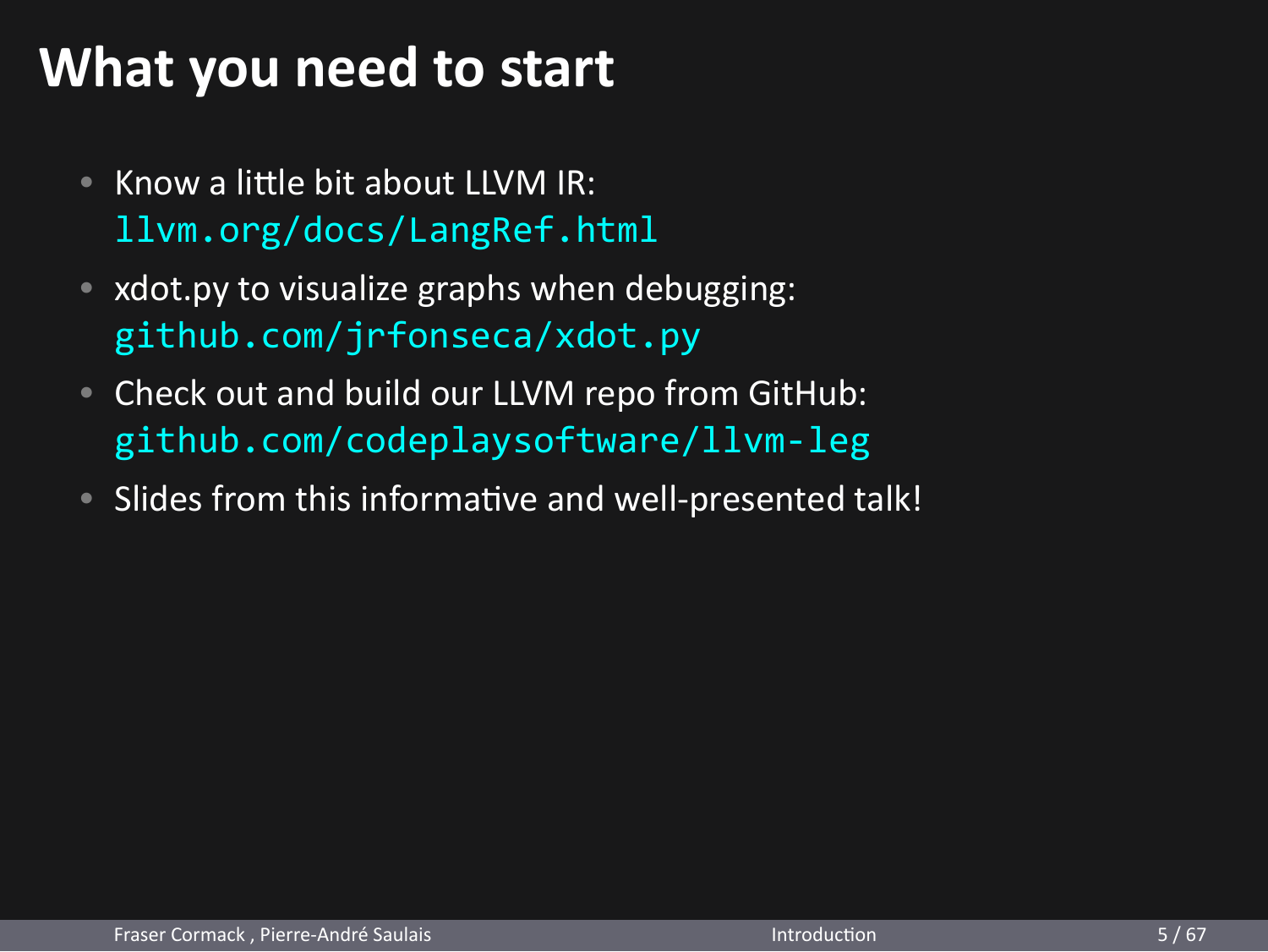#### **Overview**

Part 1: Background

- *•* What & why: LLVM
- *•* Our backend: LEG
- *•* LLVM Backend: The big picture

Part 2: Creating your own target

- *•* Describing the target machine
- Describing the instruction set

Part 3: How-tos for specific tasks

- Instruction printing
- Instruction encoding
- Selection DAG manipulation

Part 4: Conclusion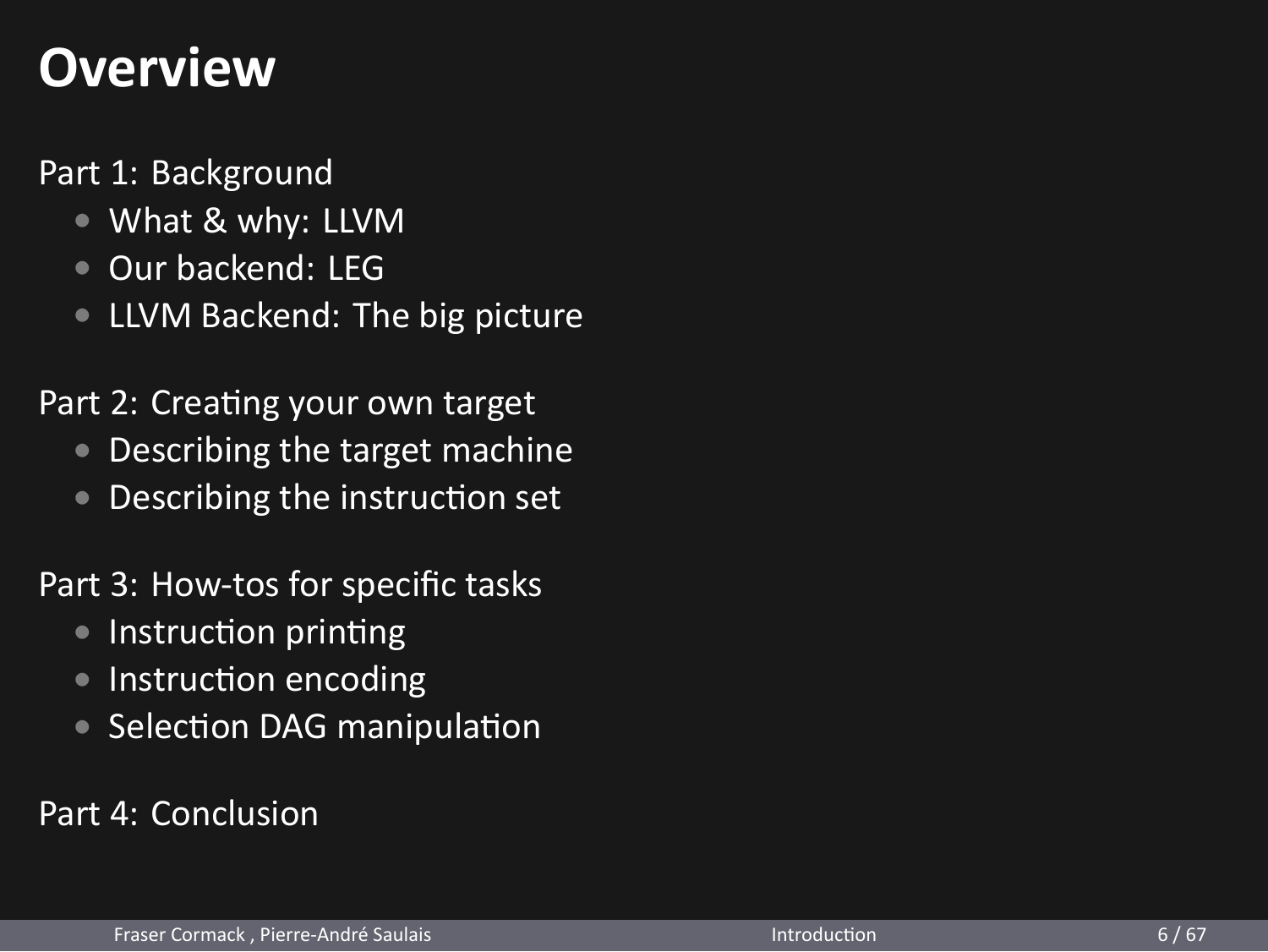## **Part 1**

## Background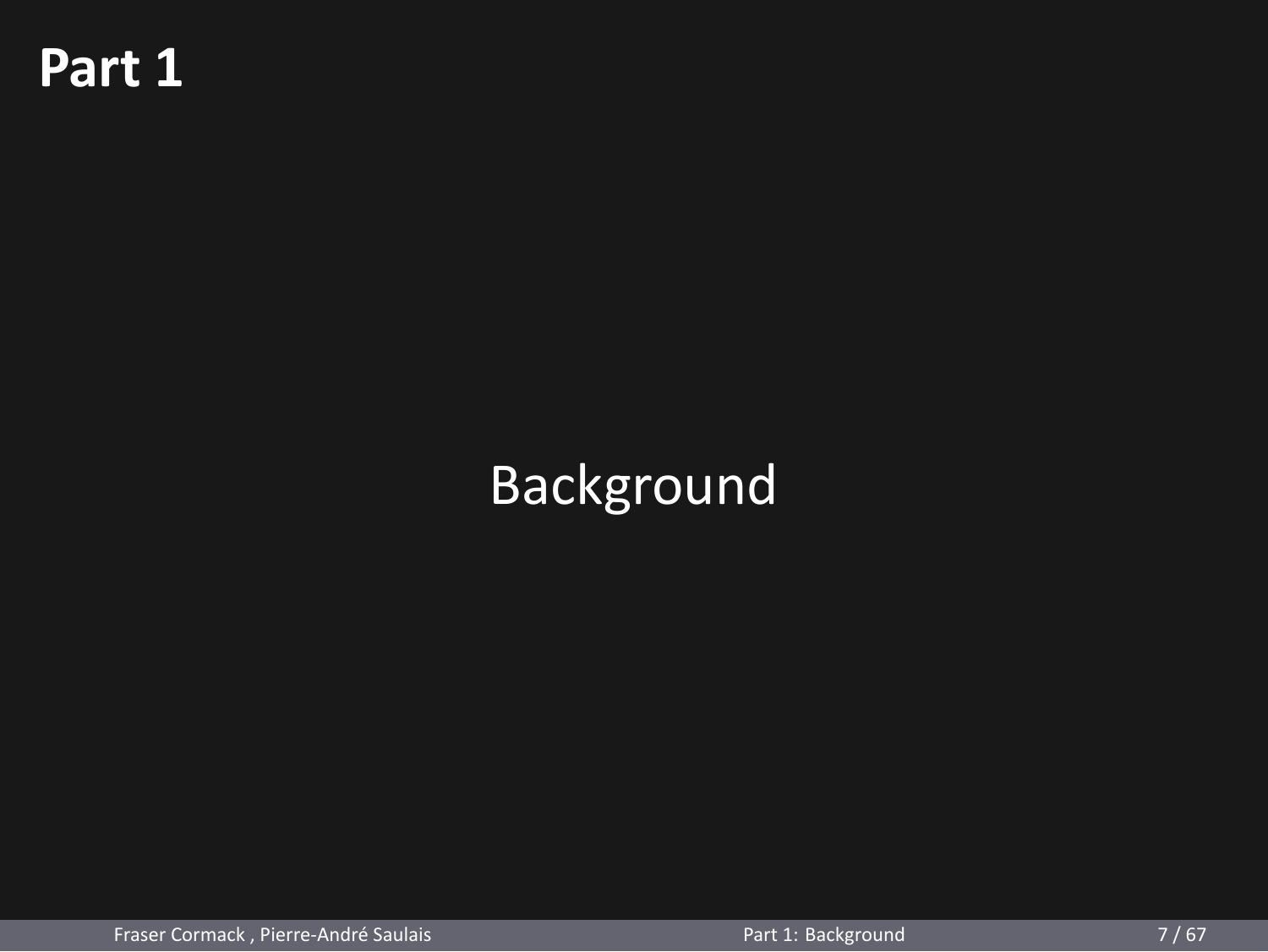## **Part 1: Background**

- *•* What & why: LLVM
- *•* Our backend: LEG
- *•* LLVM Backend: The big picture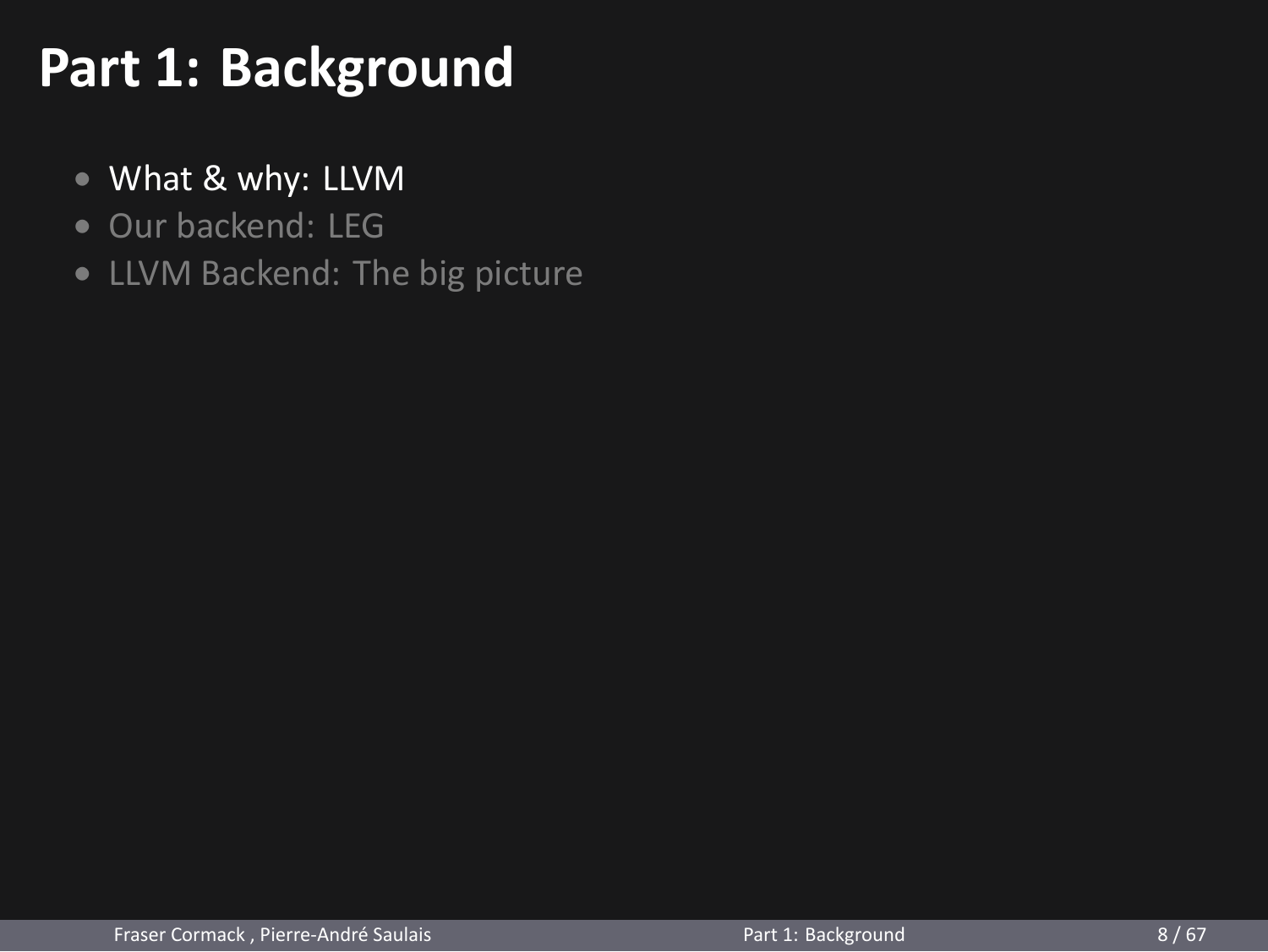#### **What is LLVM?**

- Collection of modular compiler and toolchain technologies
- Started as a research project
- Apple took it on in 2005
- Grown to include many sub-projects:
	- ▶ LLVM Core Optimizers, code generators
	- ▶ Clang C/C++/Objective-C front-end
	- ▶ LLDB Debugger
	- ▶ libc++ Conformant & performant C++ STL
	- ▶ lld System linker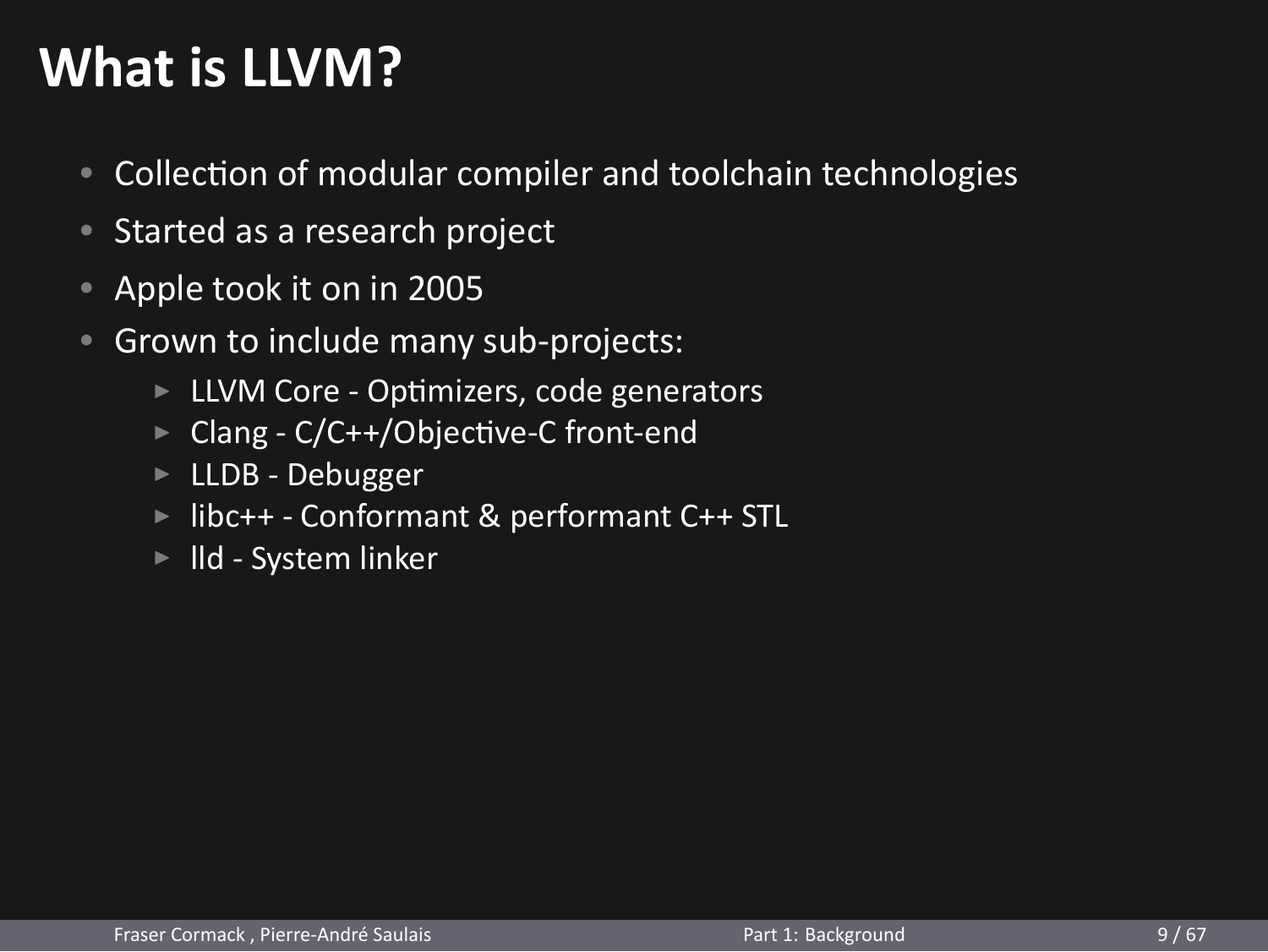## **Why LLVM?**

- Open source
- Nice, permissive license
- Modular
- Active community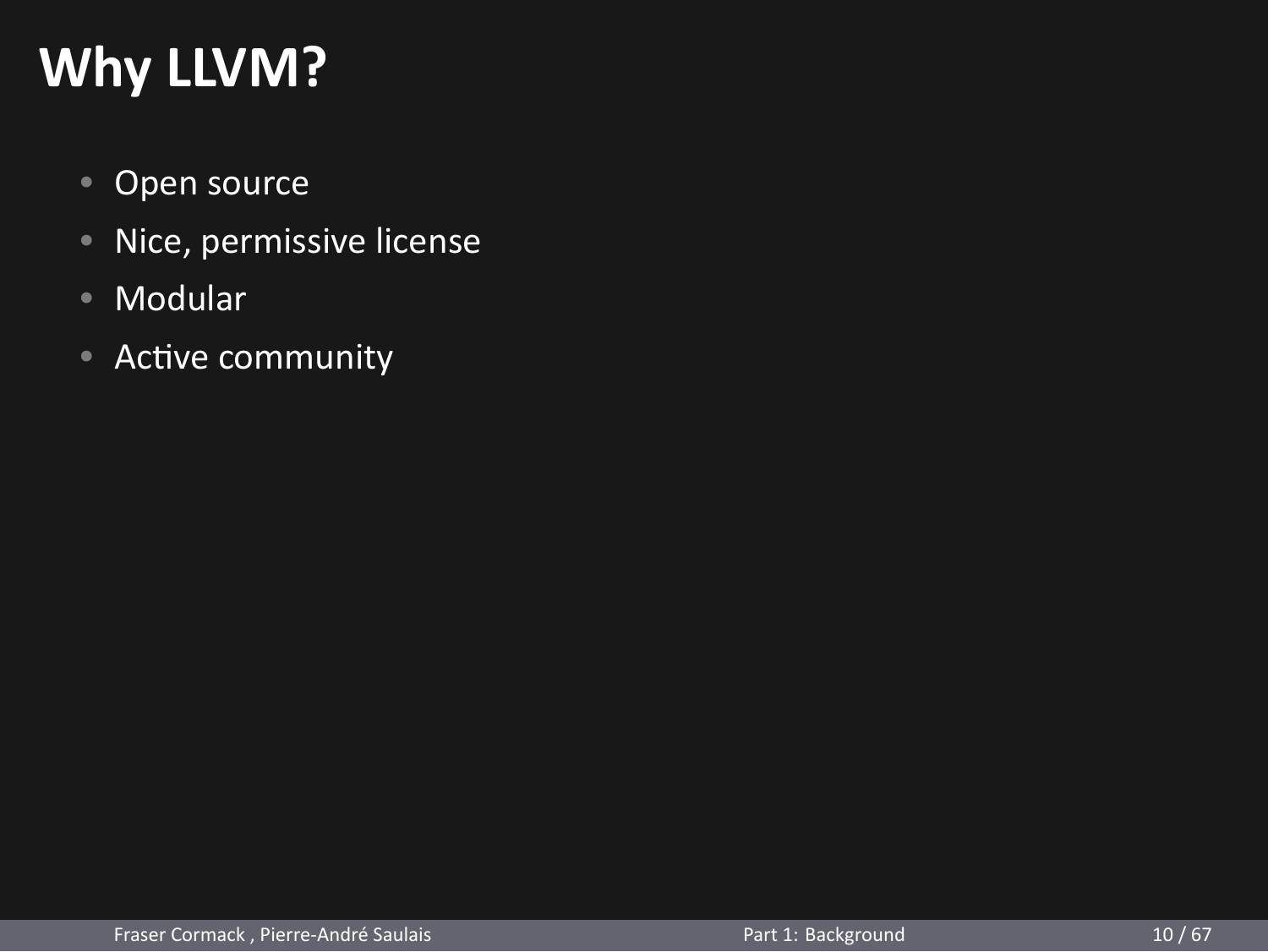## **Part 1: Background**

- *•* What & why: LLVM
- *•* Our backend: LEG
- *•* LLVM Backend: The big picture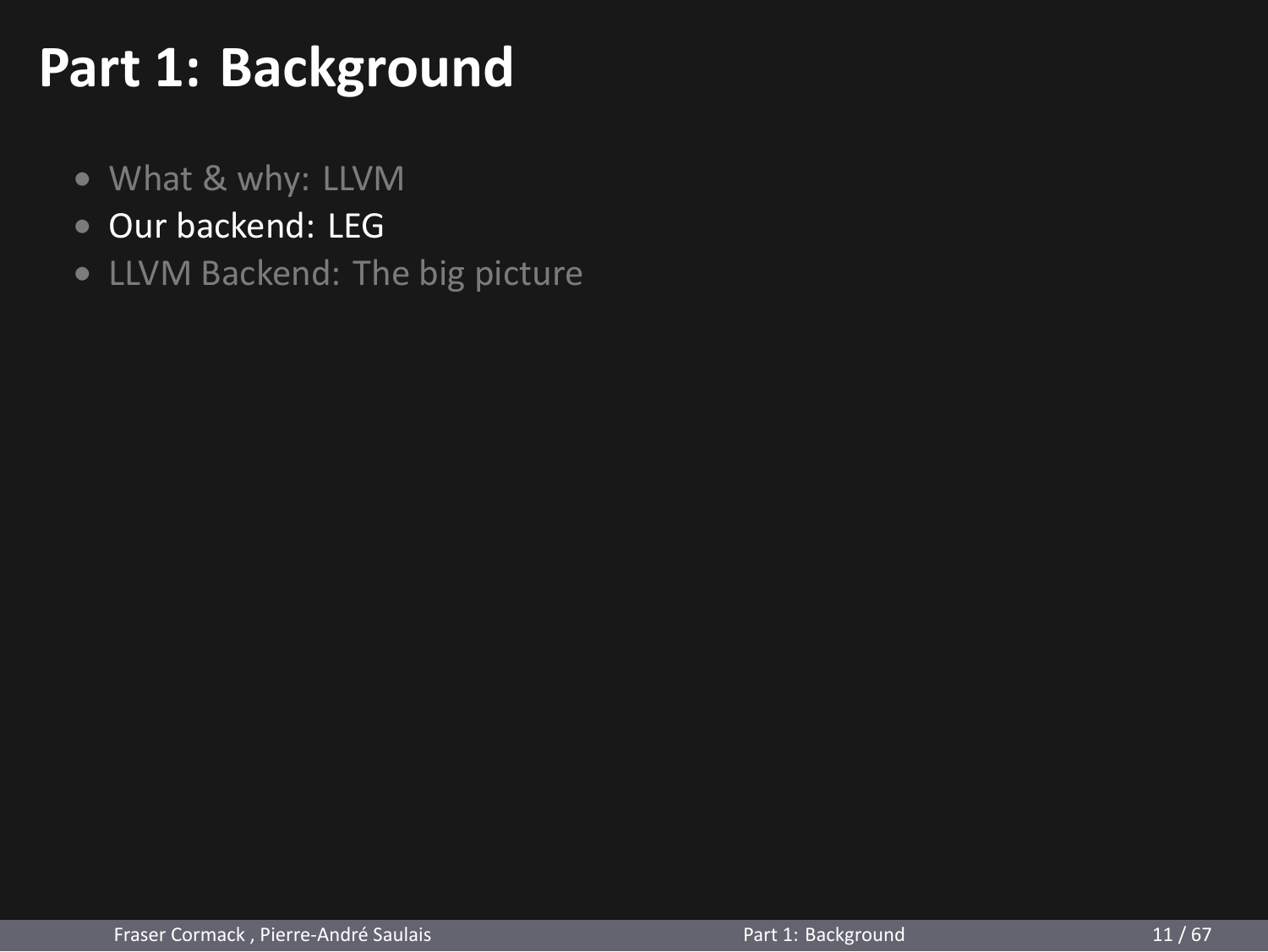## **Example target: LEG**

- Simple, RISC-like architecture
	- ▶ Very small subset of ARM
- 12 integer registers (32-bit)
	- ▶ r0, r1, ..., r9, sp (stack pointer), lr (return address)
- Instructions:
	- ▶ 32-bit arithmetic (add, subtract, multiply, mad)
	- ▶ 32-bit register move, 16-bit constant moves
	- ▶ 32-bit load/store
	- ▶ integer comparison, branch, branch and link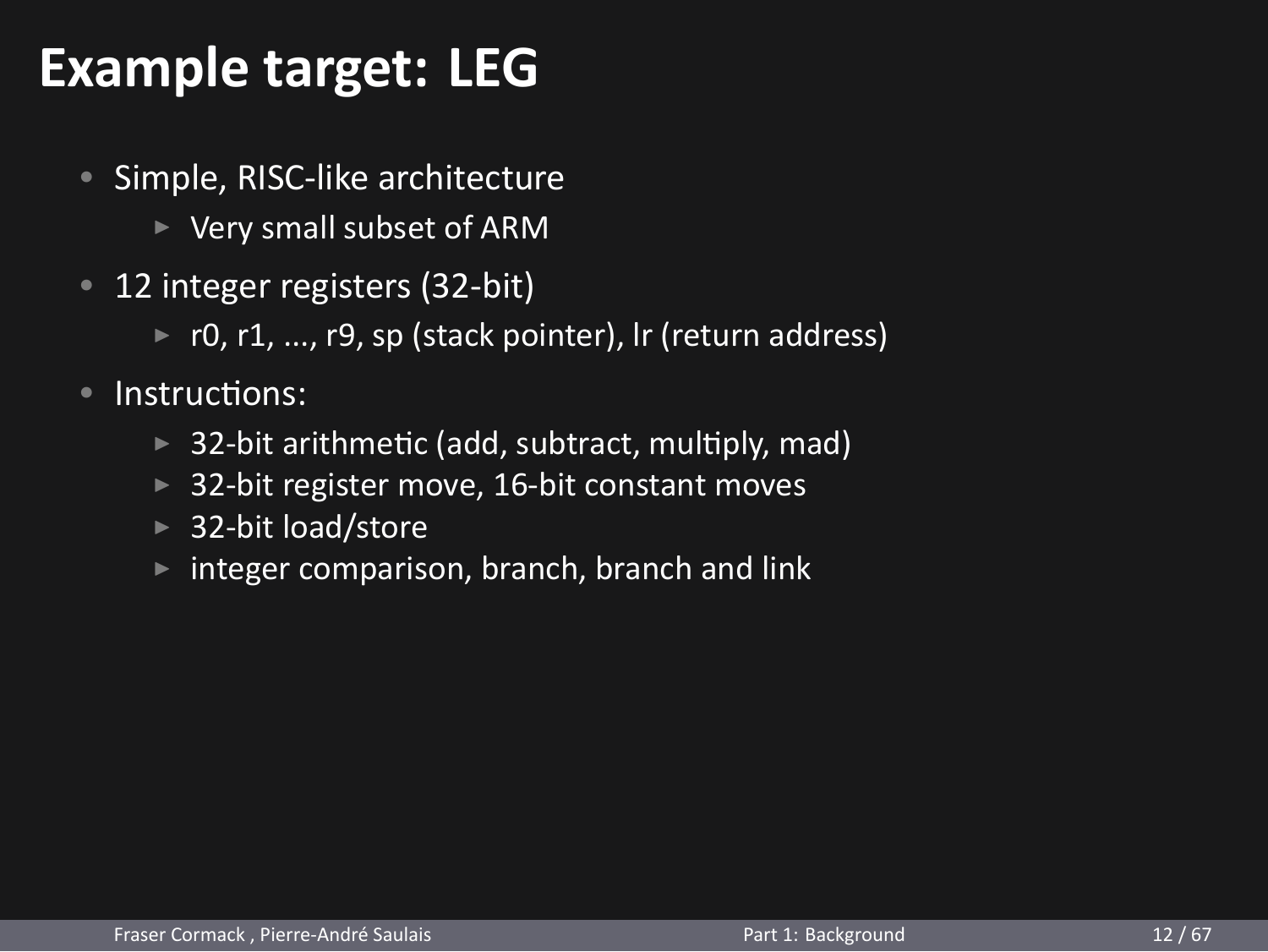## **LEG assembly examples**

- Function that adds two integers
	- ▶ The arguments are passed in registers: a in r0, b in r1
	- ▶ The return value is stored in r0
- Returns to the caller using b
	- ▶ 1r contains the function's return address

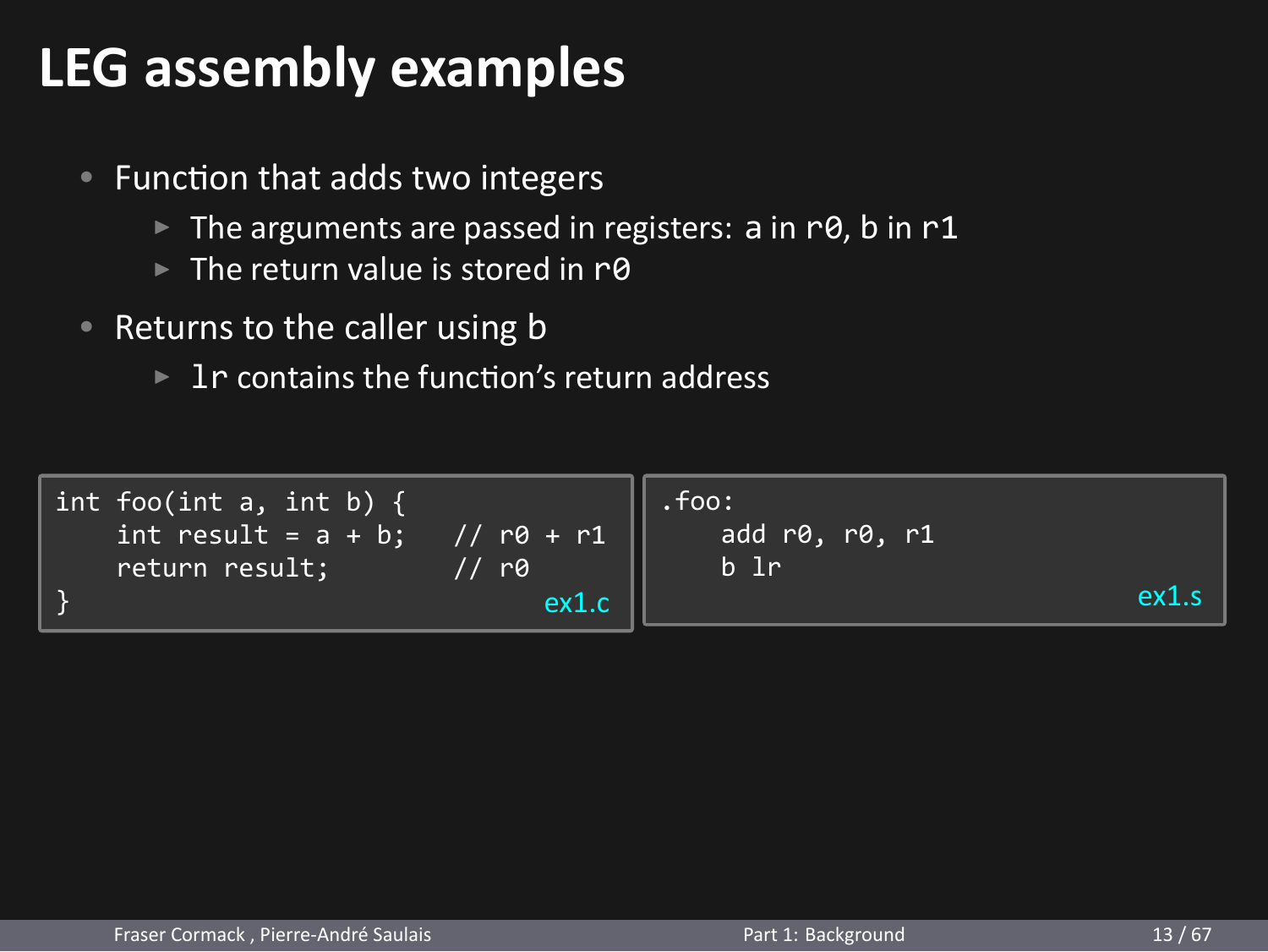## **LEG assembly examples**

- Function that loads a value, adds a constant and stores the result
	- ▶ 1dr loads a value from memory at the given address
	- $\blacktriangleright$  mov copies an immediate value to the register
	- ▶ str stores a value to memory at the given address

| void $ex7(int *src, int *dst)$ {<br>int $x = src[0];$<br>int result = $x + 42$ ;<br>$dst[0] = result;$ | ex7:<br>ldr r0, [r0]<br>mov r2, #42<br>add $r0, r0, r2$<br>str $r\theta$ , $[r1]$<br>ex7.c<br>$bx$ $1r$ | ex7.s |
|--------------------------------------------------------------------------------------------------------|---------------------------------------------------------------------------------------------------------|-------|
|                                                                                                        |                                                                                                         |       |
|                                                                                                        |                                                                                                         |       |
|                                                                                                        | Part 1: Background                                                                                      | 14/67 |
| Fraser Cormack, Pierre-André Saulais                                                                   |                                                                                                         |       |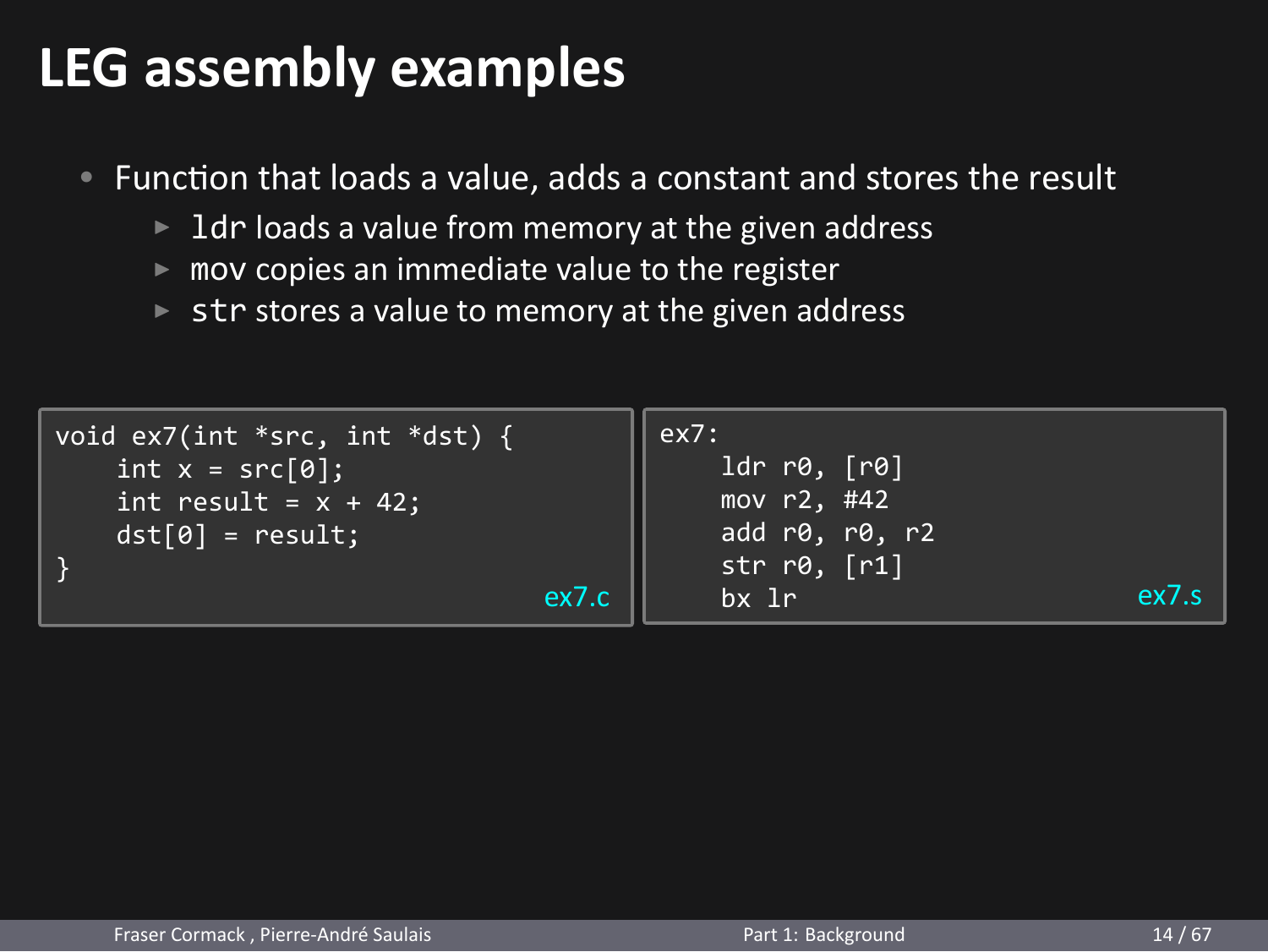### **LEG assembly examples**

- Function that either adds or subtracts two integers
- The result depends on which argument is greater
	- $\triangleright$  cmp compares the arguments
	- ▶ b branches to the 'if\_else' basic block, using:
		- ▶ The 'le' predicate
		- ▶ The implicit condition flag register set by cmp
	- ▶ Fall-through to 'if\_then' if the predicate doesn't match

int ex6(int a, int b) { if  $(a > b)$  { return a + b; } else { return a - b; } ex6.c .ex6: cmp r0, r1 ble .if\_else .if\_then: add r $\overline{0}$ , r $\overline{0}$ , r1 bx lr .if\_else: sub r0, r0, r1  $bx 1r$  ex6.s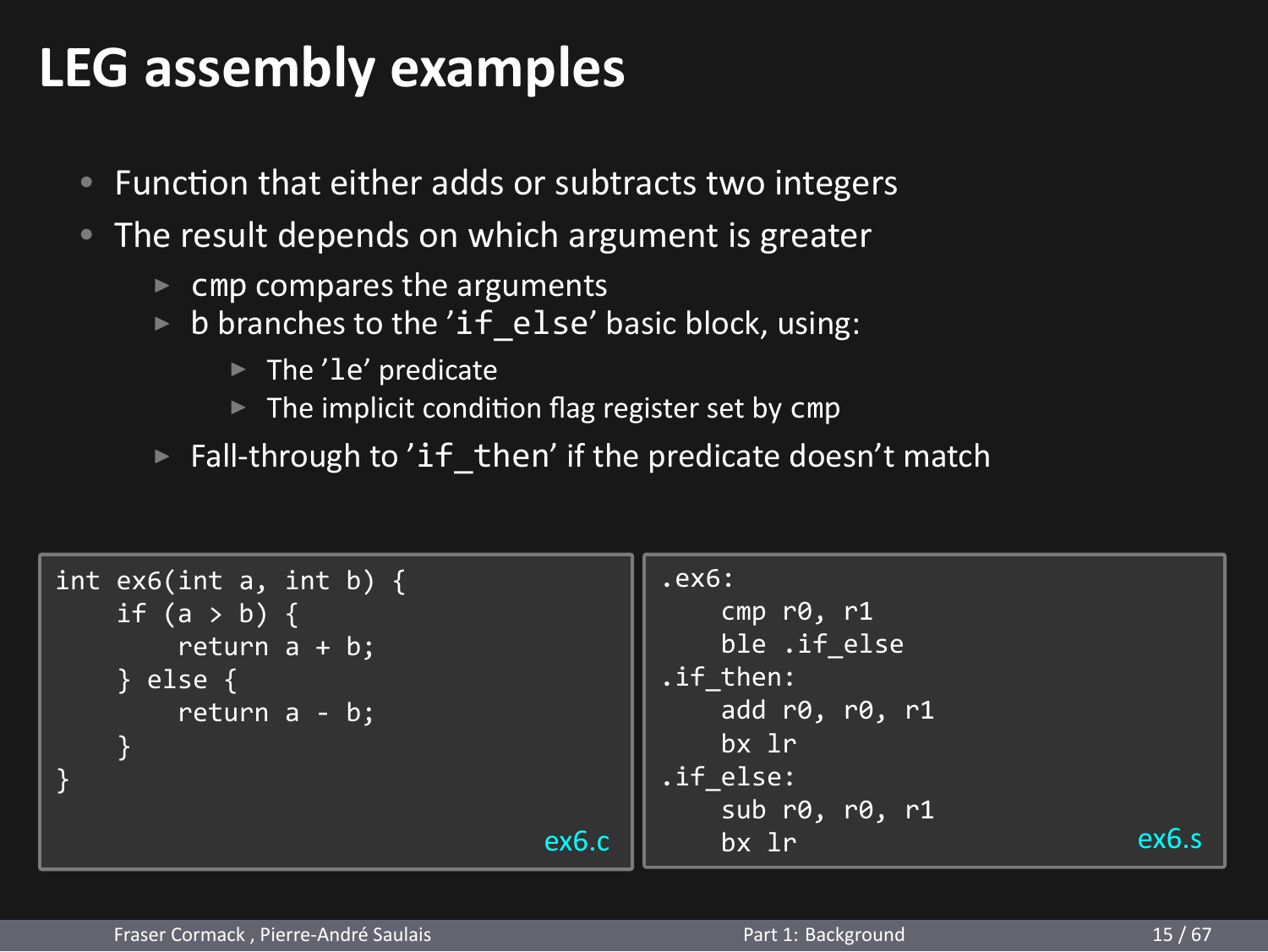## **Part 1: Background**

- *•* What & why: LLVM
- *•* Our backend: LEG
- *•* LLVM Backend: The big picture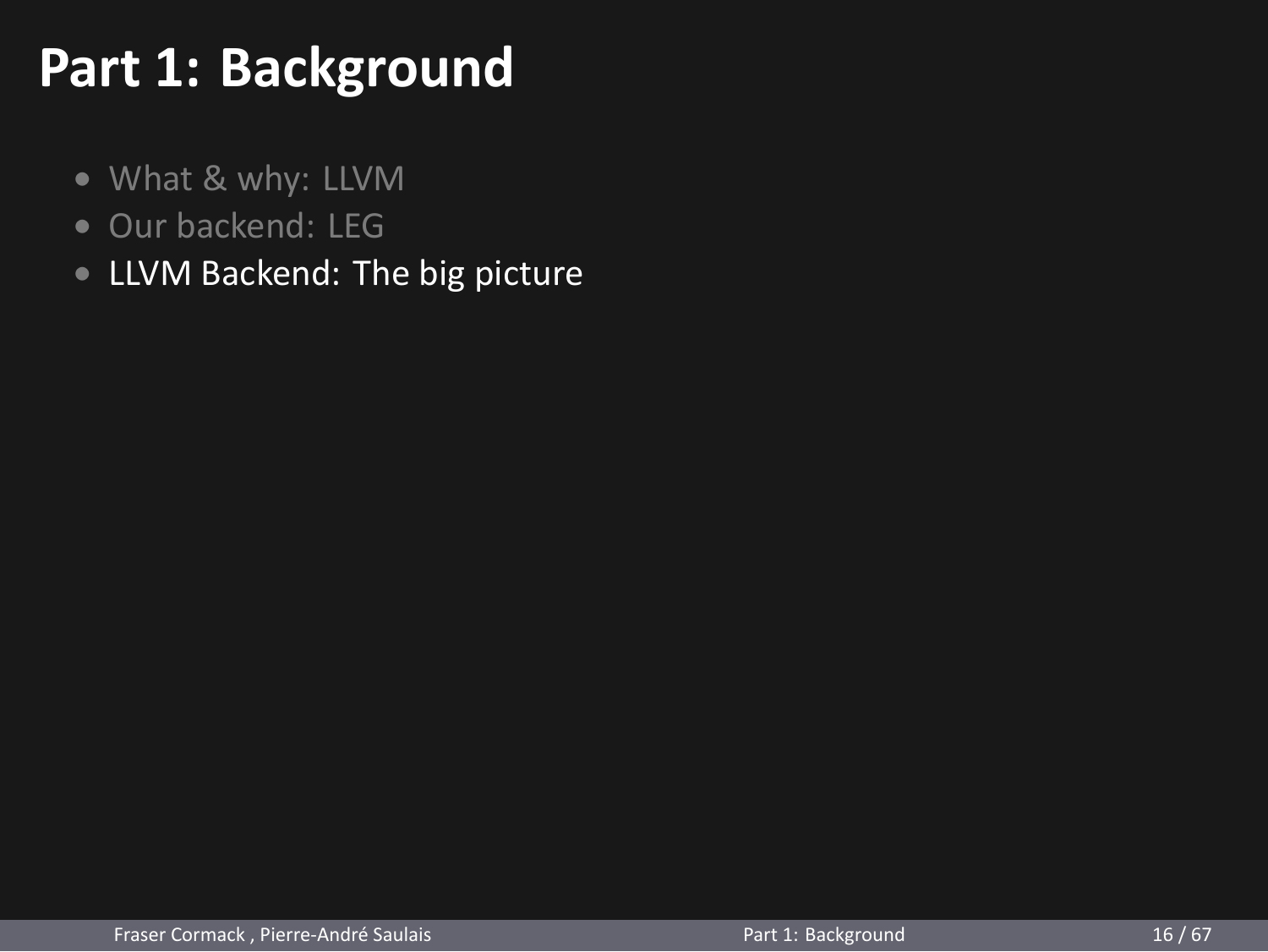#### **LLVM Backend: The big picture**

- Pipeline structure
	- ▶ Transforms your program many times using different stages
	- $\triangleright$  Starts target-independent, then gets increasingly target-specific
- Different representations are used
	- $\triangleright$  Tells you roughly where you are in the pipeline
	- ▶ Different instruction namespaces
- Check it out (IR and MI representations only):
	- ▶ llc foo.ll -print-after-all 2>&1 > foo.log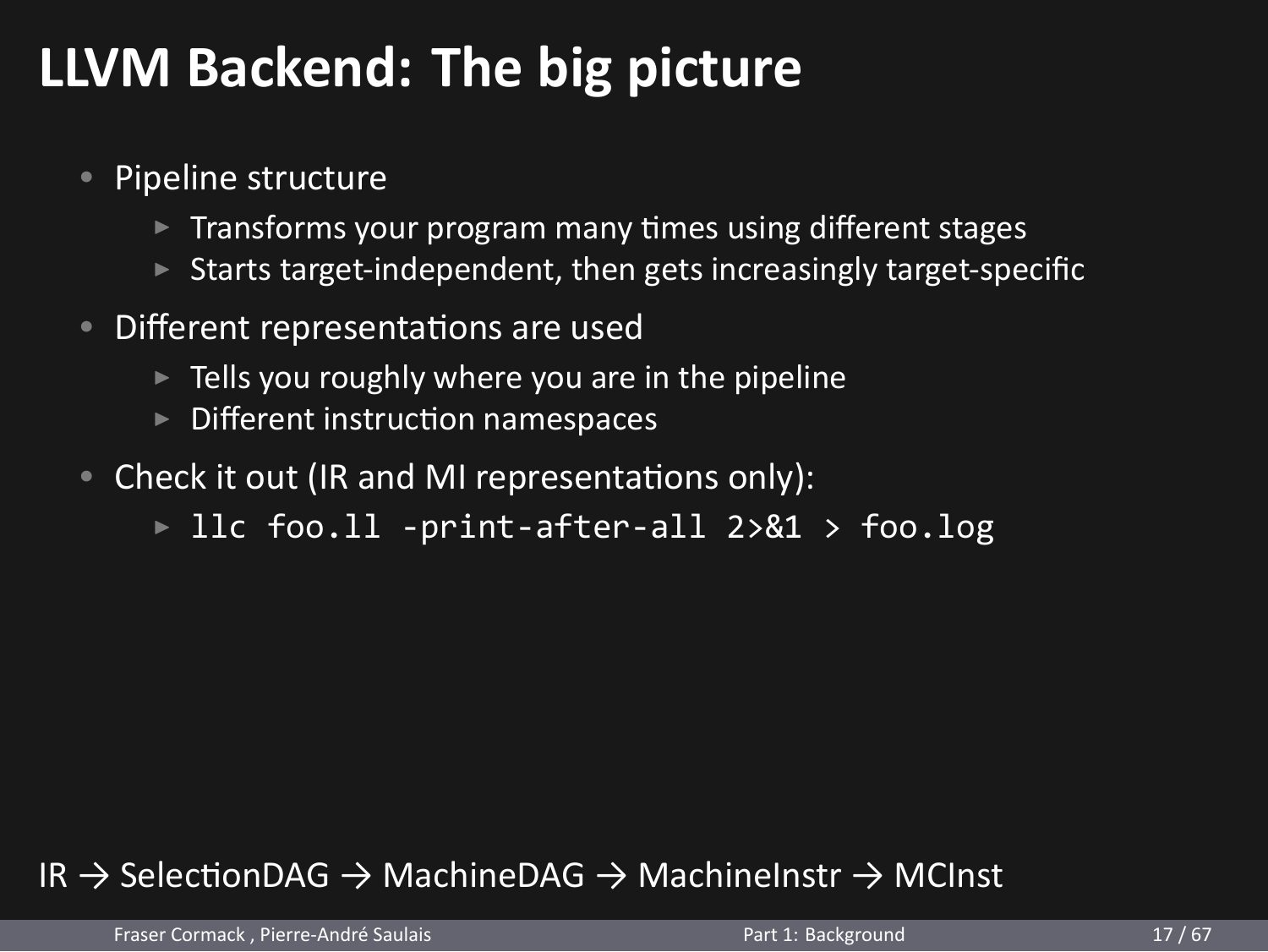#### **A look at an IR module**

#### • Linear representation

- $\blacktriangleright$  Basic blocks are lists of instructions
- ▶ Control Flow Graph (CFG) of basic blocks
- High-level, target-agnostic  $\triangleright$  Exceptions: data layout, triple, intrinsics
- Most instructions define values
	- ▶ Typed (e.g. i32, float, <4 x i32>)
	- ▶ Defined once (SSA), no registers

```
target datalayout = "e-m:e-p:32:32-i1:8:32-i8:8:32-i16:16:32-i64:32-f64-..."
target triple = "leg"
define i32 @foo(i32 %a, i32 %b) {
  %c = add i32 %a, %b
  ret i32 %c
\} ex1b.ll
```

```
Fraser Cormack , Pierre-André Saulais Part 1: Background 18/67
```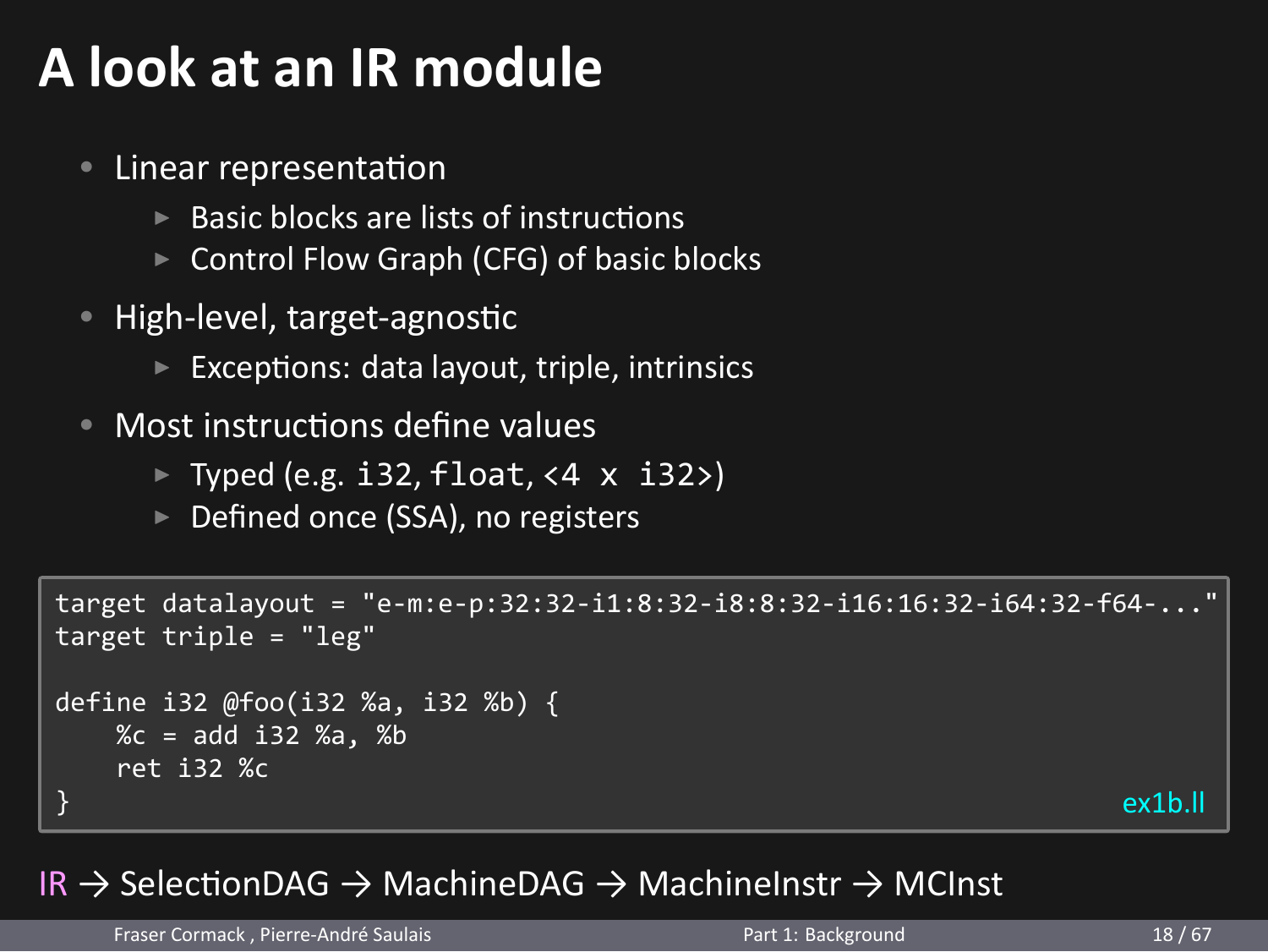## **A look at a SelecƟonDAG graph**

- Graph representation
- Operations as nodes
	- ▶ Mostly target-agnostic
		- ▶ Semantics defined by LLVM
		- ▶ ISD namespace for opcodes
	- $\blacktriangleright$  Produce typed value(s)
- Dependencies as edges
	- ▶ Data
	- ▶ Order ("chain")
	- ▶ Scheduling ("glue")

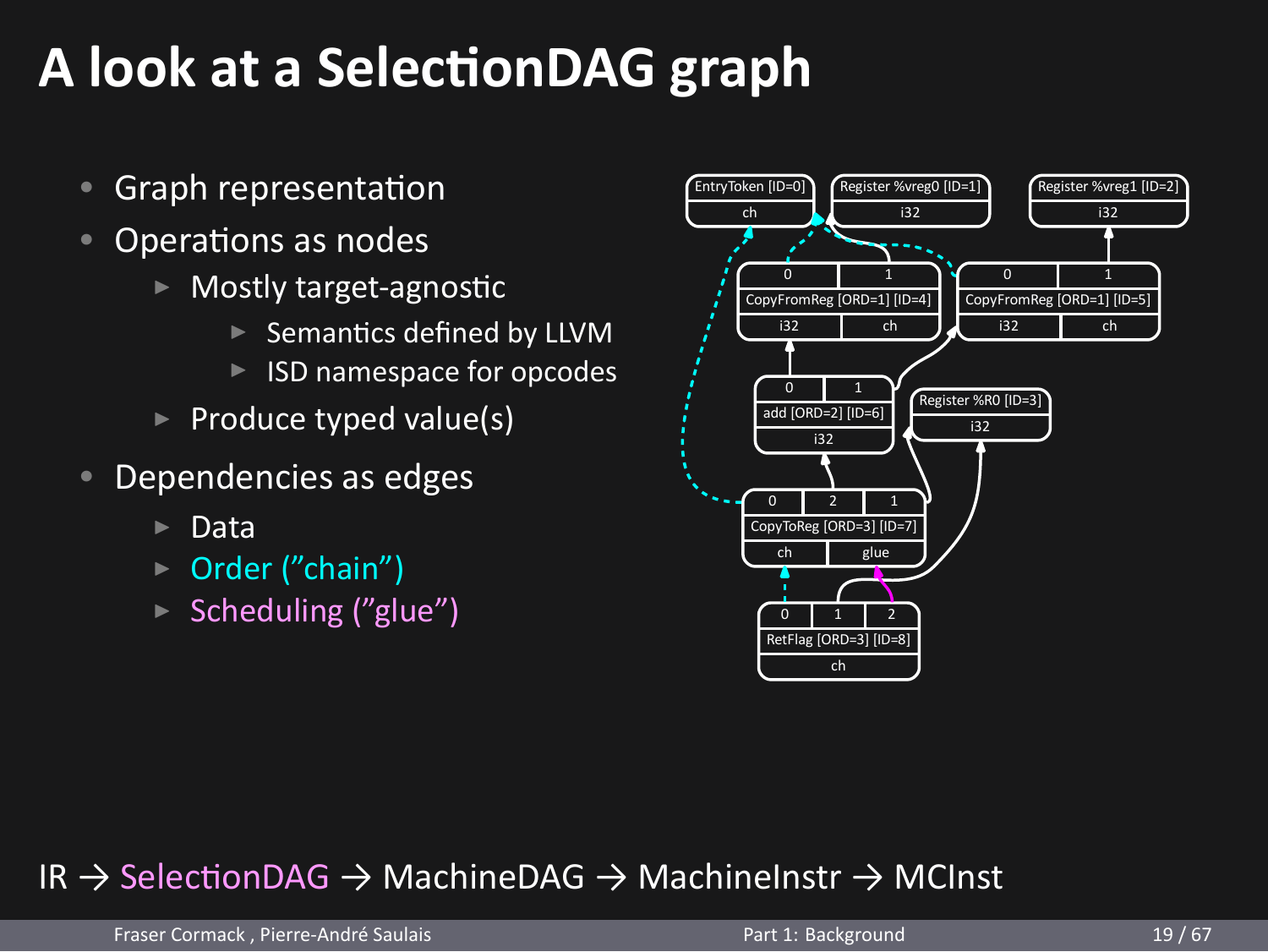#### **A look at a MachineDAG graph** • Very similar to SelectionDAG **EntryToken** Register %vreg0 Register %vreg1 i32 i32 ch • Target instructions as nodes  $\blacktriangleright$  Result of instruction selection 0 1 0 1 ▶ LEG namespace CopyFromReg [ORD=1] CopyFromReg [ORD=1] i32 ch i32 ch • Similar dependencies  $\sqrt{1}$ Register %R0 • Similar types ADDrr [ORD=2]  $\overline{132}$ i32  $\begin{array}{|c|c|c|c|c|}\n\hline\n0 & 2 & 1\n\end{array}$ CopyToReg [ORD=3] ch glue  $\sqrt{ }$  $1$  0  $2$ RET [ORD=3] ch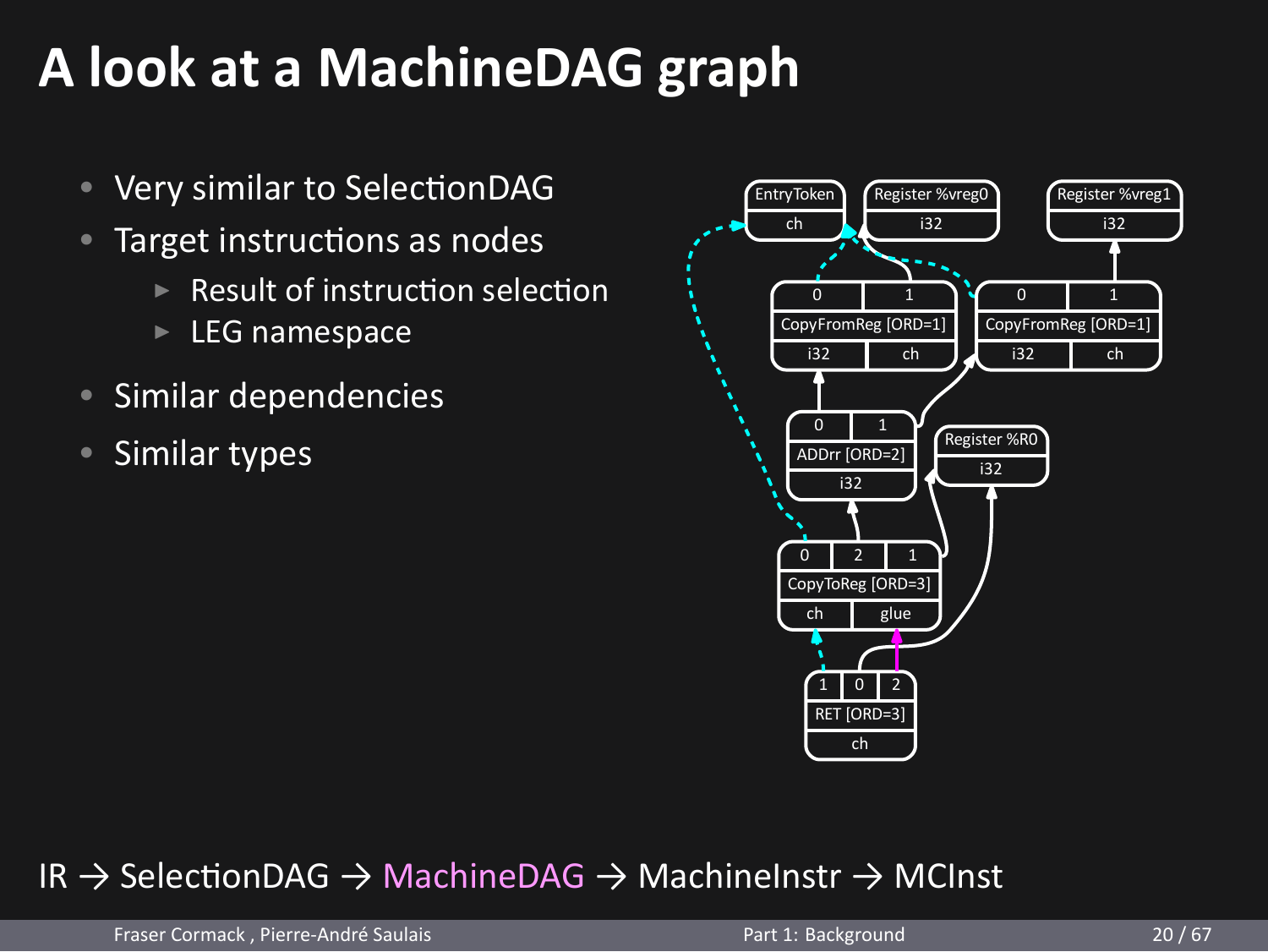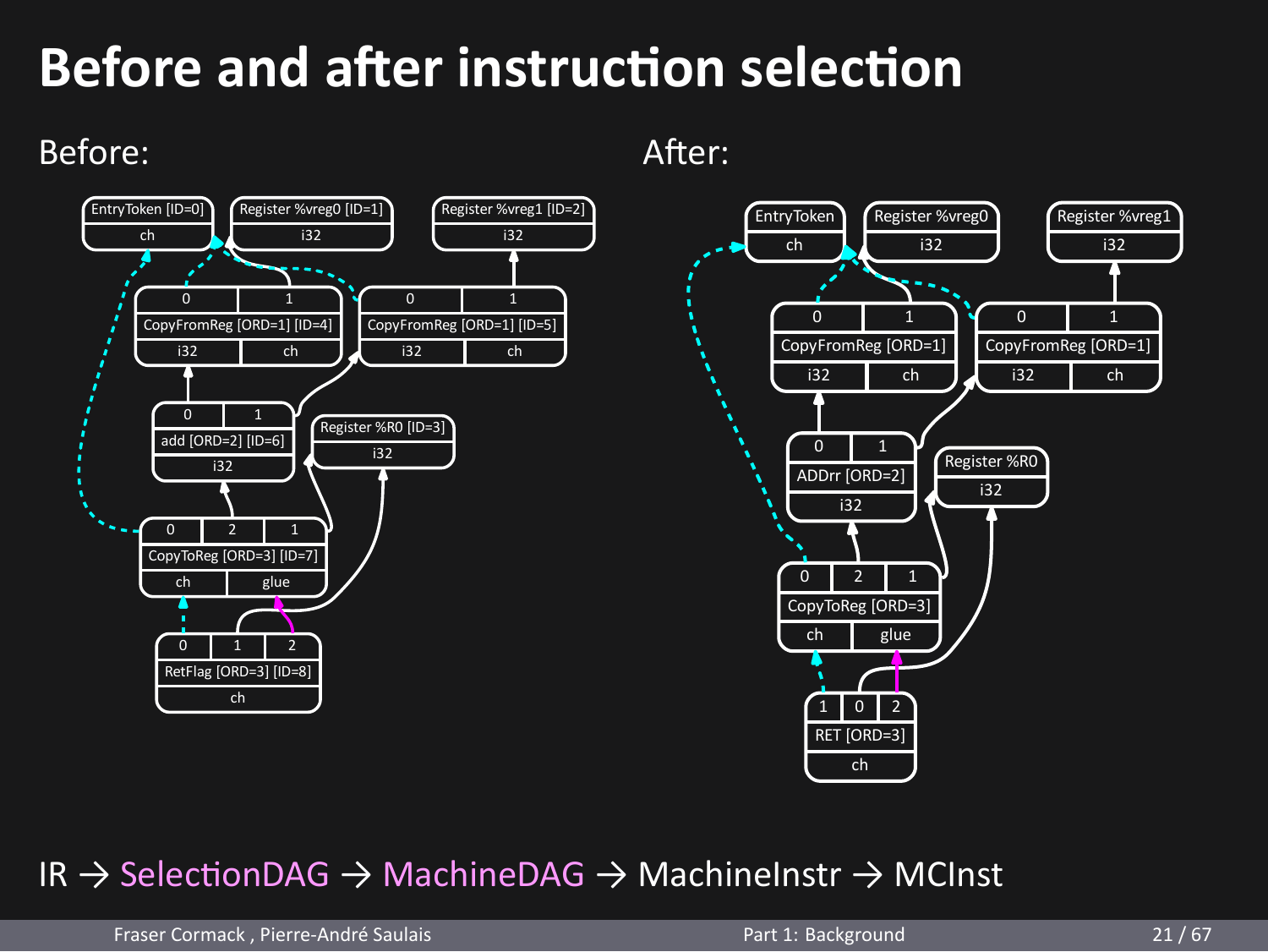### **A look at a MachineInstr block**

- Untyped, uses register classes instead
	- $\triangleright$  Virtual registers (before register allocation)
	- ▶ Machine registers (after RA)
- Target-specific instructions (LEG namespace) ▶ Few exceptions (TargetOpcode namespace)
- Instruction operands have flags:
	- ▶ Def for outputs, use for inputs
		- ▶ Kill: last use of a value stored in a register

```
BB#0: derived from LLVM BB %entry
   Live Ins: %R0 %R1
   %R0<def> = ADDrr %R0<kill>, %R1<kill>
   Successors according to CFG: BB#1 ex1/ex1-mi.txt
```

| Fraser Cormack, Pierre-André Saulais | Part 1: Background | 22/67 |
|--------------------------------------|--------------------|-------|
|                                      |                    |       |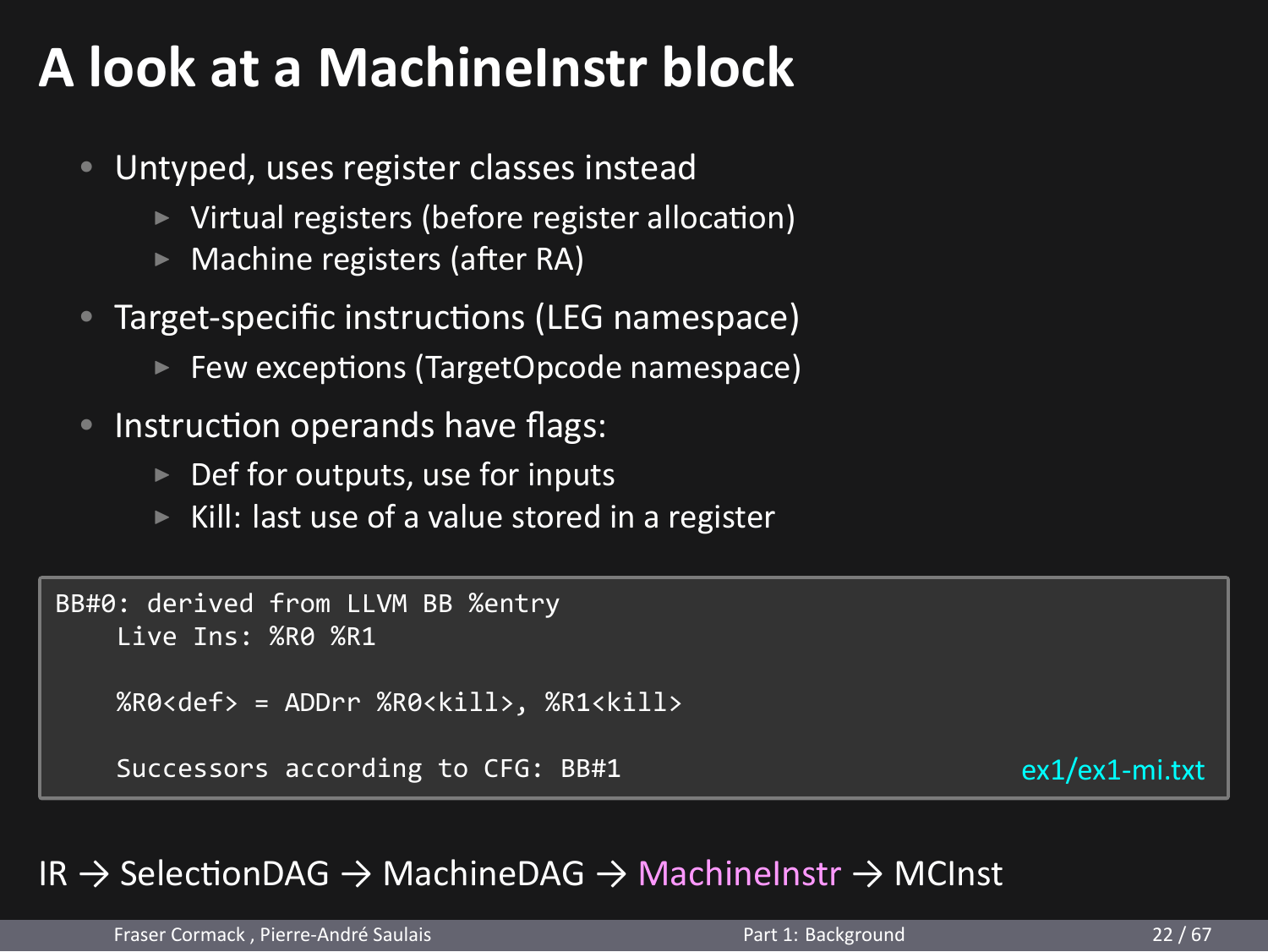## **Part 2**

Creating your own target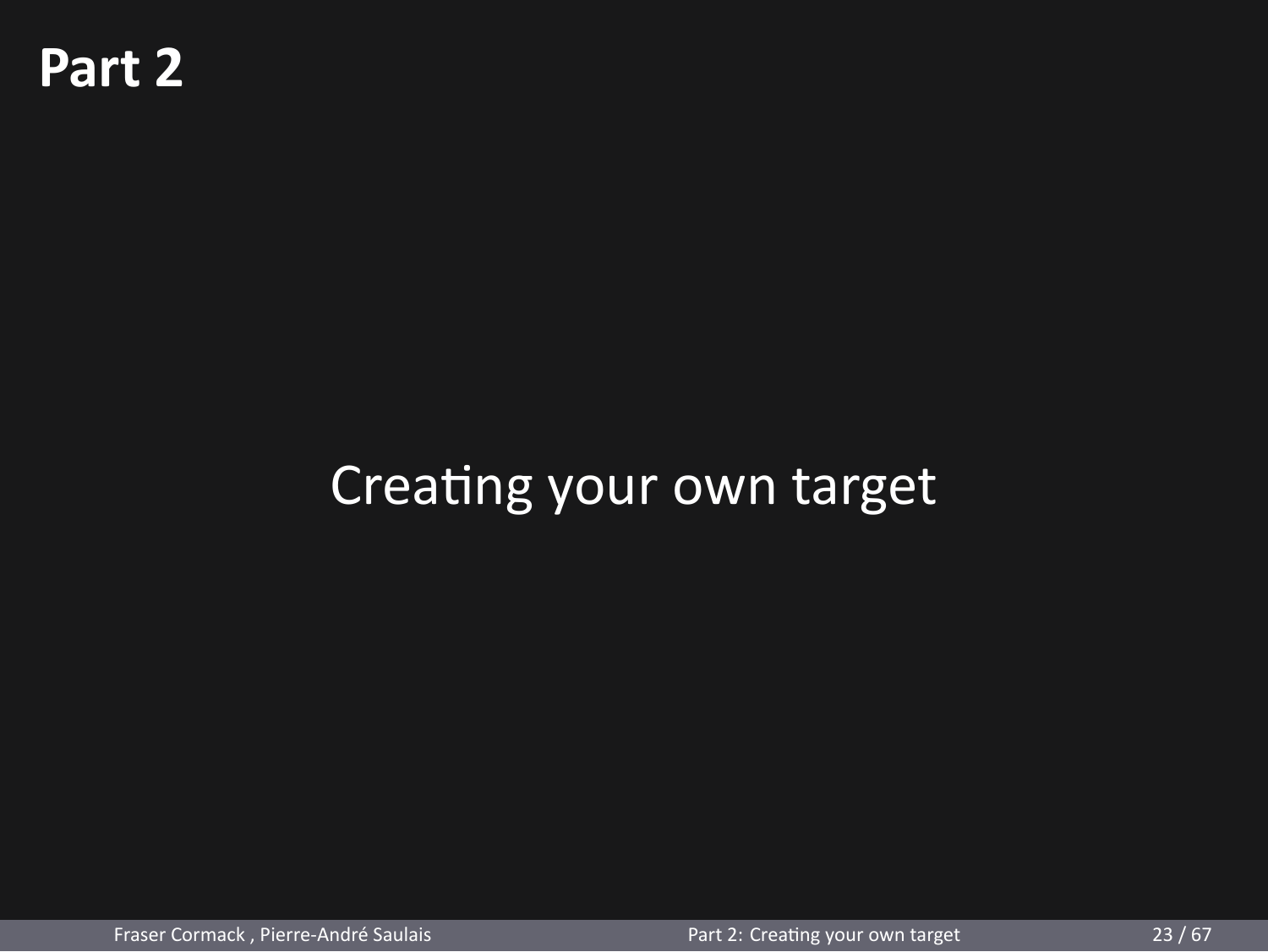## **Bits of your ISA you need to describe**

- Target machine
	- ▶ Registers, register classes
	- $\triangleright$  Calling conventions
- Instruction set
	- $\blacktriangleright$  Operands and patterns
	- ▶ Assembly printing and/or instruction encoding
	- $\triangleright$  Schedule (not part of this talk)
-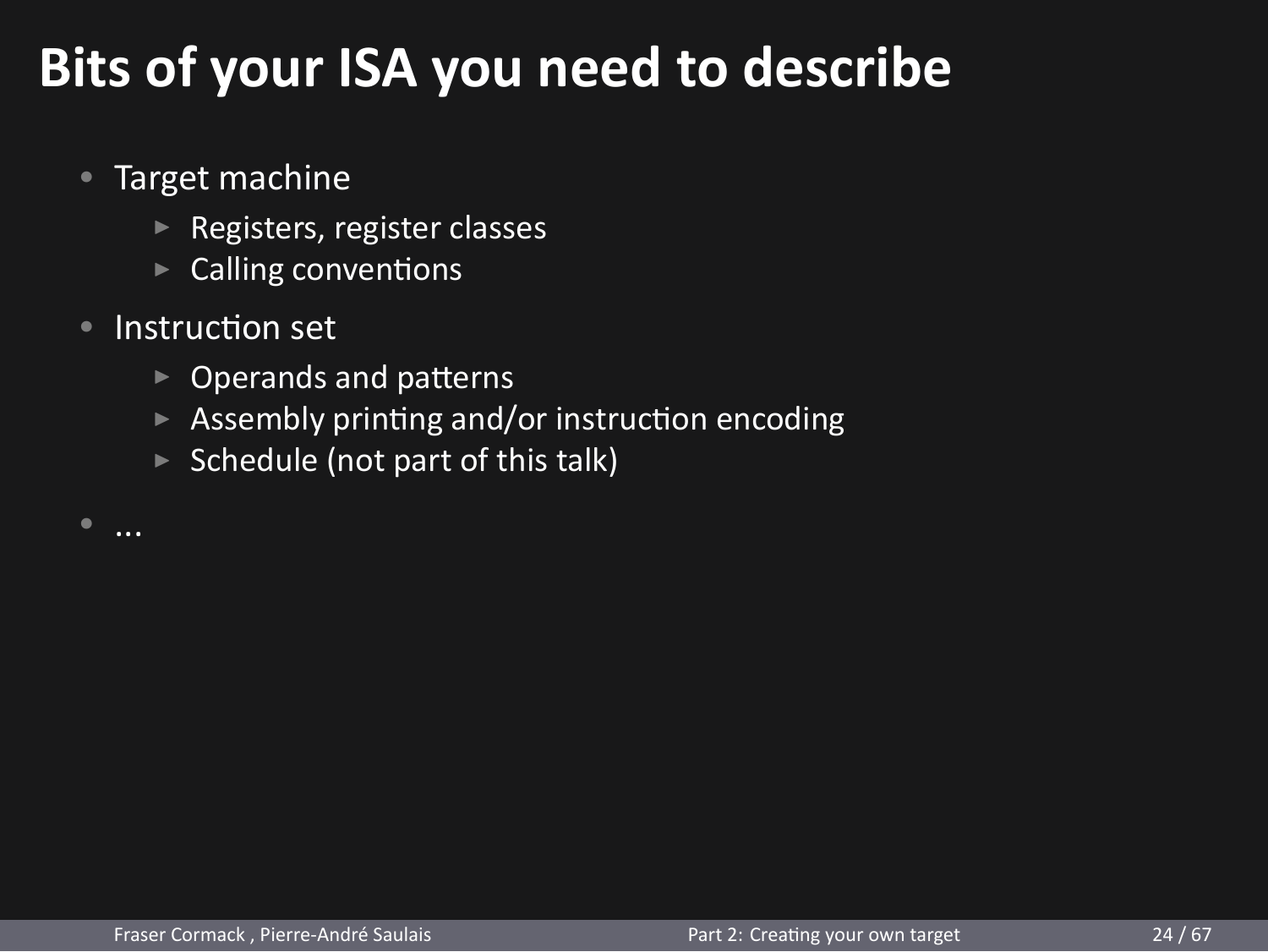## Part 2: Creating your own target

- *•* Describing the target machine
- Describing the instruction set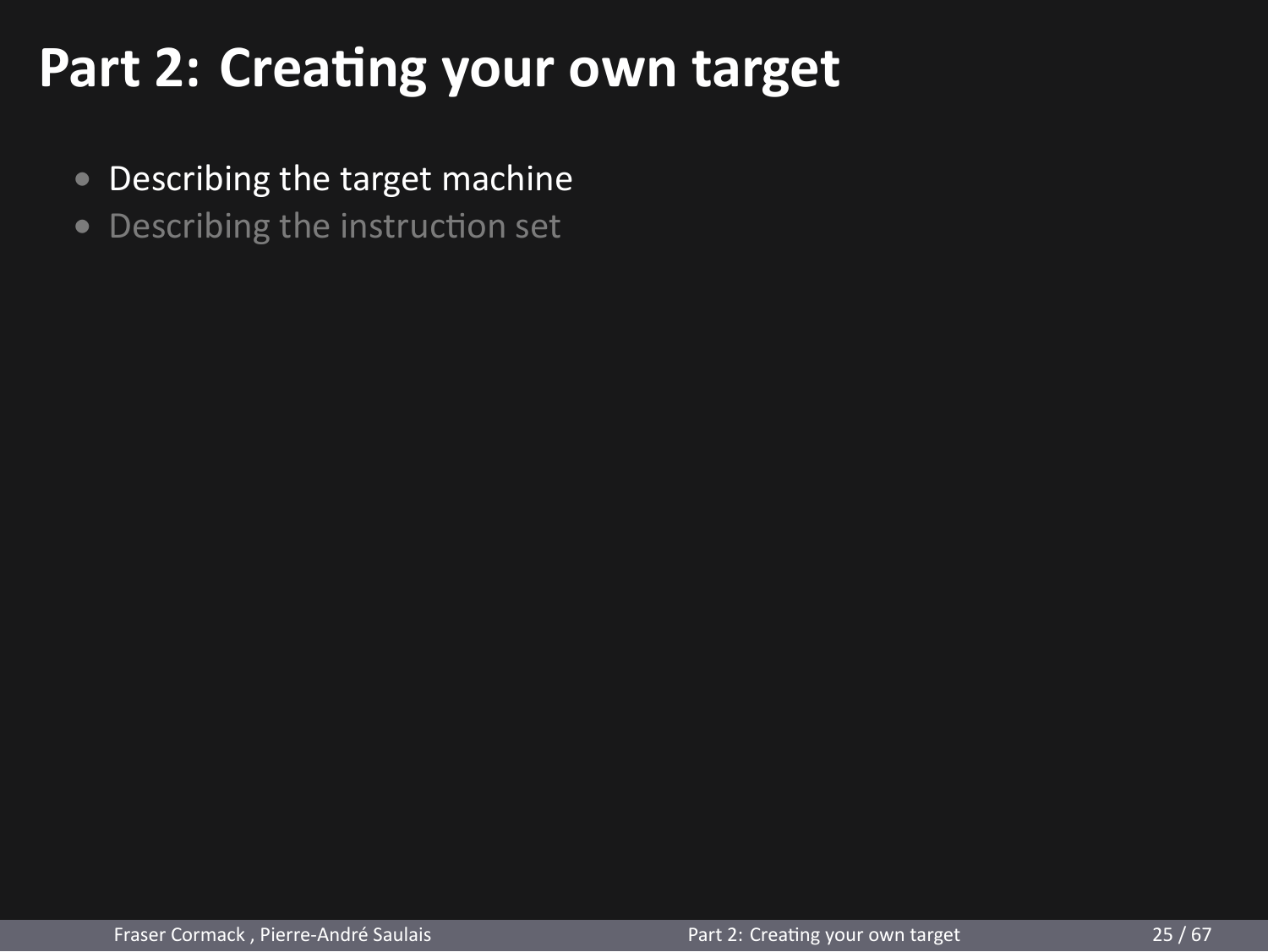#### **TableGen**

- C++-style syntax
- Different set of backends
	- ▶ RegisterInfo, InstrInfo, AsmWriter, ...
- TableGen backends generate .inc files
	- ▶ Included by your C++ files
- More information:
	- ▶ llvm.org/docs/TableGen/index.html
	- ▶ llvm.org/docs/TableGen/BackEnds.html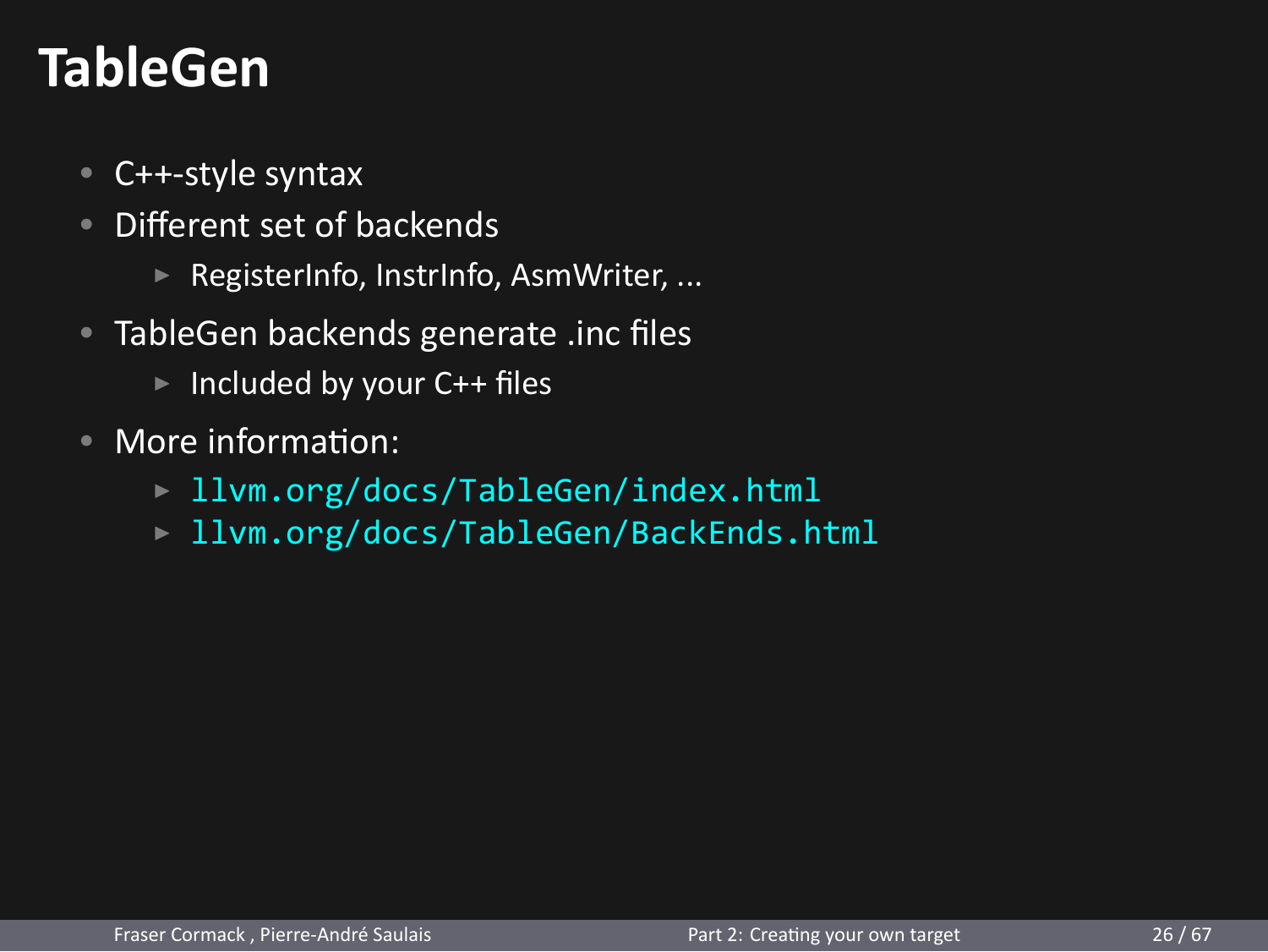## **Describing registers with TableGen**

- TableGen provides the 'Register' class
	- ▶ Can use the 'HWEncoding' field for encodings
- Referenced as "LEG::R0" in C++

```
class LEGReg<bits<16> Enc, string n> : Register<n> {
  Let HWEncoding = Enc;
  let Namespace = "LEG";
def R0 : LEGReg< 0, "r0" >;
def SP : LEGReg< 10, "sp" >; LEGRegisterInfo.td
```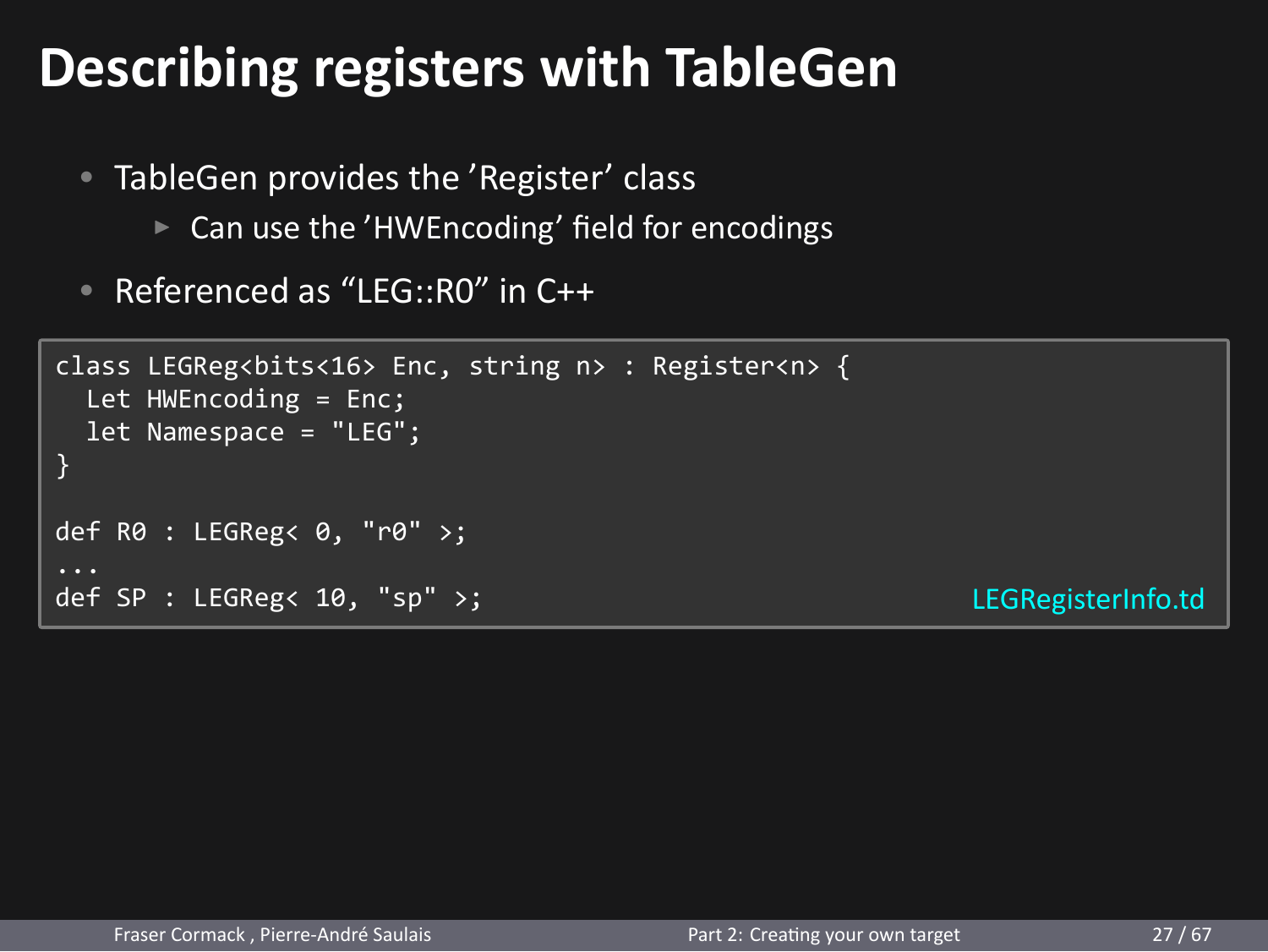| <b>Describing registers with TableGen</b>                                                  |                    |  |  |  |  |  |
|--------------------------------------------------------------------------------------------|--------------------|--|--|--|--|--|
| • Can automate trivial definitions                                                         |                    |  |  |  |  |  |
| foreach $i = 0-9$ in {<br>def $R#i : R < i$ , "r"#i>;<br>}                                 | LEGRegisterInfo.td |  |  |  |  |  |
| Group registers into register classes<br>$\bullet$                                         |                    |  |  |  |  |  |
| def GRRegs : RegisterClass<"LEG", [i32], 32,<br>(add SP, (sequence "R%i", $\theta$ , 9))>; | LEGRegisterInfo.td |  |  |  |  |  |
|                                                                                            |                    |  |  |  |  |  |
|                                                                                            |                    |  |  |  |  |  |
|                                                                                            |                    |  |  |  |  |  |
|                                                                                            |                    |  |  |  |  |  |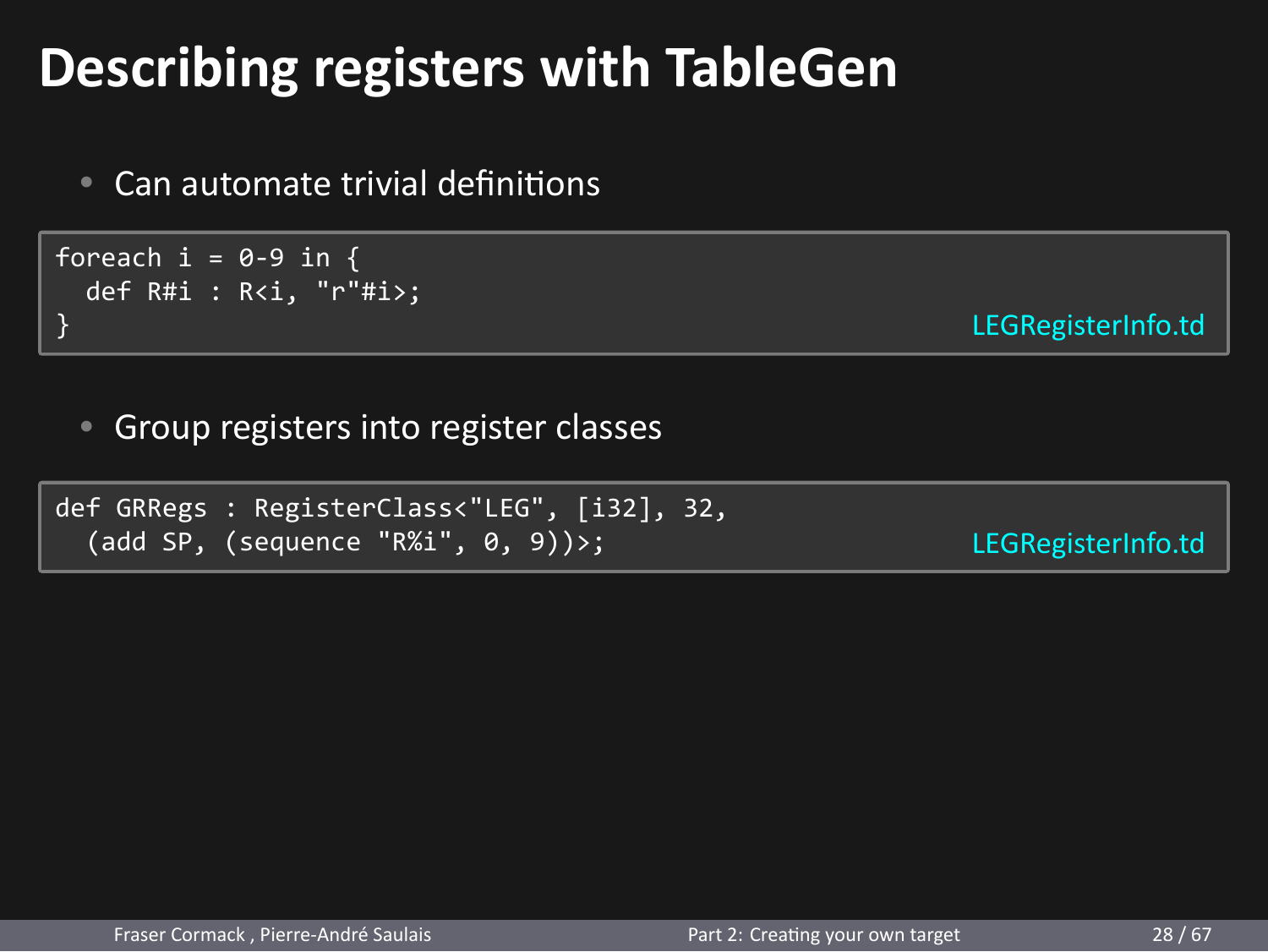## **Part 2: Creating your own target**

- *•* Describing the target machine
- Describing the instruction set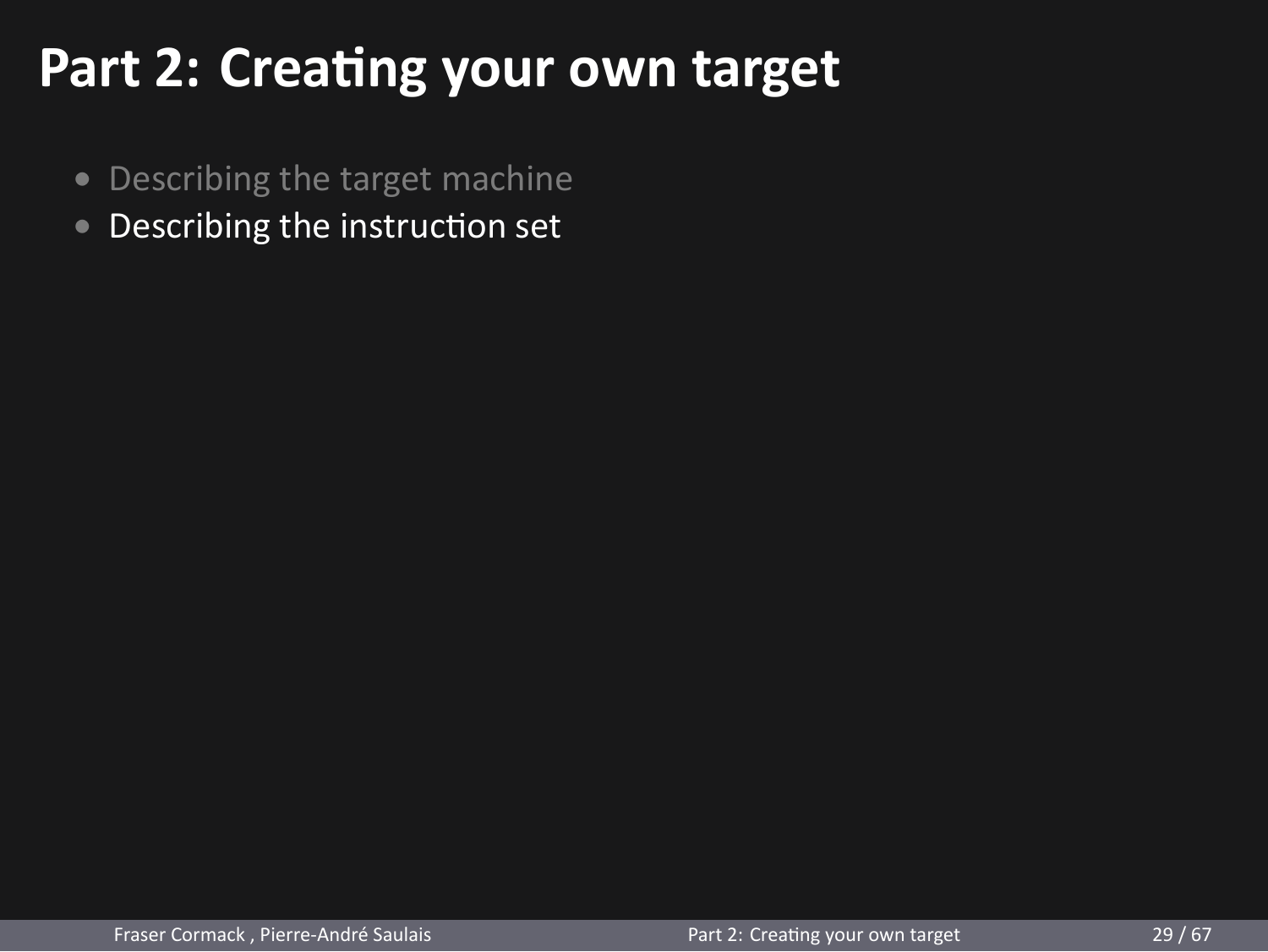## **Describing instructions: Overview**

- Let's start with a simple instruction: ADDrr
	- ▶ Adds two registers together
- We define it in lib/Target/LEG/LEGInstrInfo.td
- What we need to specify:
	- ▶ Operands
	- ▶ Assembly string
	- ▶ Instruction pattern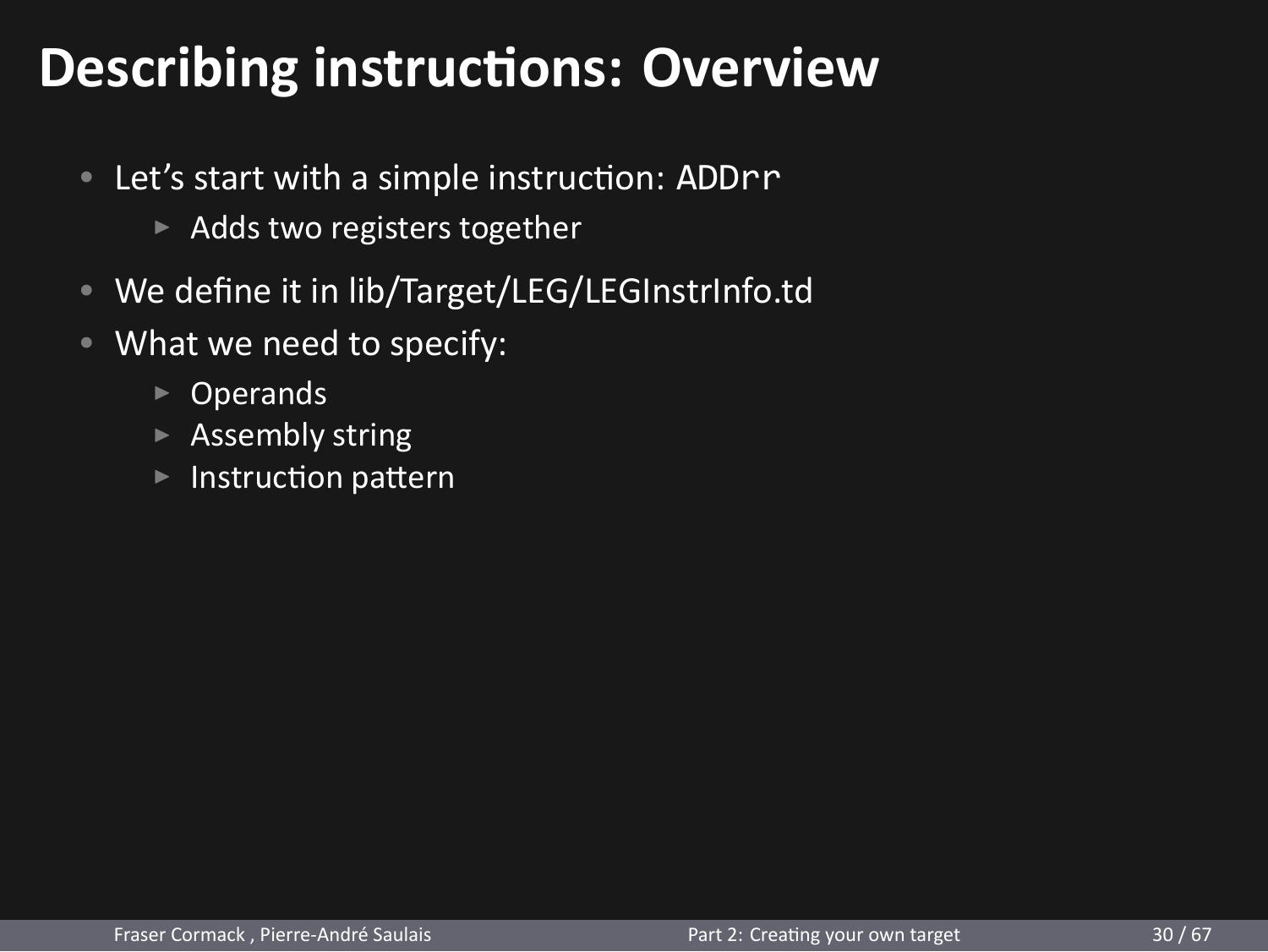#### **Describing instructions: Operands** • List of definitions or outputs ('outs') • List of uses or inputs ('ins') • Operand class: ▶ Register class (e.g. GRRegs) ▶ Immediate (e.g. i32imm) ▶ More complex operands (e.g. reg + imm for load/store) def ADDrr : InstLEG<(outs GRRegs:\$dst), (ins GRRegs:\$src1, GRRegs:\$src2), "add \$dst, \$src1, \$src2", [(set i32:\$dst, (add i32:\$src1, i32:\$src2))]>; LEGInstrInfo.td • Result: %R0<def> = ADDrr %R0<kill>, %R1<kill> ex1/ex1-mi.txt Fraser Cormack , Pierre-André Saulais **Part 2: Creating your own target** 31/67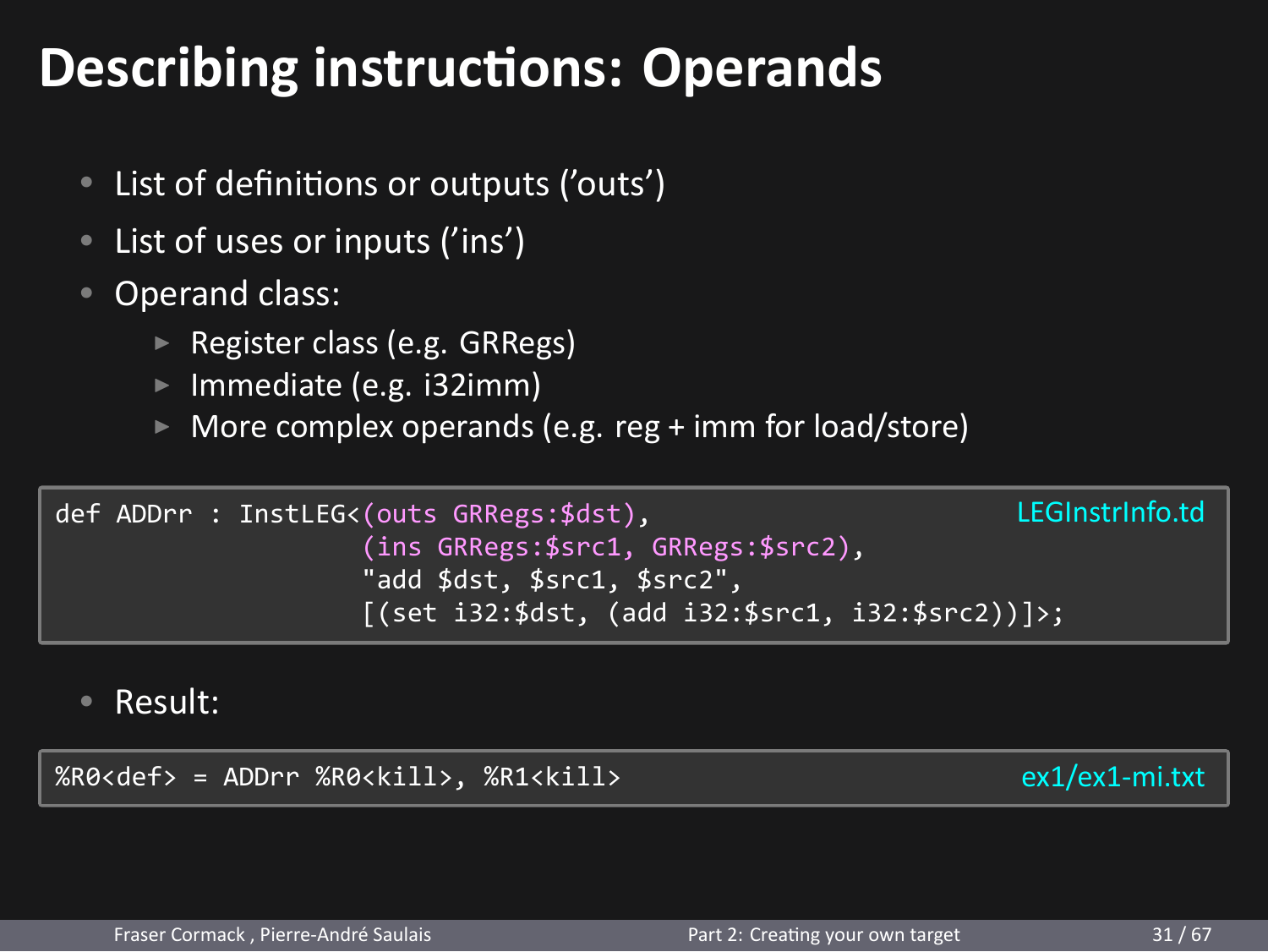# **Describing instructions: Selection Patterns**

| Matches nodes in the SelectionDAG<br>$\bullet$                                      |                   |
|-------------------------------------------------------------------------------------|-------------------|
| $\triangleright$ Nodes get turned into Machinelnstrs during Sel                     |                   |
| ► If pattern is omitted, selection needs to be done in C++                          |                   |
| • Syntax:                                                                           |                   |
| $\triangleright$ One pair of parenthesis defines one node                           |                   |
| $\triangleright$ Nodes have DAG operands, with 'MVT' type (e.g. i32)                |                   |
| ► Map DAG operands to MI operands                                                   |                   |
| def ADDrr : InstLEG<(outs GRRegs:\$dst),                                            | LEGInstrinfo.td   |
| (ins GRRegs:\$src1, GRRegs:\$src2),                                                 |                   |
| "add \$dst, \$src1, \$src2",<br>$[(set i32: $dst, (add i32: $src1, i32: $src2))]$ ; |                   |
|                                                                                     |                   |
| Result:                                                                             |                   |
|                                                                                     |                   |
| %R0 <def> = ADDrr %R0<kill>, %R1<kill></kill></kill></def>                          | $ex1/ex1$ -mi.txt |
|                                                                                     |                   |
|                                                                                     | 32/67             |
|                                                                                     |                   |
| Fraser Cormack, Pierre-André Saulais<br>Part 2: Creating your own target            |                   |
|                                                                                     |                   |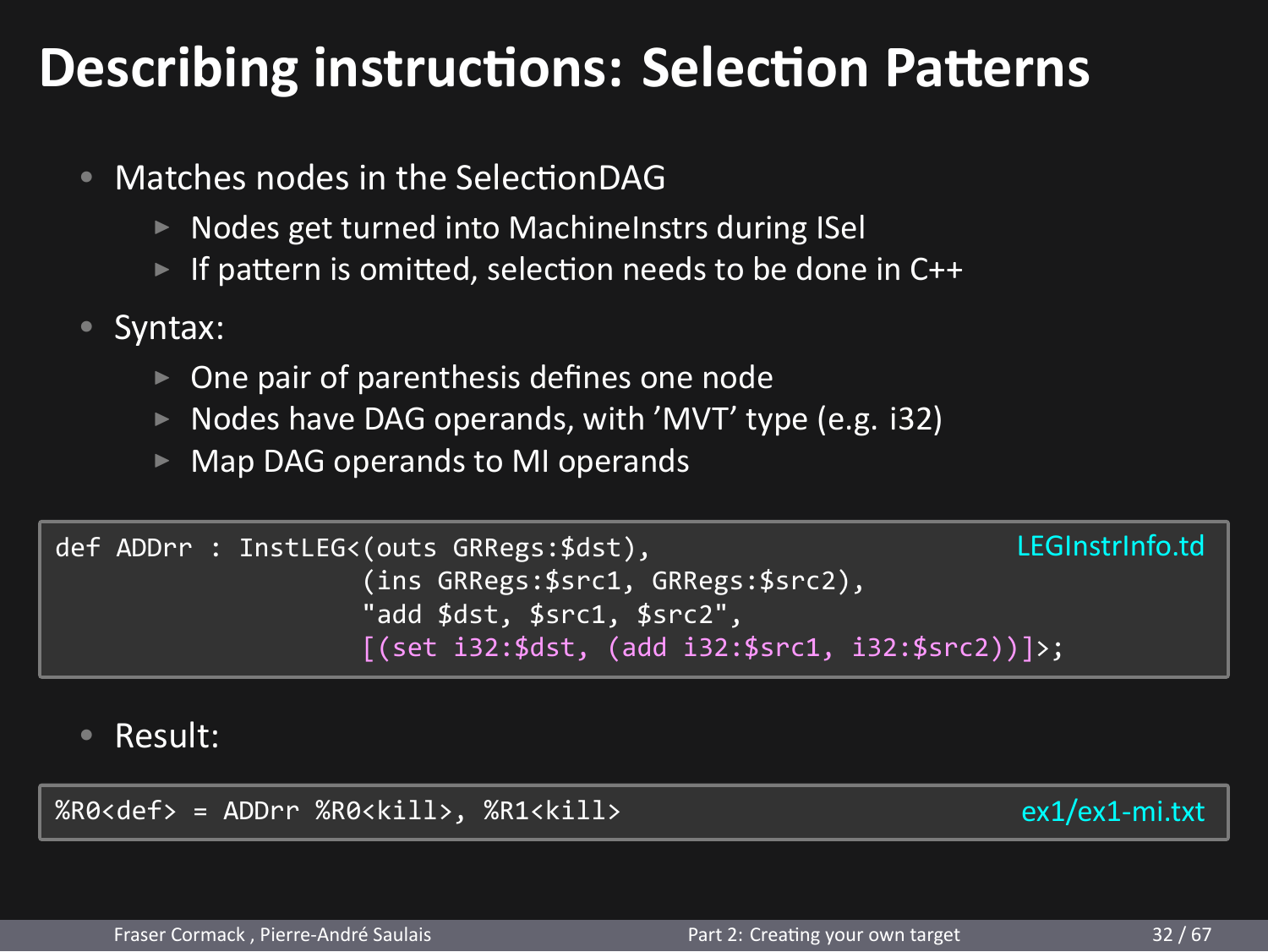#### **Constants**

- Using constants in IR produces errors at this point
- We need to specify how to generate ('materialize') constants
- For example, with a 'move' instruction
	- ▶ E.g. MOVLO for 16-bit constants
- Example:

 $\%c = add i32 \%a, 2$  ex2/ex2.ll

• Result:

LLVM ERROR: Cannot select: 0x29d4350: i32 = Constant<2> [ID=2] In function: main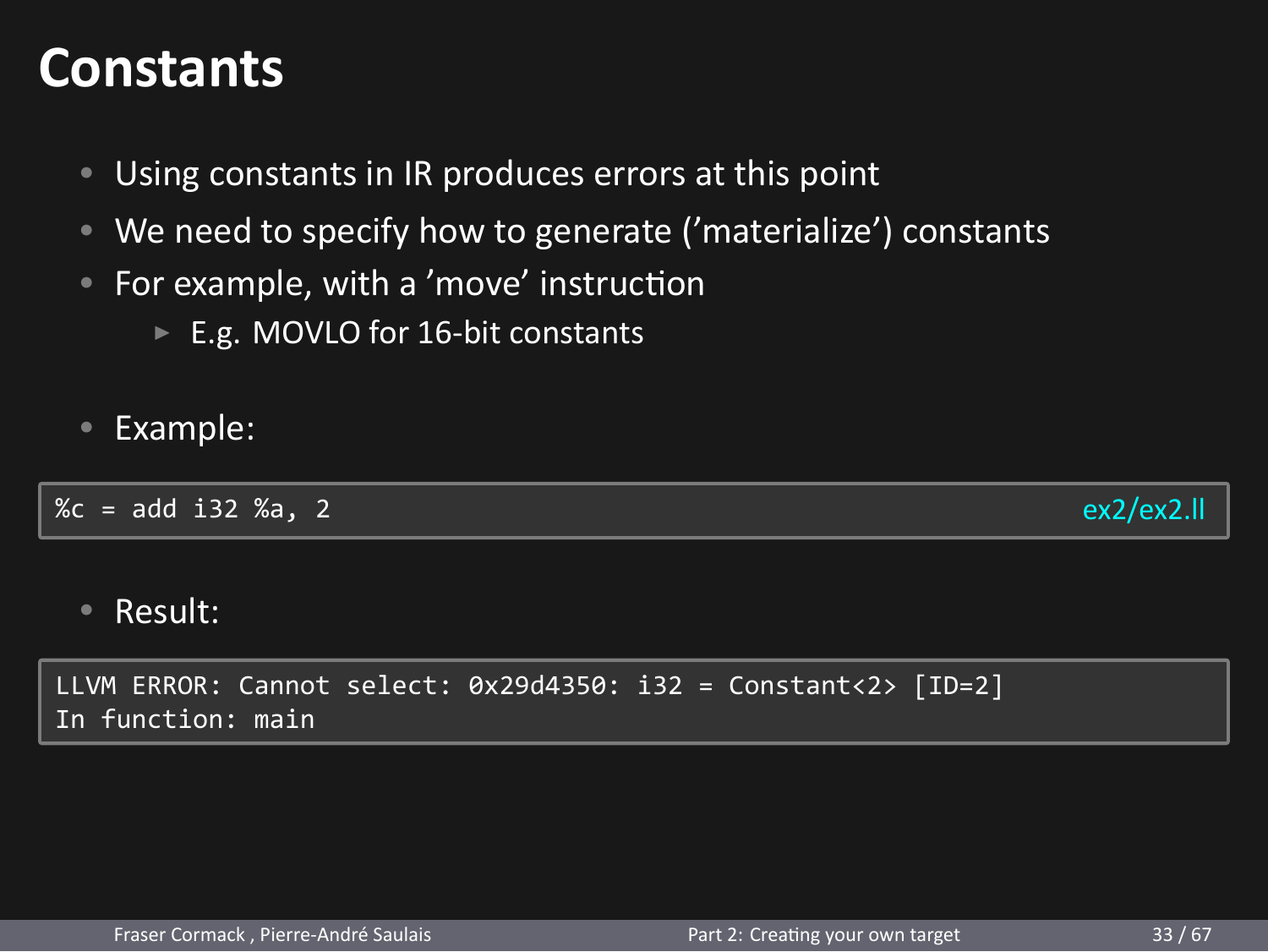#### **Constants**

• Let's define this move instruction: def MOVLOi16 : InstLEG<(outs GRRegs:\$dst), (ins i32imm:\$src), "movw \$dst, \$src", [(set i32:\$dst, i32imm:\$src)]> { let isMoveImm = 1; } LEGInstrInfo.td • Example:  $\%c = add i32 \%a, 2$  ex2/ex2.ll • Result:  $%R1 < def > = MOVLOi16$  2 %R0<def> = ADDrr %R0<kill>, %R1<kill> ex2/ex2-ADDrr-MOVLO-mi.txt Fraser Cormack , Pierre-André Saulais **Part 2: Creating your own target** 34/67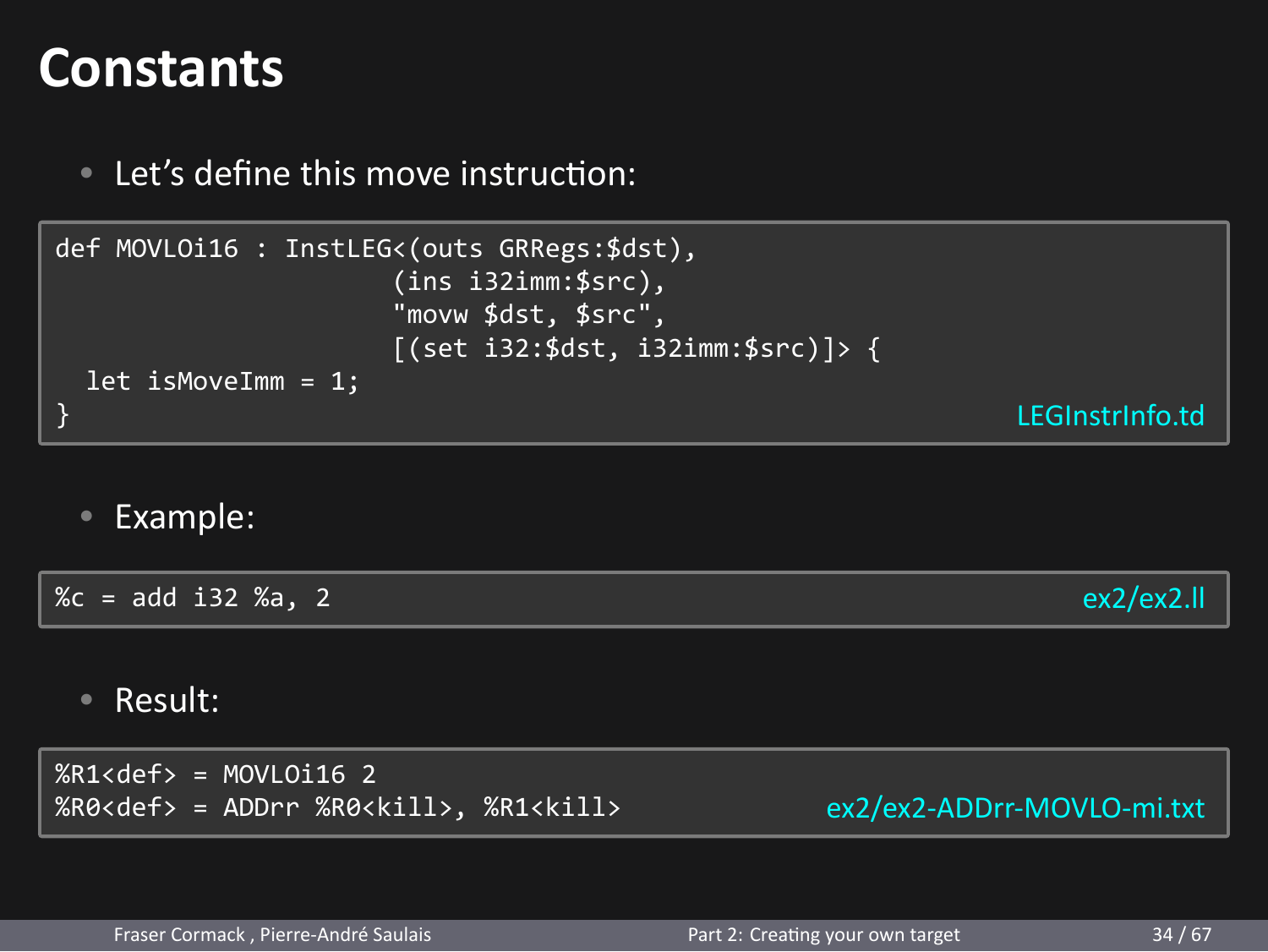#### **Constants**

• What if the instruction accepts an immediate operand?

```
def LEGimm8 : Operand<i32>, ImmLeaf<i32, [{
  return Imm >= 0 && Imm < 256;
}]>;
def ADDri : InstLEG<(outs GRRegs:$dst),
                  (ins GRRegs:$src1, i32imm:$src2),
                  "add $dst, $src1, $src2",
                  [(set i32:$dst, (add i32:$src1,
                               LEGimm8:$src2))]>; LEGInstrInfo.td
 • Example:
\%c = add i32 %a, 2 ex2/ex2.ll
 • Result:
%R0<def> = ADDri %R0<kill>, 2 ex2/ex2-ADDri-mi.txt
   Fraser Cormack , Pierre-André Saulais Part 2: Creating your own target 35 / 67
```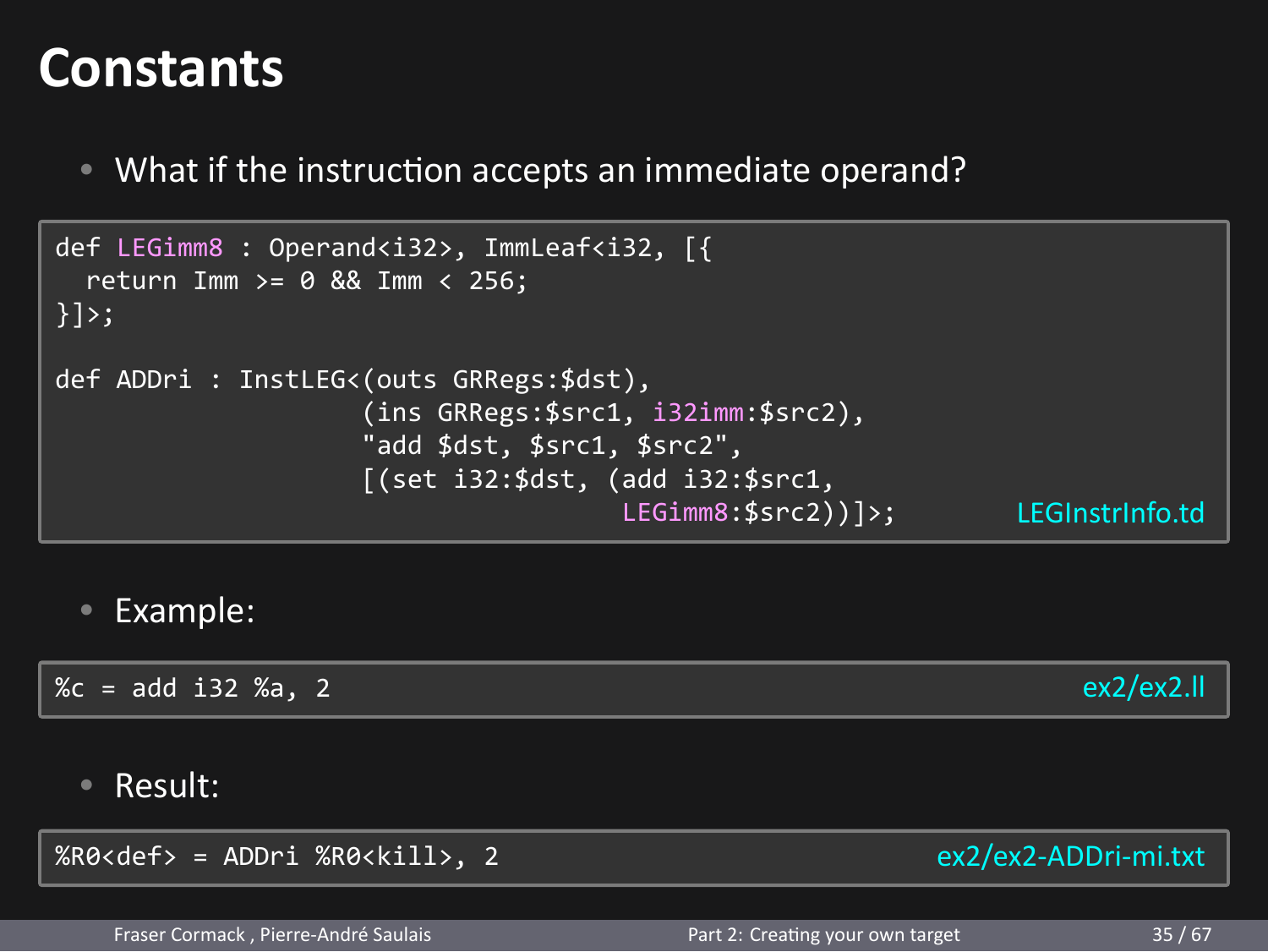## **Matching multiple DAG nodes**

- DAG nodes can be nested inside selection patterns
	- $\blacktriangleright$  The output of one node is the input of another
- Allows operations to be combined
	- $\blacktriangleright$  Reduces the number of generated instructions
	- ▶ Possibly improves performance or power consumption
- Example: multiply and add instruction (ex3.ll)

```
def MLA : InstLEG<(outs GRRegs:$dst),
                   (ins GRRegs:$src1, GRRegs:$src2, GRRegs:$src3),
                   "mla $dst, $src1, $src2, $src3",
                   [(set i32:$dst,
                    (add (mul i32:$src1, i32:$src2), i32:$src3))]>;
                                                                LEGInstrInfo.td
```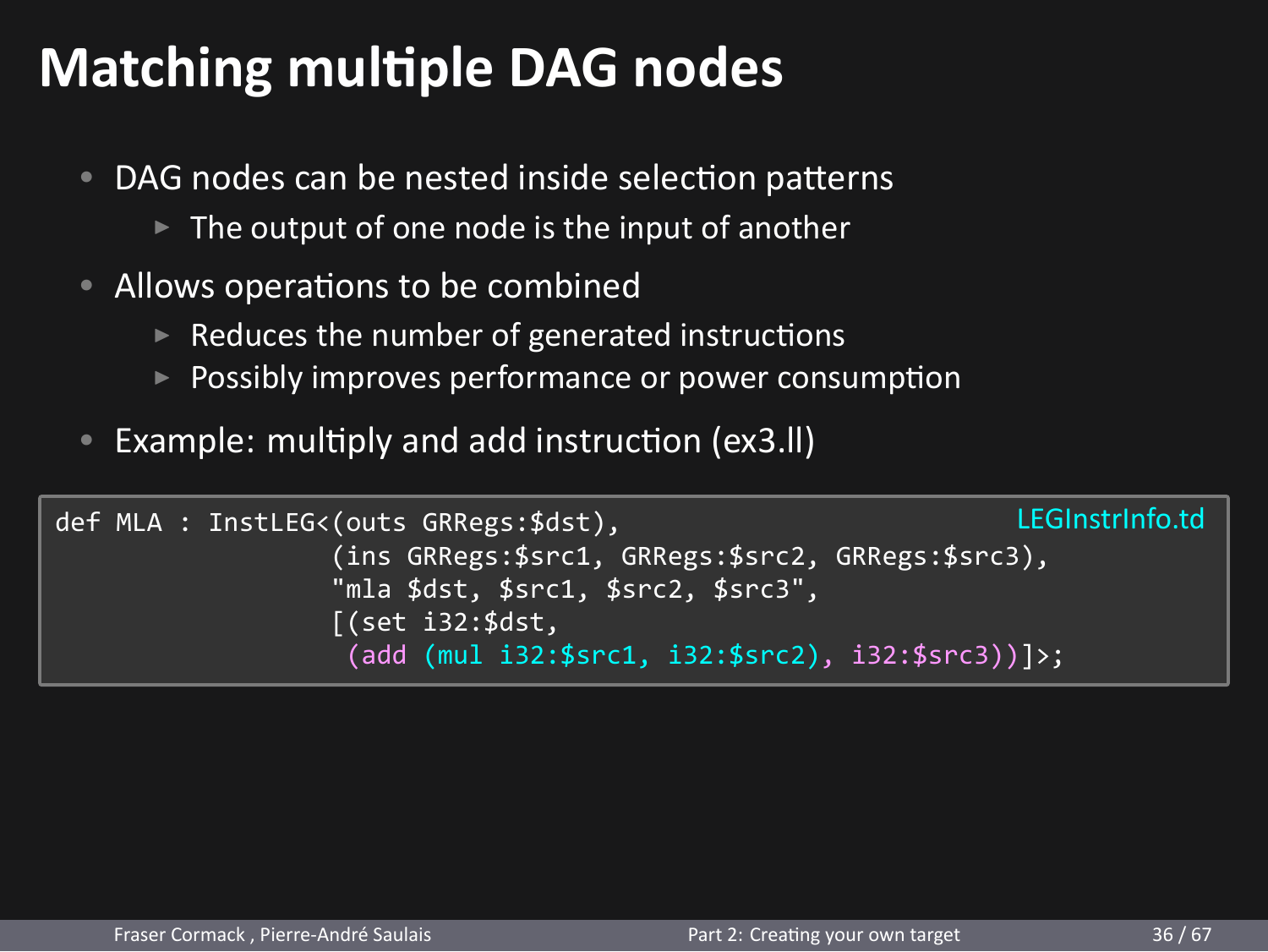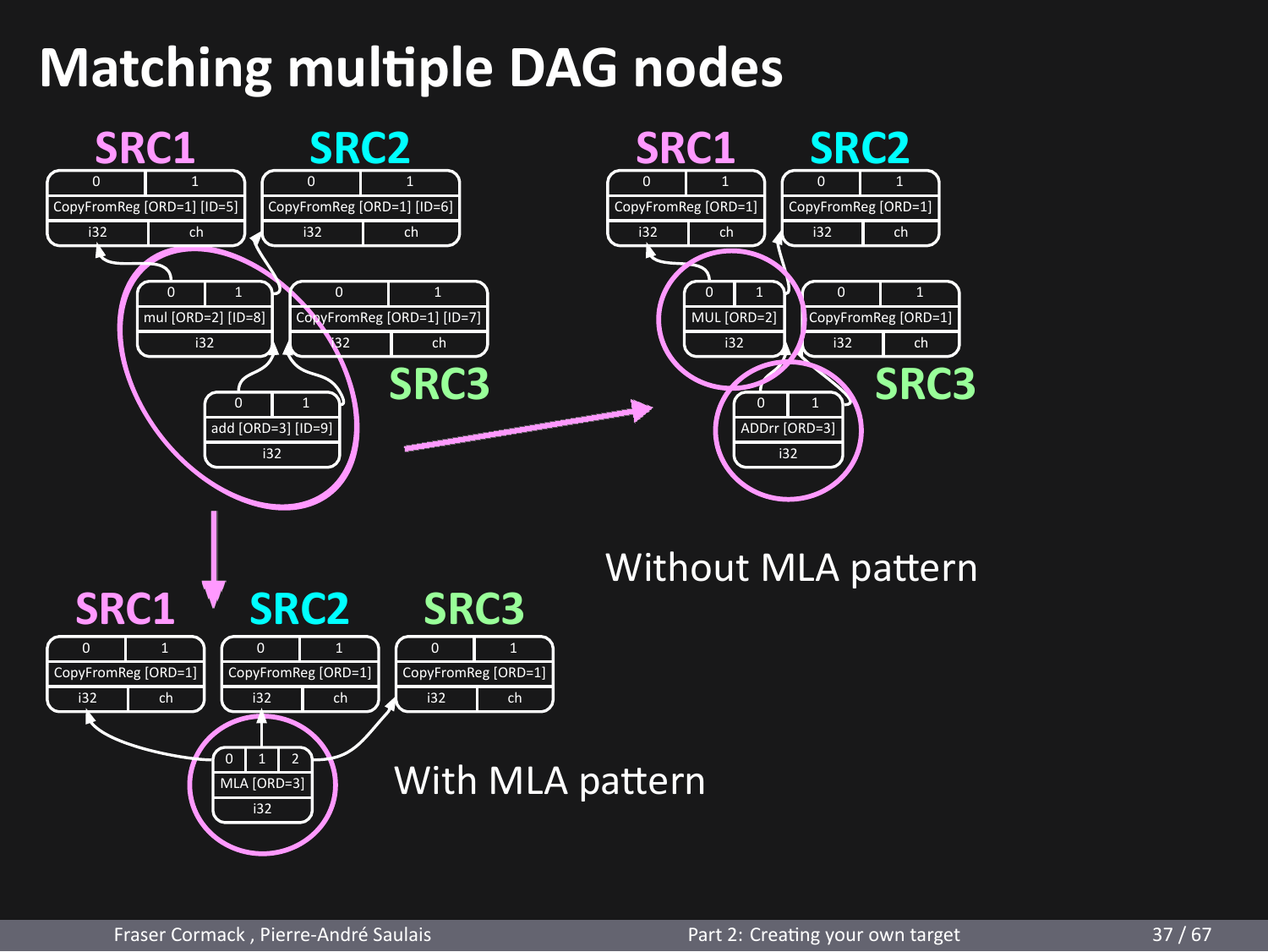## **Part 3**

## How-tos for specific tasks

Fraser Cormack , Pierre-André Saulais **Part 3: How-tos for specific tasks** 38 / 67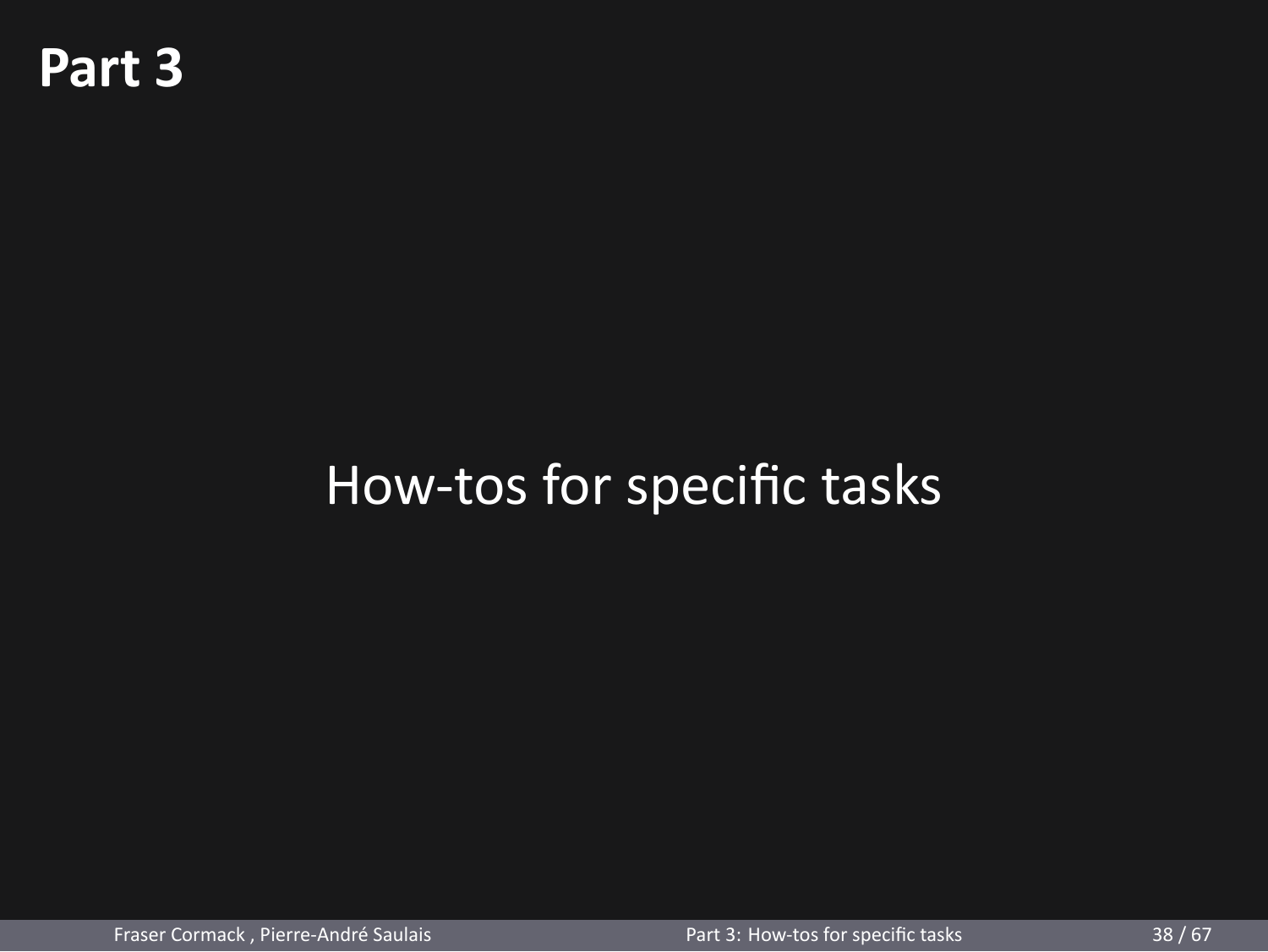## **Part 3: How-tos for specific tasks**

- Instruction printing
- Instruction encoding
- Selection DAG manipulation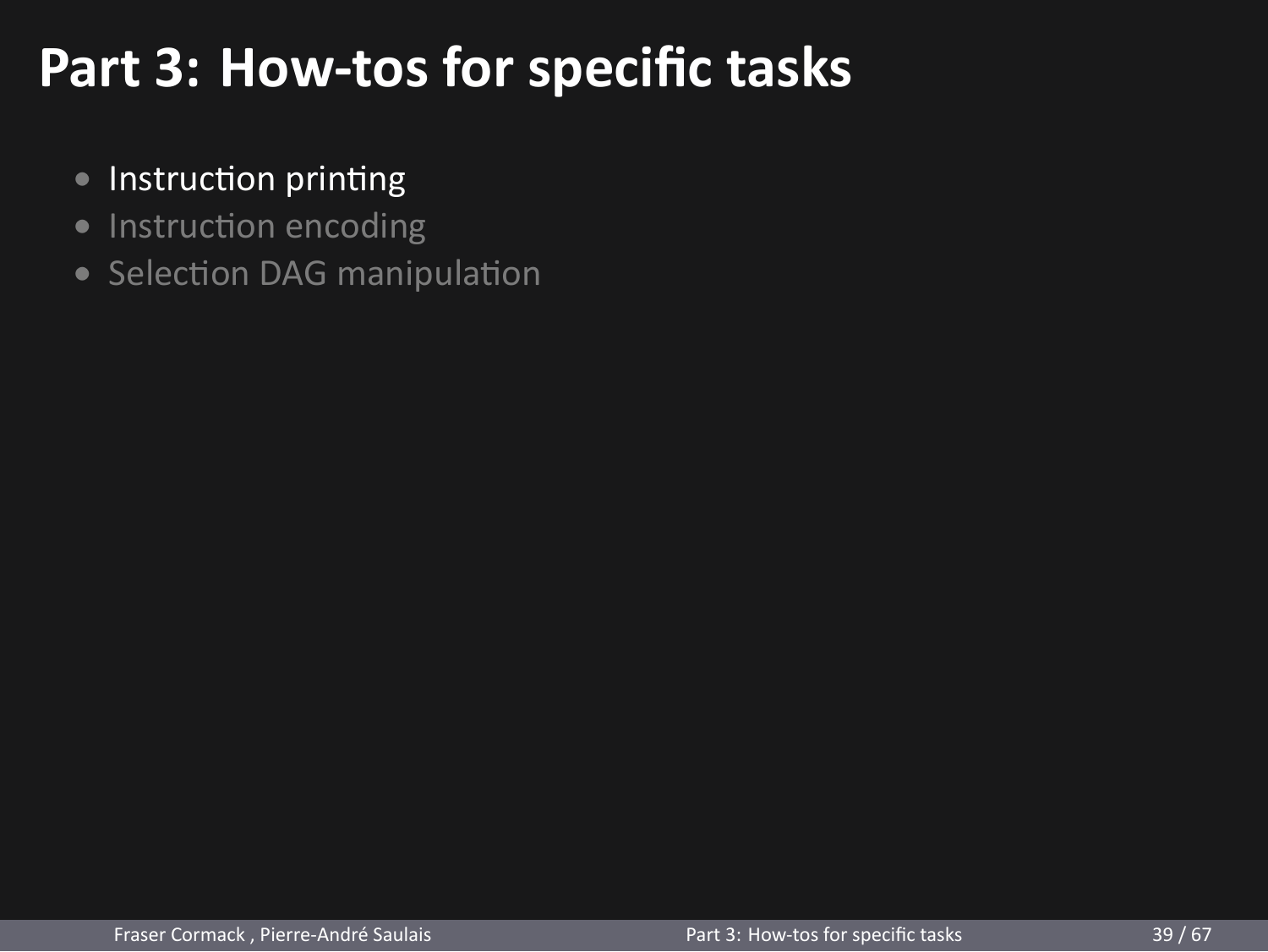- New classes:
	- ▶ LEGAsmPrinter
	- ▶ LEGMCInstLower
	- ▶ An MCAsmStreamer (usually stock)
	- ▶ LEGInstPrinter
- LEGAsmPrinter works as a gateway to the streamers
- This stages works with MCInsts, lowered from MachineInstrs by LEGMCInstLower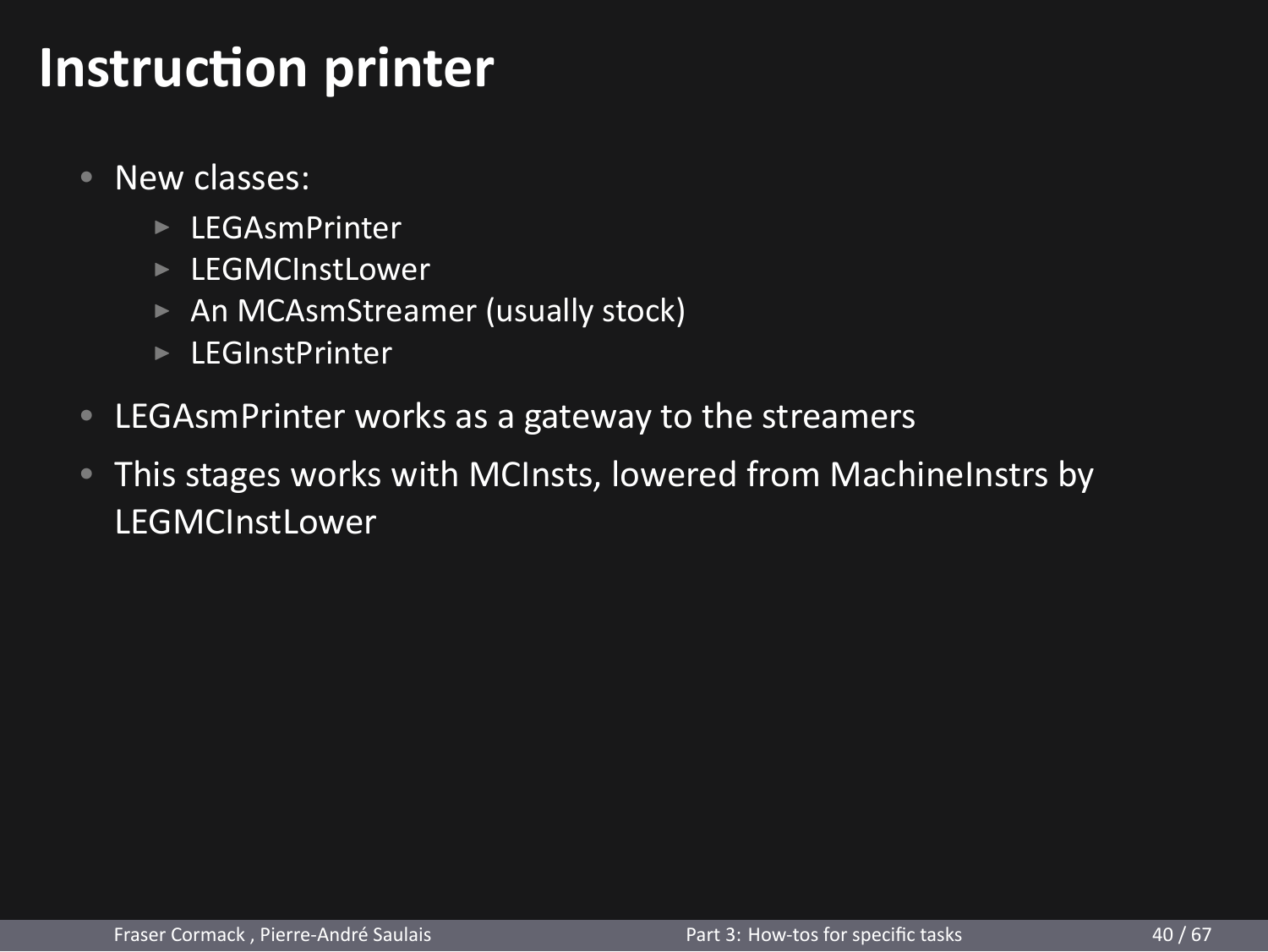• TableGen provides the 'AsmString' field:

```
class InstLEG<... , string asmstr> : Instruction {
 let AsmString = asmstr;
} LEGInstrFormats.td
```

```
def ADDrr : InstLEG<(outs GRRegs:$dst),
              (ins GRRegs:$src1, GRRegs:$src2),
              "add $dst, $src1, $src2"> {
} LEGInstrInfo.td
```
• LEGInstPrinter::printOperand() will be called on each operand.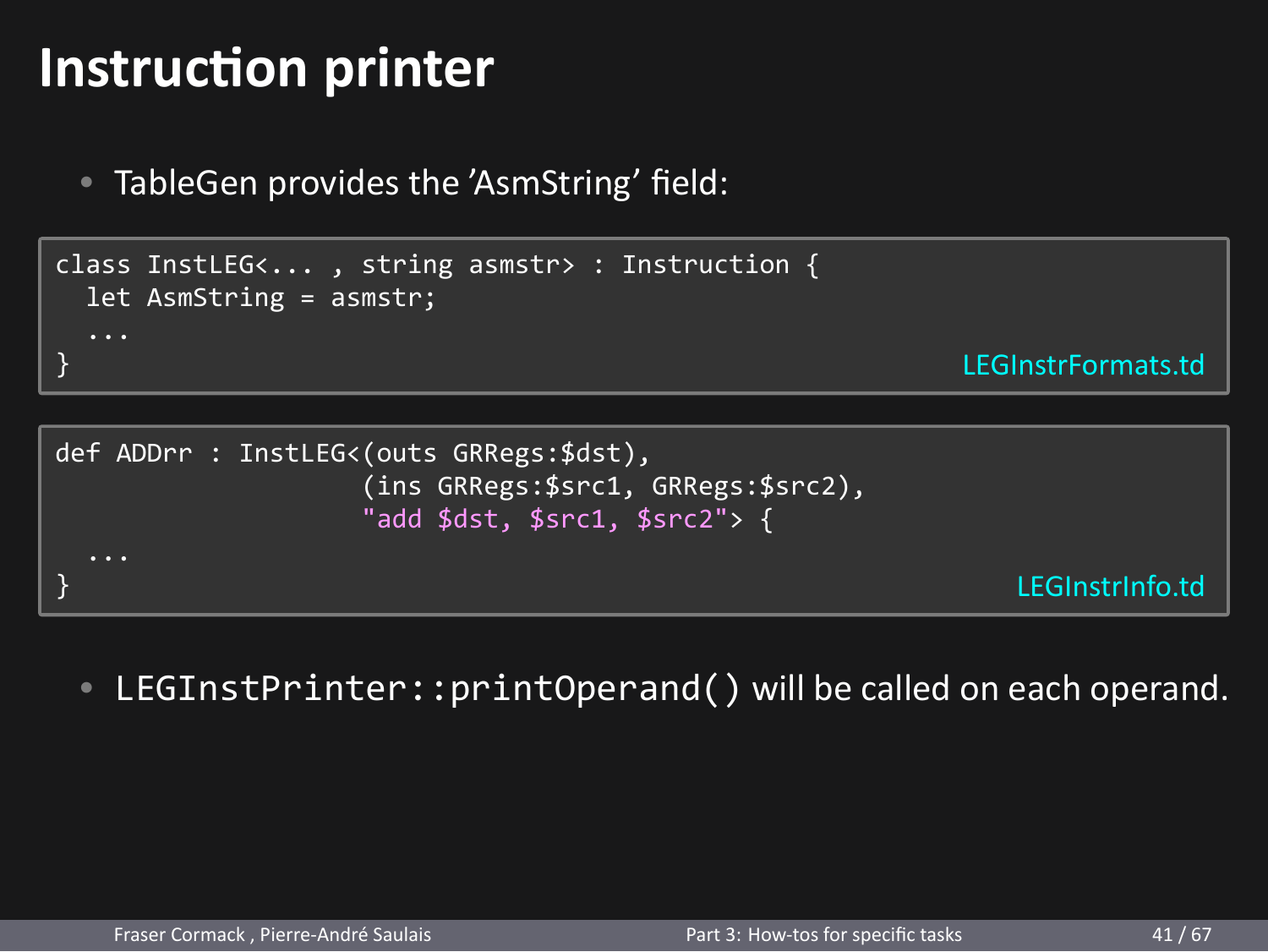• LEGInstPrinter::printOperand() prints the assembly string of a given operand...

```
void LEGInstPrinter::printOperand(const MCInst *MI, unsigned No,
                             raw_ostream &O) {
  const MCOperand &Op = MI->getOperand(No);
  if (Op.isReg()) {
    // TableGen generates this function for us from
    // LEGRegisterInfo.td
   O << getRegisterName(Op.getReg());
   return;
  }
  if (Op.isImm()) {
    O << '#' << Op.getImm();
   return;
  }
  /* ... */
} LEGInstPrinter.cpp
```
• ...and is given the stream to print it to

| Fraser Cormack, Pierre-André Saulais | Part 3: How-tos for specific tasks | 42/67 |
|--------------------------------------|------------------------------------|-------|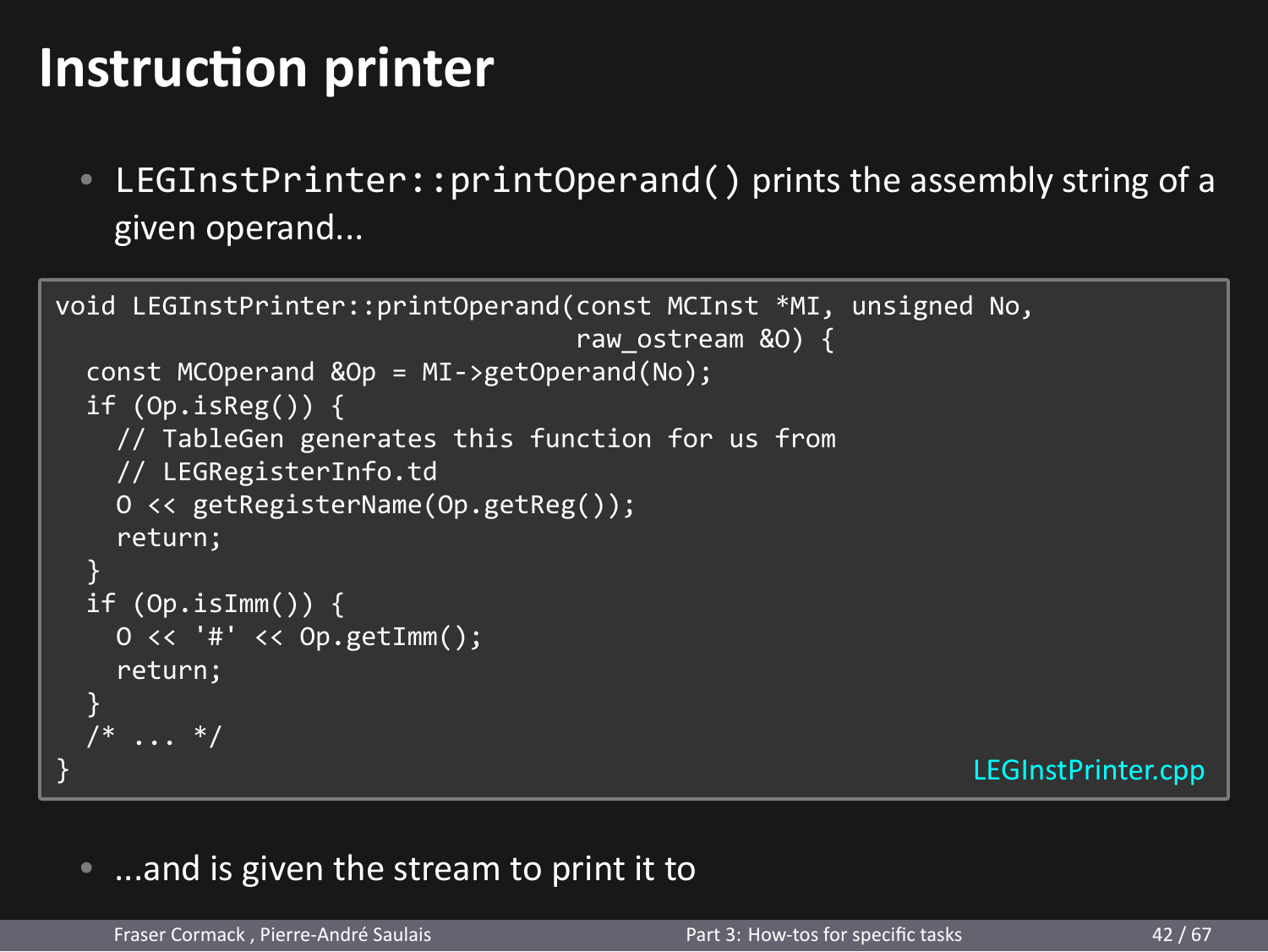- That's it!
- Directives and labels handled for us
	- $\triangleright$  Can emit target-specific syntax if we wish

| .text<br>.file<br>.globl<br>.type | "ex1.11"<br>foo<br>foo,@function |          |           |
|-----------------------------------|----------------------------------|----------|-----------|
| foo:                              |                                  | # @foo   |           |
| # BB#0:                           |                                  | # %entry |           |
| add r0, r0, r1                    |                                  |          |           |
| # BB#1:<br>bx 1r                  |                                  | # %exit  |           |
| .Ltmp0:                           |                                  |          | ex1/ex1.s |
|                                   |                                  |          |           |
|                                   |                                  |          |           |
|                                   |                                  |          |           |
|                                   |                                  |          |           |
|                                   |                                  |          |           |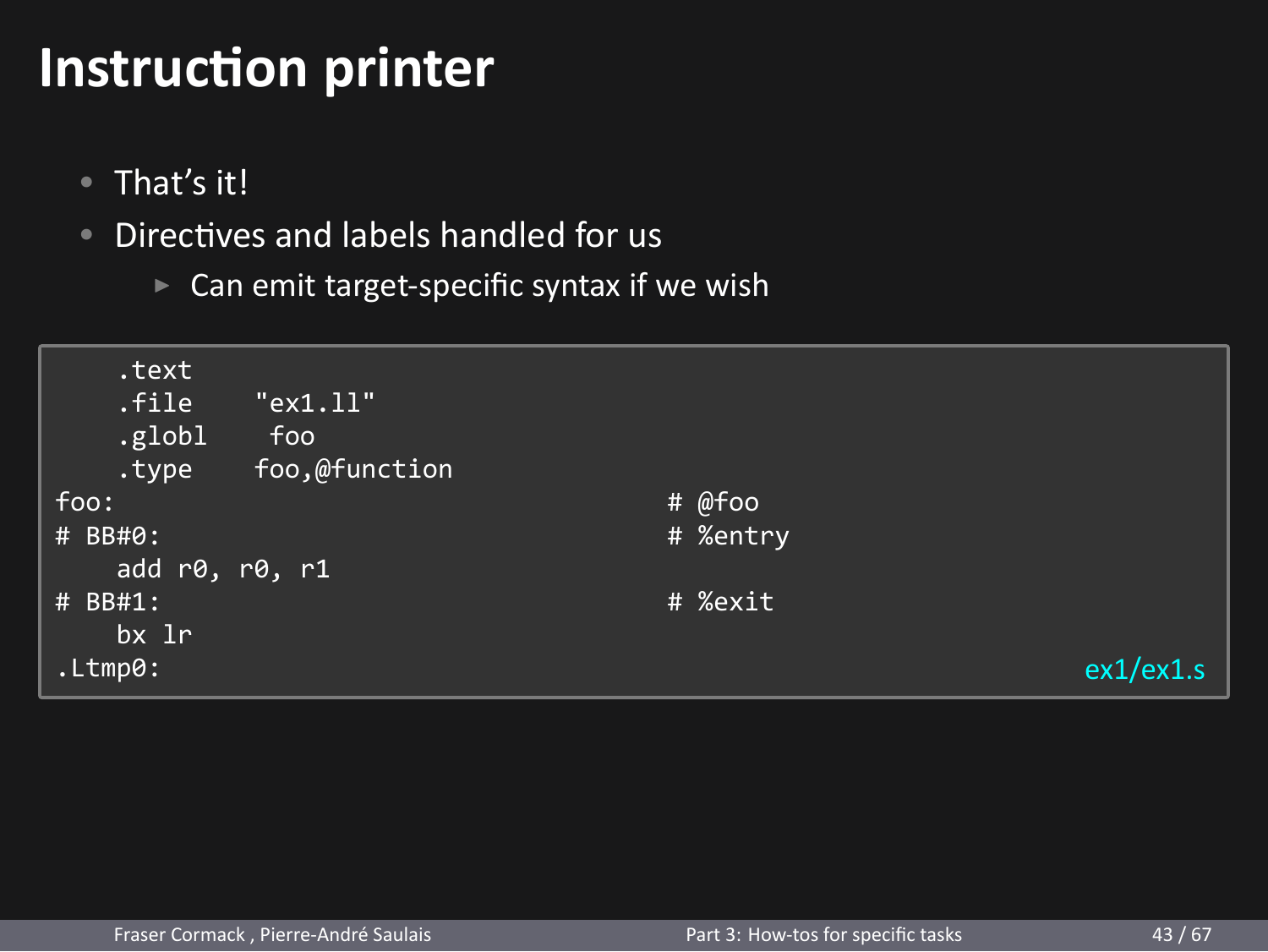## **Part 3: How-tos for specific tasks**

- Instruction printing
- Instruction encoding
- Selection DAG manipulation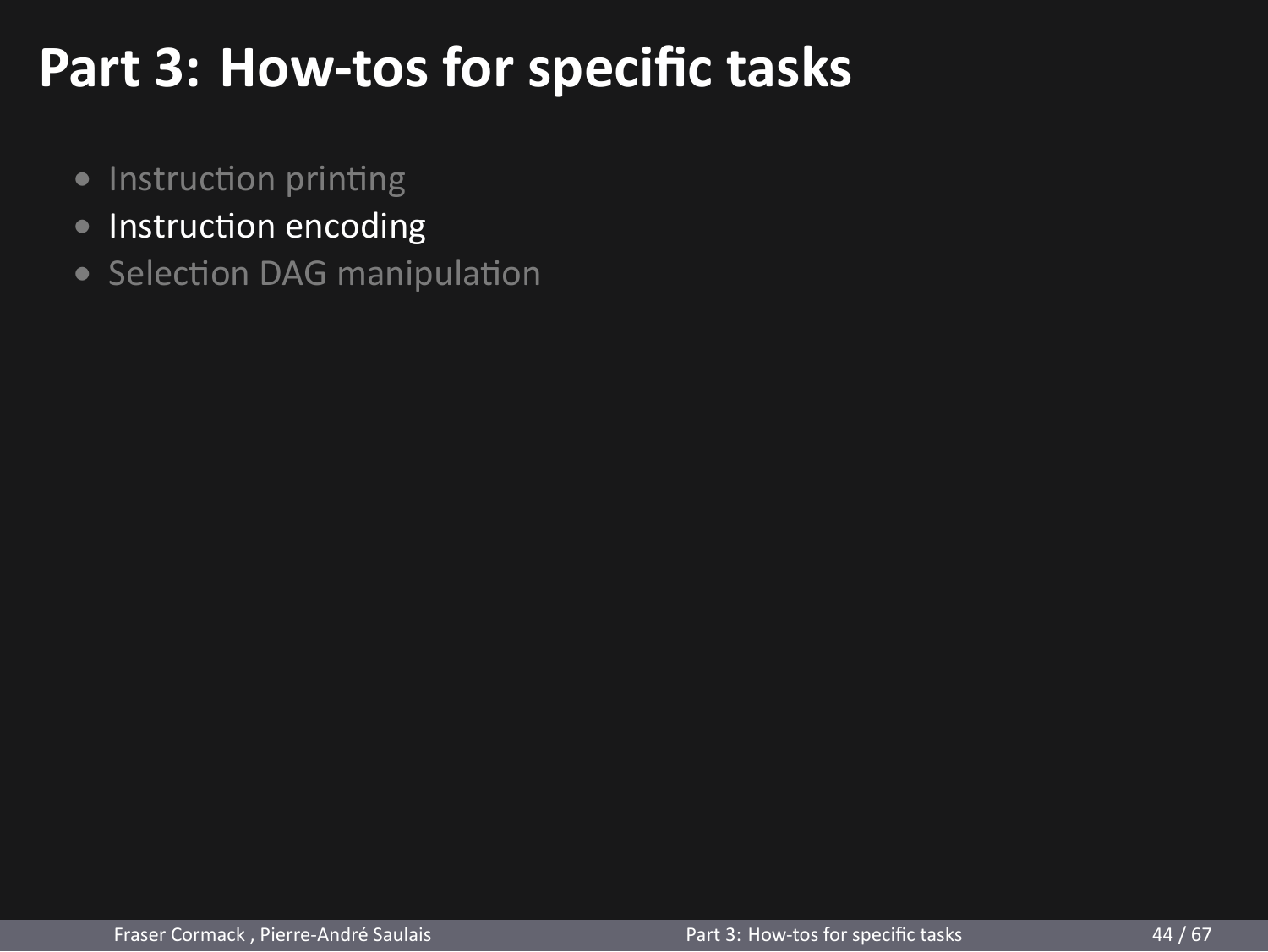- A few new classes:
	- ▶ An MCObjectStreamer (again, stock)
	- ▶ LEGMCCodeEmiƩer
	- ▶ LEGObjectWriter
	- ▶ LEGAsmBackend
- You will also need your LEGAsmPrinter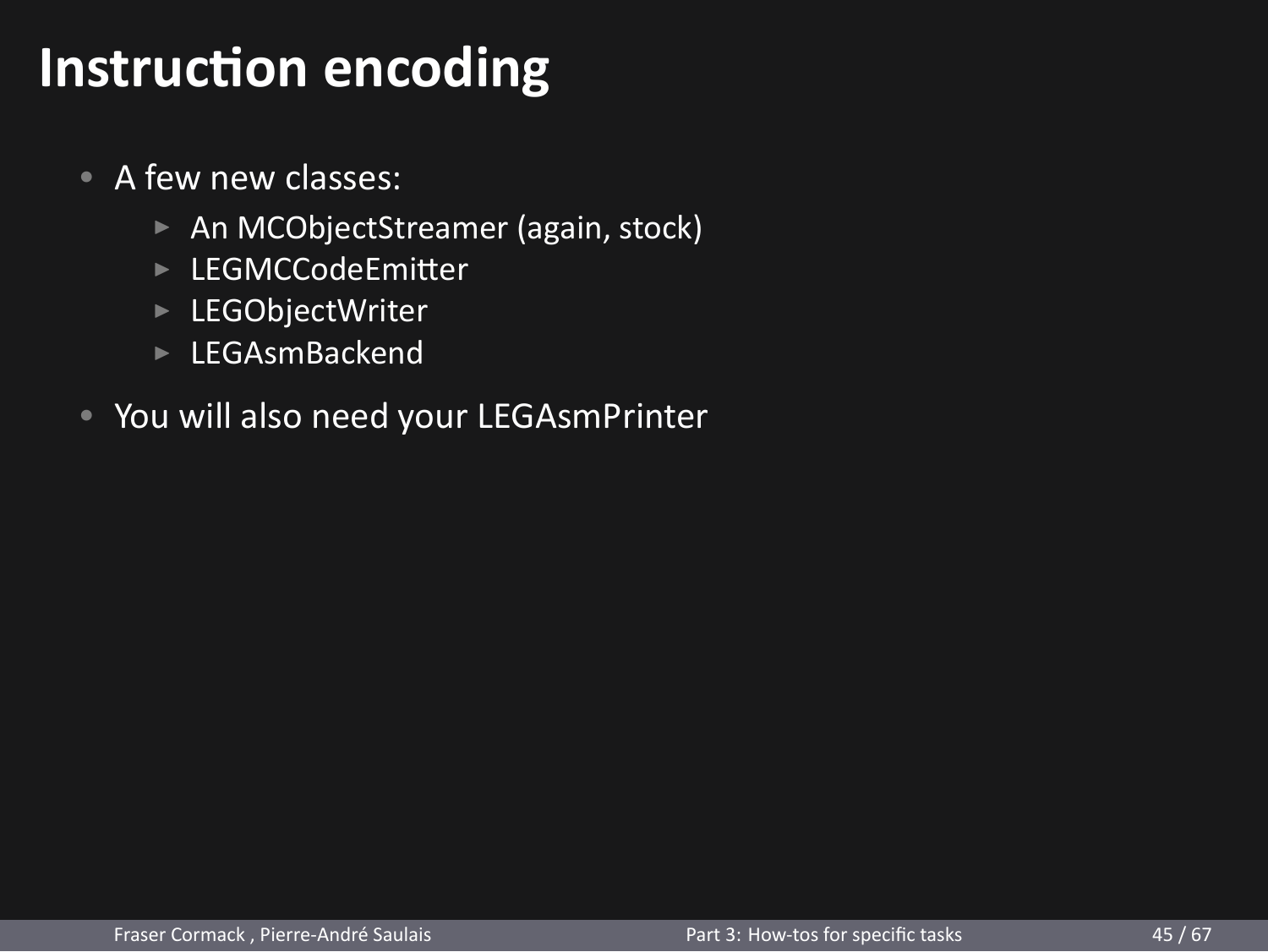#### Example encoding:

|      |     | 3128   2725   2421   20   1916   1512 |                      |     | 114                         | 30 |
|------|-----|---------------------------------------|----------------------|-----|-----------------------------|----|
| 1110 | 000 | $\vert$ opcode $\vert$ 0              | $\sqrt{\text{src1}}$ | dst | $\Box$ 00000000 $\Box$ src2 |    |

#### How can we achieve this?

| $%$ R0 <def> = ADDrr <math>%</math>R0<kill>, <math>%</math>R1<kill></kill></kill></def> |     |      |          |      |                                         |          |      |
|-----------------------------------------------------------------------------------------|-----|------|----------|------|-----------------------------------------|----------|------|
|                                                                                         |     |      |          |      | $3128$   2725   2421   20   1916   1512 | 114      | 30   |
|                                                                                         |     |      |          |      |                                         |          |      |
| 1110                                                                                    | 000 | 1100 | $\Omega$ | 0000 | 0000                                    | 00000000 | 0001 |

n,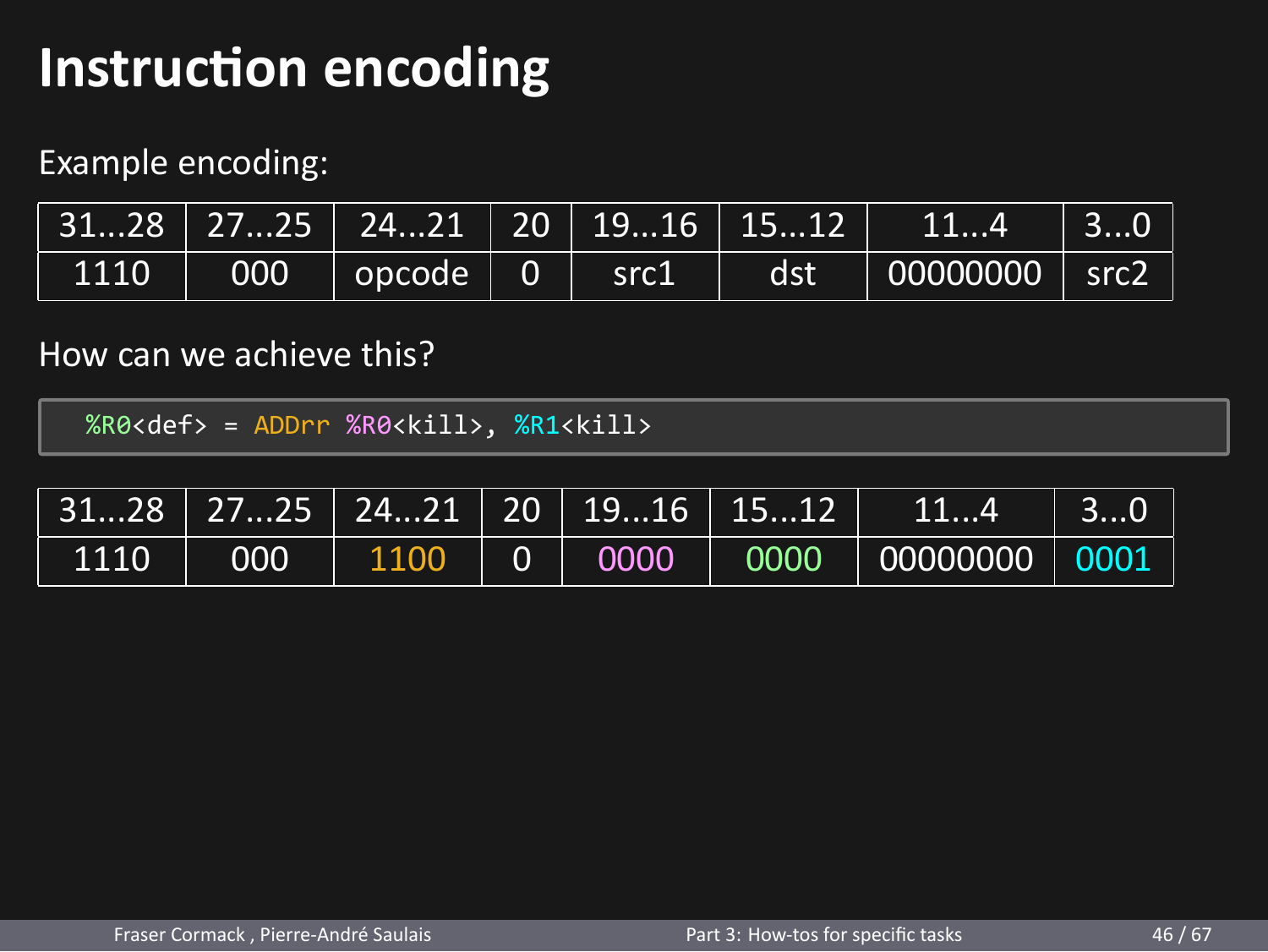• TableGen recognises the 'Inst' field:

```
class InstLEG< ... > : Instruction {
 field bits<32> Inst;
} LEGInstrFormats.td
```
• Used to define the binary encoding of each instruction in TableGen:

```
def ADDrr : InstLEG< ... > {
 let Inst{31-25} = 0b110000;
 let Inst{24-21} = 0b1100; // Opcode
 let Inst{20} = 0b0;
 let Inst{11-4} = 0b00000000;
} LEGInstrInfo.td
```
T.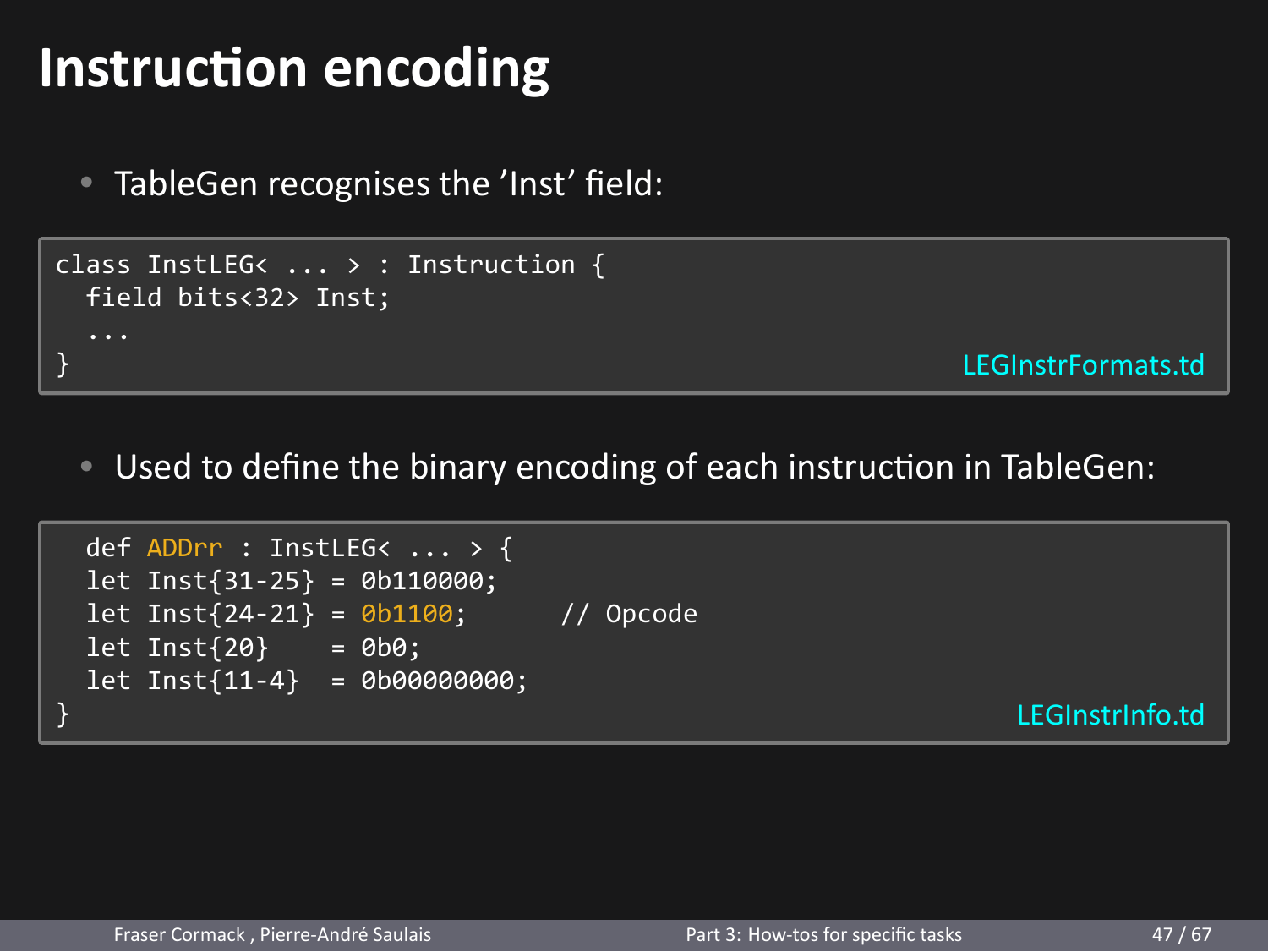• For operand-based encoding, need bit fields with the same names as the operands:

```
def ADDrr : InstLEG<(outs GRRegs:$dst),
                  (ins GRRegs:$src1, GRRegs:$src2) ... > {
bits<4> src1; bits<4> src2; bits<4> dst;
let Inst{31-25} = 0b110000;<br>let Inst{24-21} = 0b1100;
let Inst{24-21} = 0b1100; // Opcode
let Inst{20} = 0b0;
let Inst{19-16} = src1; // Operand 1
let Inst{15-12} = dst; // Destination
let Inst{11-4} = 0b00000000;
let Inst{3-0} = src2; // Operand 2 LEGInstrInfo.td
```
• LEGMCCodeEmitter::getMachineOpValue() will be called on each operand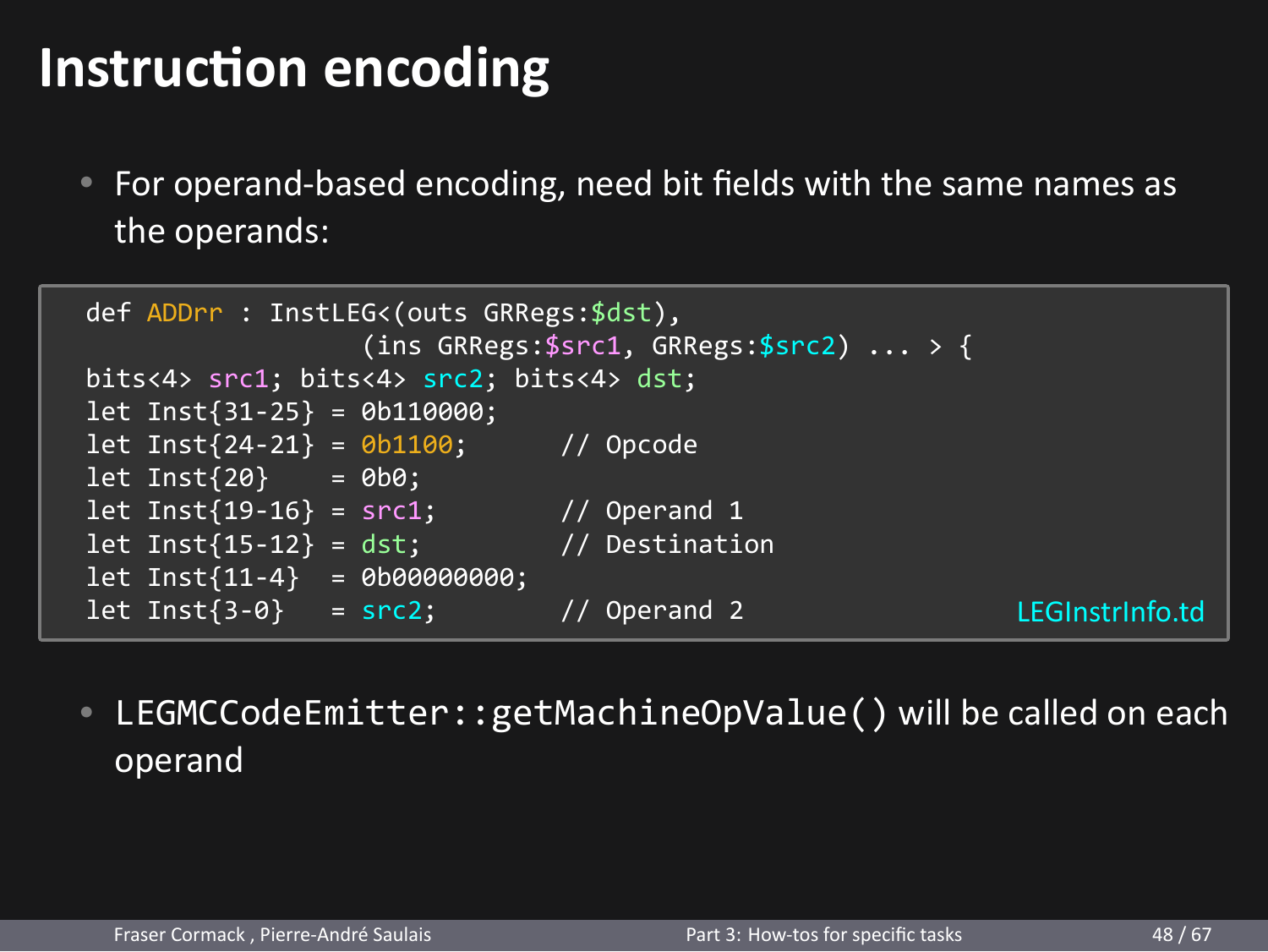• LEGMCCodeEmitter::getMachineOpValue() returns the binary encoding of a given operand...

```
unsigned LEGMCCodeEmitter::
getMachineOpValue(const MCInst &MI, const MCOperand MO,
               SmallVectorImpl<MCFixup> &Fixups,
               const MCSubtargetInfo &STI) const {
 if (MO.isReg()) {
   return
    CTX.getRegisterInfo()->getEncodingValue(MO.getReg());
  } if (MO.isImm()) {
   return static_cast<unsigned>(MO.getImm());
 }
  /* ... */
} LEGMCCodeEmiƩer.cpp
```
• ...which is placed, masked, and shifted into position by TableGen-erated code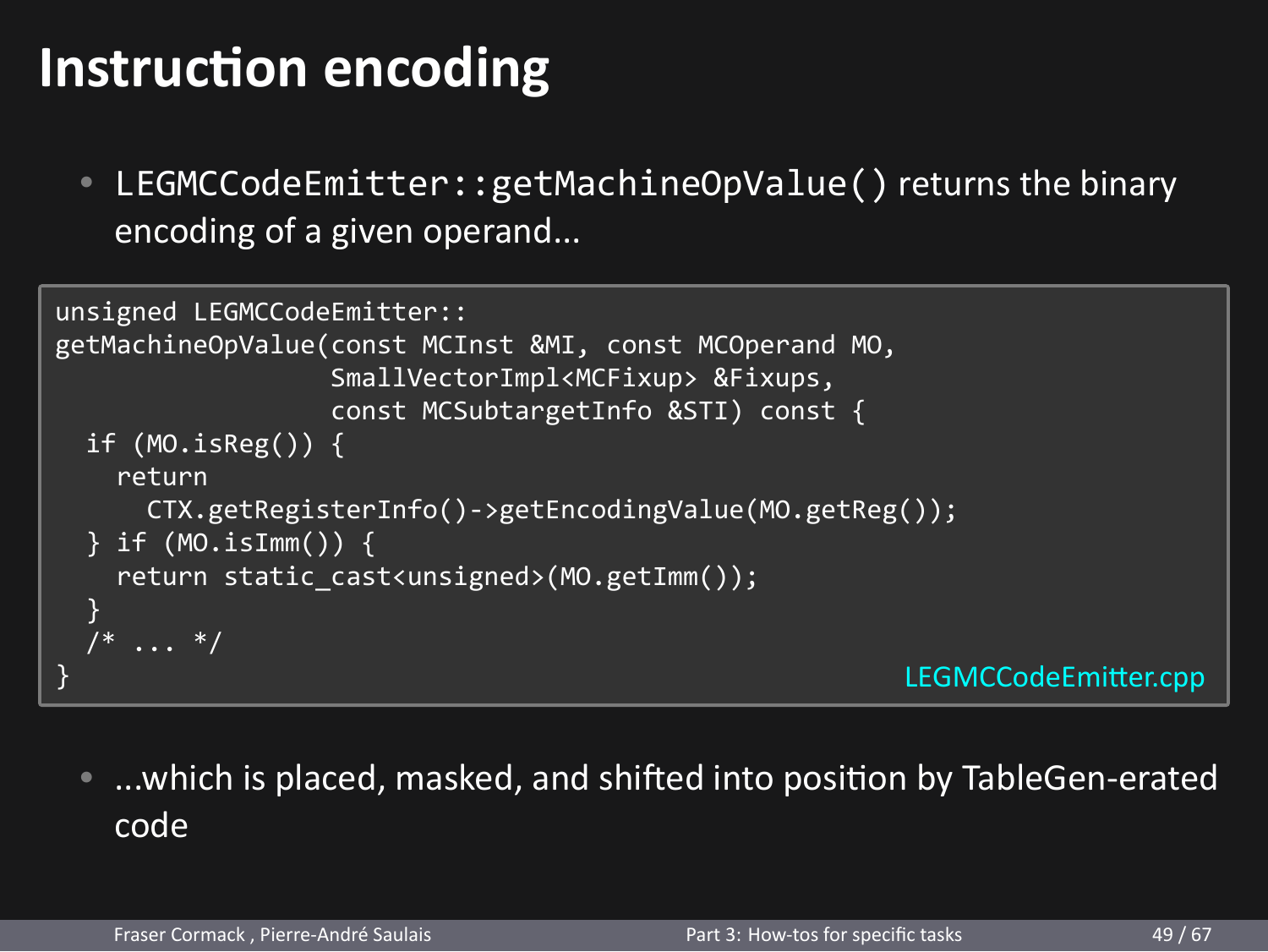#### **Relocations and fixups**

- For values that need fixing up, record the relocation and return zero
- LLVM will keep track of the relocation for us and help us fix it up later

```
unsigned LEGMCCodeEmitter::
getMachineOpValue(const MCInst &MI, const MCOperand MO,
               SmallVectorImpl<MCFixup> &Fixups,
               const MCSubtargetInfo &STI) const {
  /* ... */
 assert(MO.isExpr()); // MO must be an expression
 const MCExpr *Expr = MO.getExpr();
 const MCExpr::ExprKind Kind = Expr->getFixupKind();
 Fixups.push_back(MCFixup::Create(0, Expr, Kind));
 return 0;
} LEGMCCodeEmiƩer.cpp
```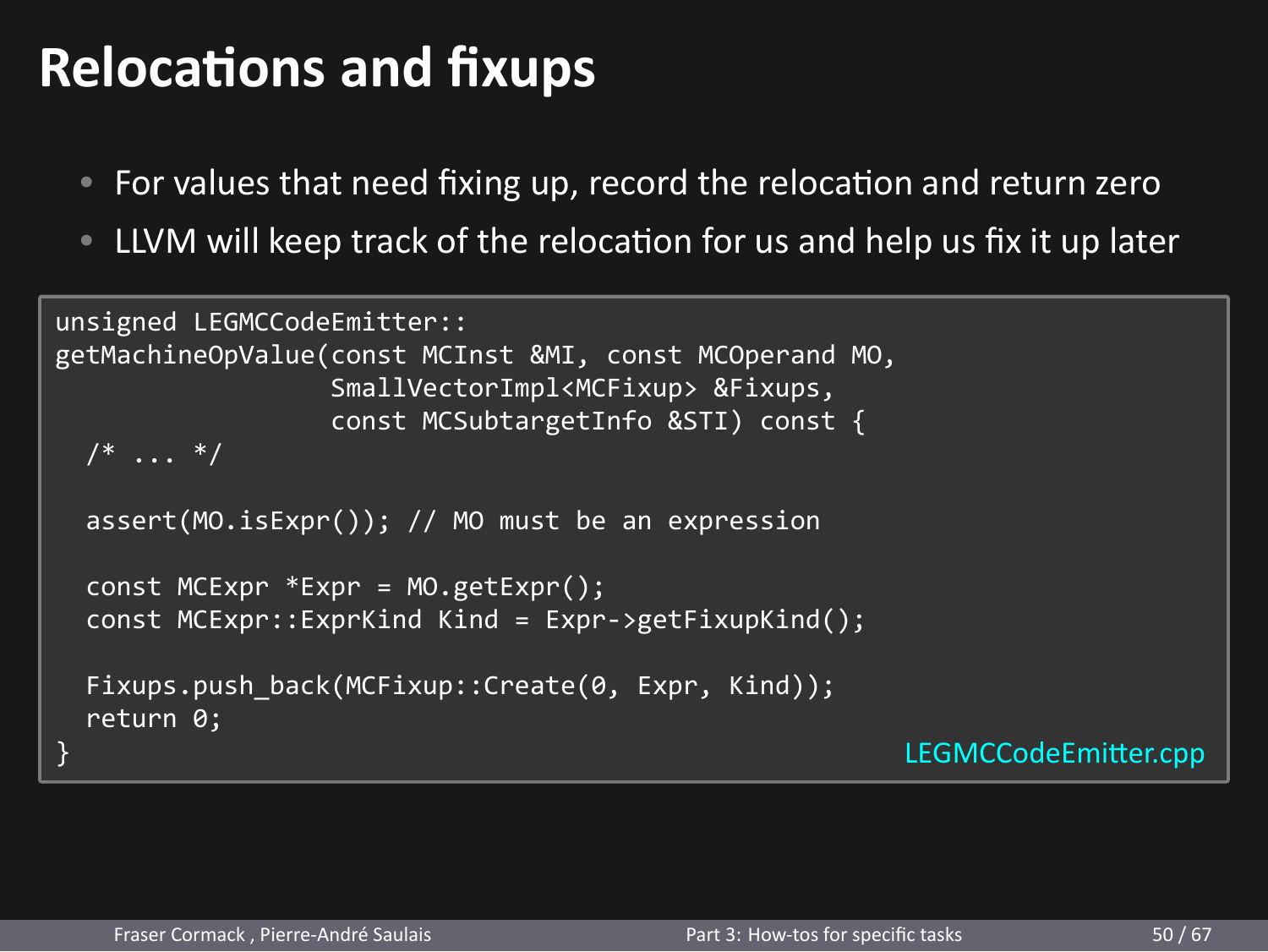## **Relocations and fixups**

• Defining a target-specific fixup:

```
enum Fixups {
 fixup_leg_mov_hi16_pcrel = FirstTargetFixupKind,
  fixup_leg_mov_lo16_pcrel,
 LastTargetFixupKind,
NumTargetFixupKinds = LastTargetFixupKind - FirstTargetFixupKind
                                                           LEGFixups.h
const MCFixupKindInfo& getFixupKindInfo(MCFixupKind K) const {
  const static MCFixupKindInfo I[LEG::NumTargetFixupKinds] = {
    // Name Offset Size Flags
    { "fixup_leg_mov_hi16_pcrel", 0, 32, MCFixupKindInfo::FKF_IsPCRel },
    { "fixup_leg_mov_lo16_pcrel", 0, 32, MCFixupKindInfo::FKF_IsPCRel },
  \};
  /* ... */
  return I[K - FirstTargetFixupKind];
} LEGAsmBackend.cpp
   Fraser Cormack , Pierre-André Saulais Part 3: How-tos for specific tasks 51/67
```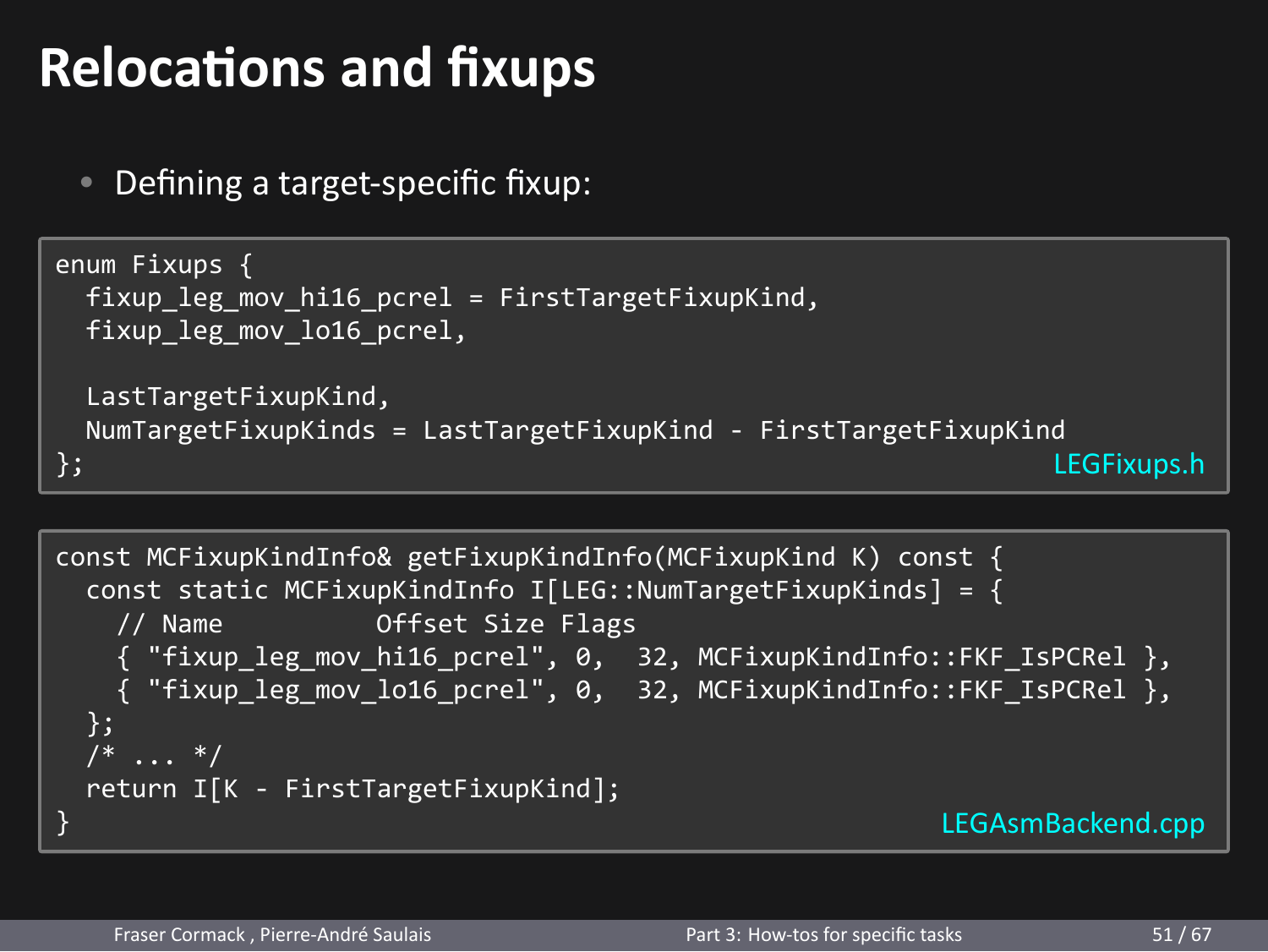## **Relocations and fixups**

- We must then implement some hooks
- These are called at the end once the section layouts have been finalized
- LEGAsmBackend::processFixupValue()
	- $\triangleright$  Adjusts the fixup value, e.g., splitting the value across non-contiguous fields
- LEGAsmBackend::applyFixup()
	- $\blacktriangleright$  Patches the fixed-up value into the binary stream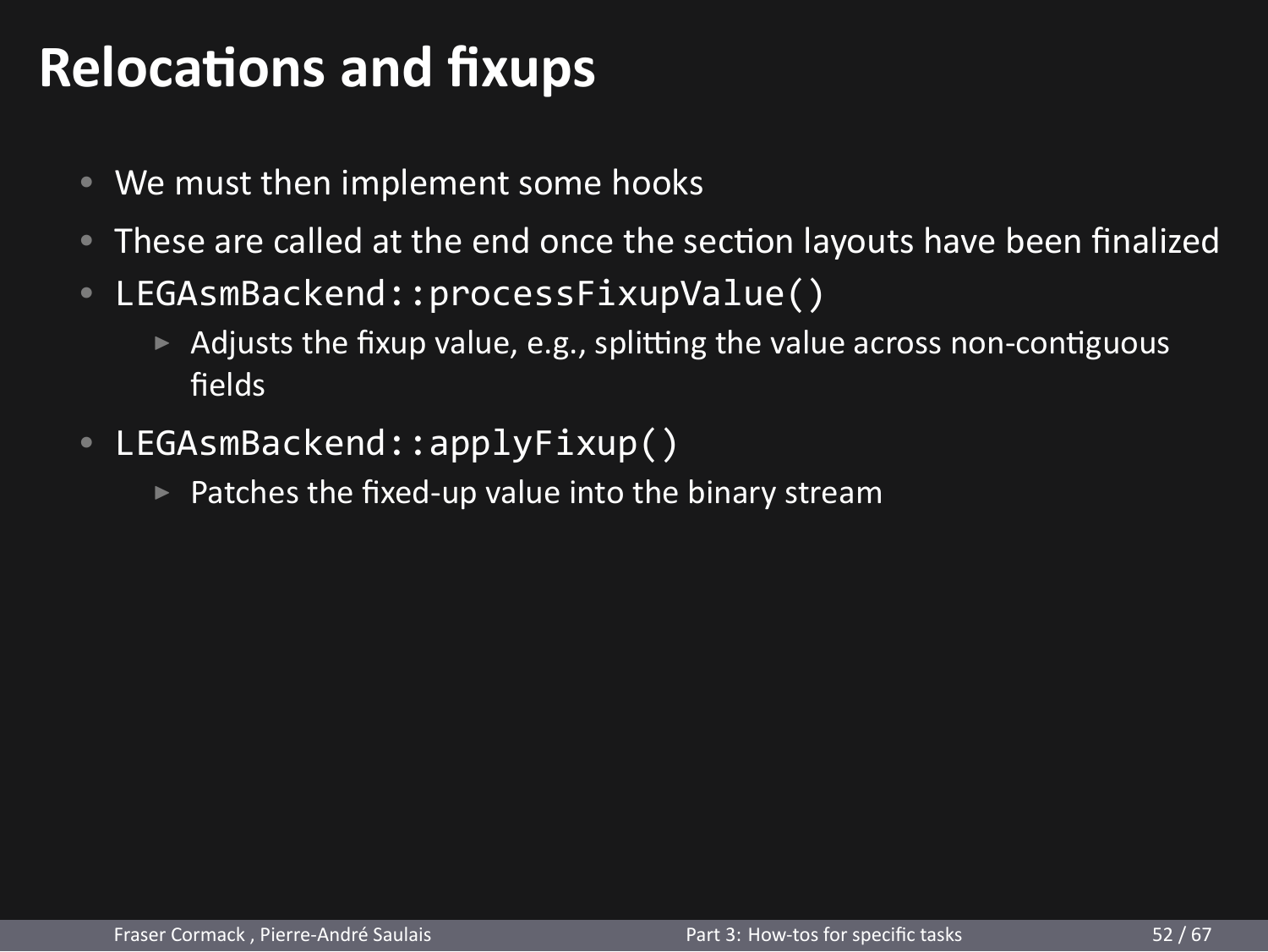## **Part 3: How-tos for specific tasks**

- Instruction printing
- Instruction encoding
- Selection DAG manipulation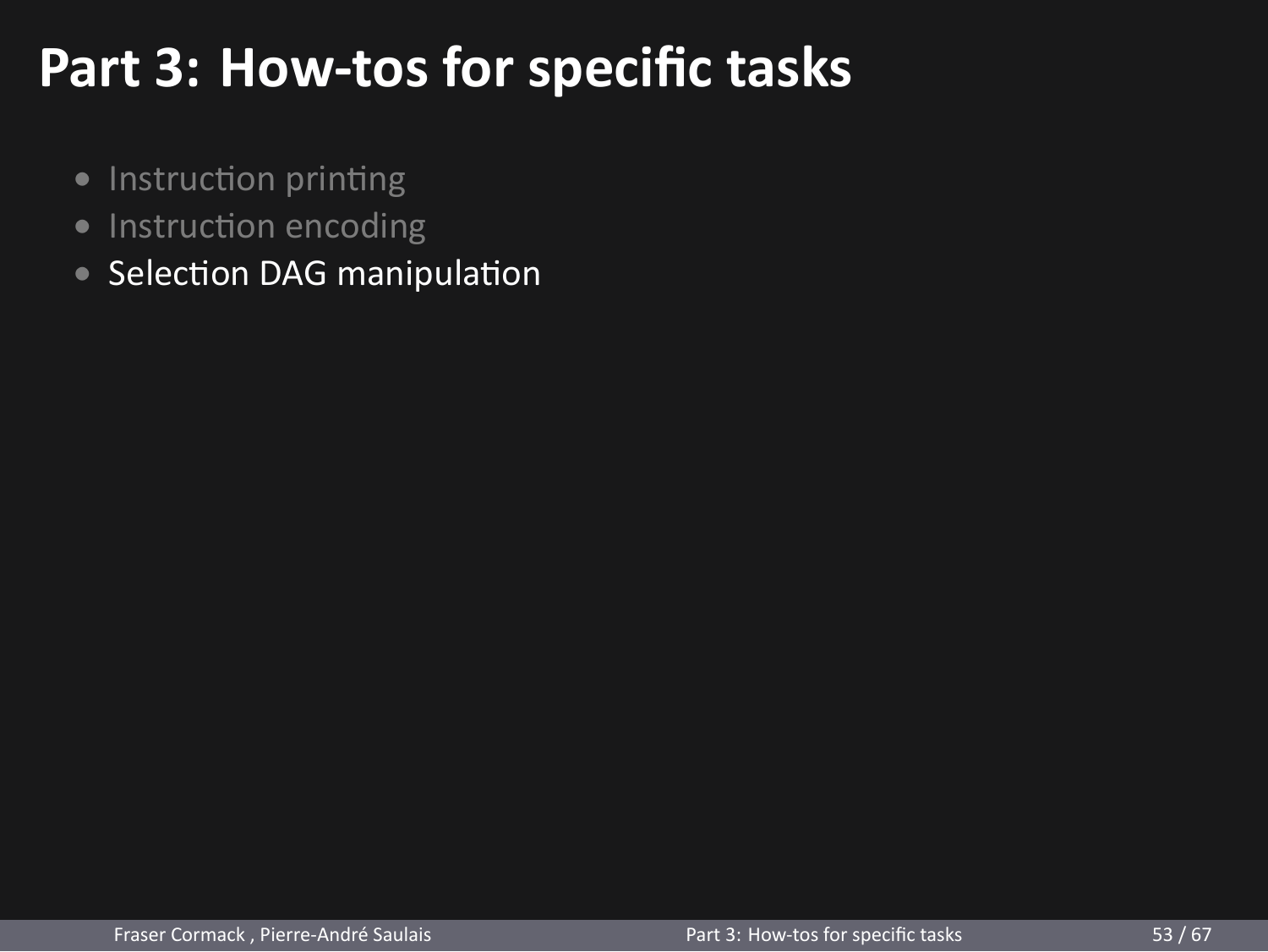#### **Custom SelectionDAG nodes**

- To represent target-specific operations in the DAG
	- ▶ Example: 32-bit immediate move

```
• How?
```
- ▶ Add a value in the LEGISD enum
- ▶ Update LEGTargetLowering::getTargetNodeName()
- ▶ Add TableGen node definitions
	- ▶ Type definition: number of inputs, outputs, constraints
	- ▶ Node definition: tablegen name, opcode, type
- Custom nodes can be used in TableGen selection patterns

```
def MoveImm32Ty : SDTypeProfile<1, 1, [
 SDTCisSameAs<0, 1>, SDTCisInt<0>
]>;
def movei32 : SDNode<"LEGISD::MOVi32", MoveImm32Ty>; LEGOperators.td
```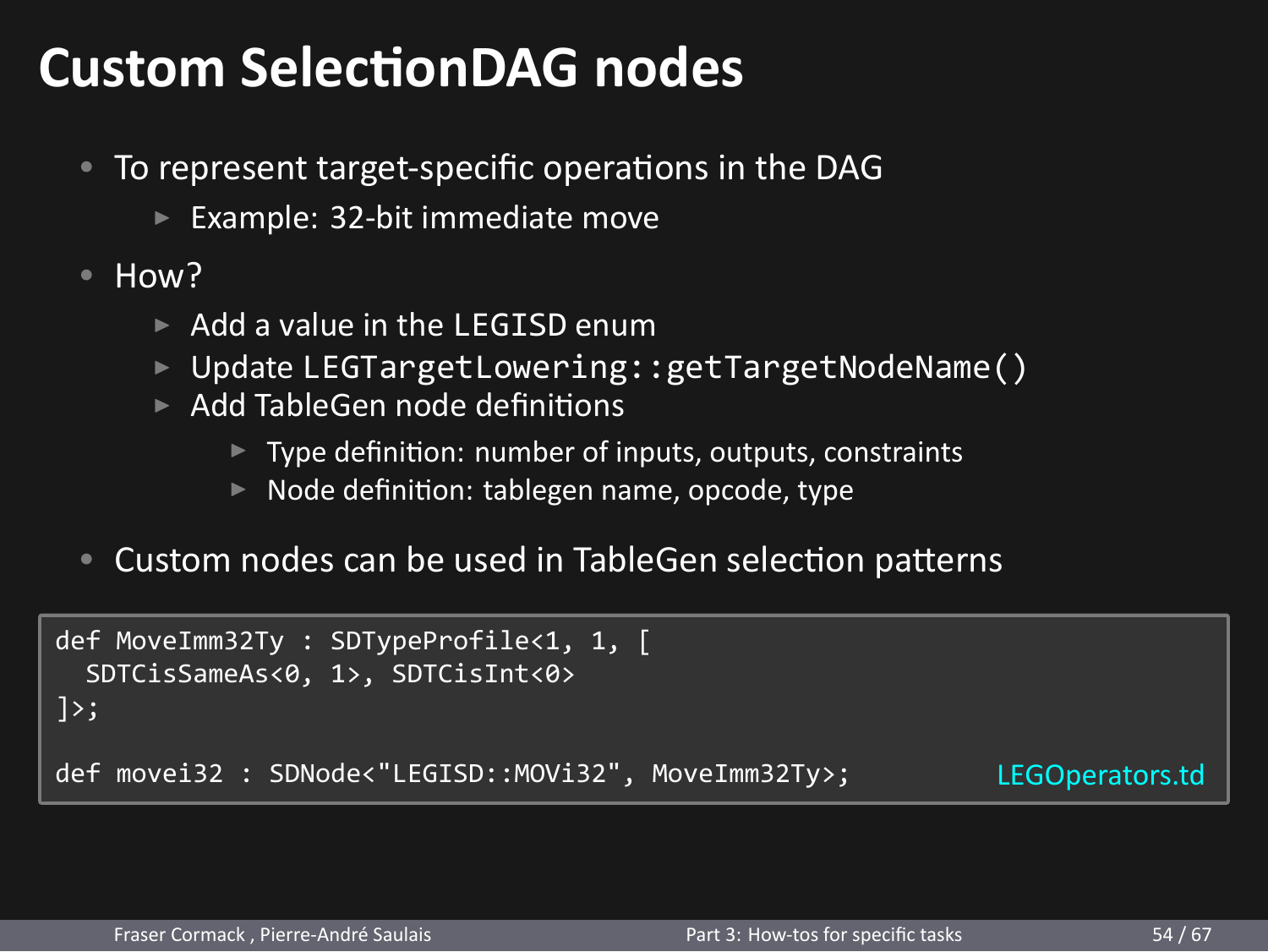### **Custom DAG lowering**

- To handle DAG nodes in a special way
	- ▶ Replaces an existing node with one or more other DAG nodes
	- ▶ Matches nodes by opcode (e.g. ISD:: Constant)
	- ▶ Matches nodes by type (e.g. i32)
- How?
	- ▶ Call setOperationAction(*nodeOpcode*, type, Custom)
	- ▶ Create a function to handle it (e.g. LowerOPCODE)
	- ▶ Update LowerOperation to call LowerOPCODE
- This all hapens in LEGTargetLowering (LEGISelLowering.cpp)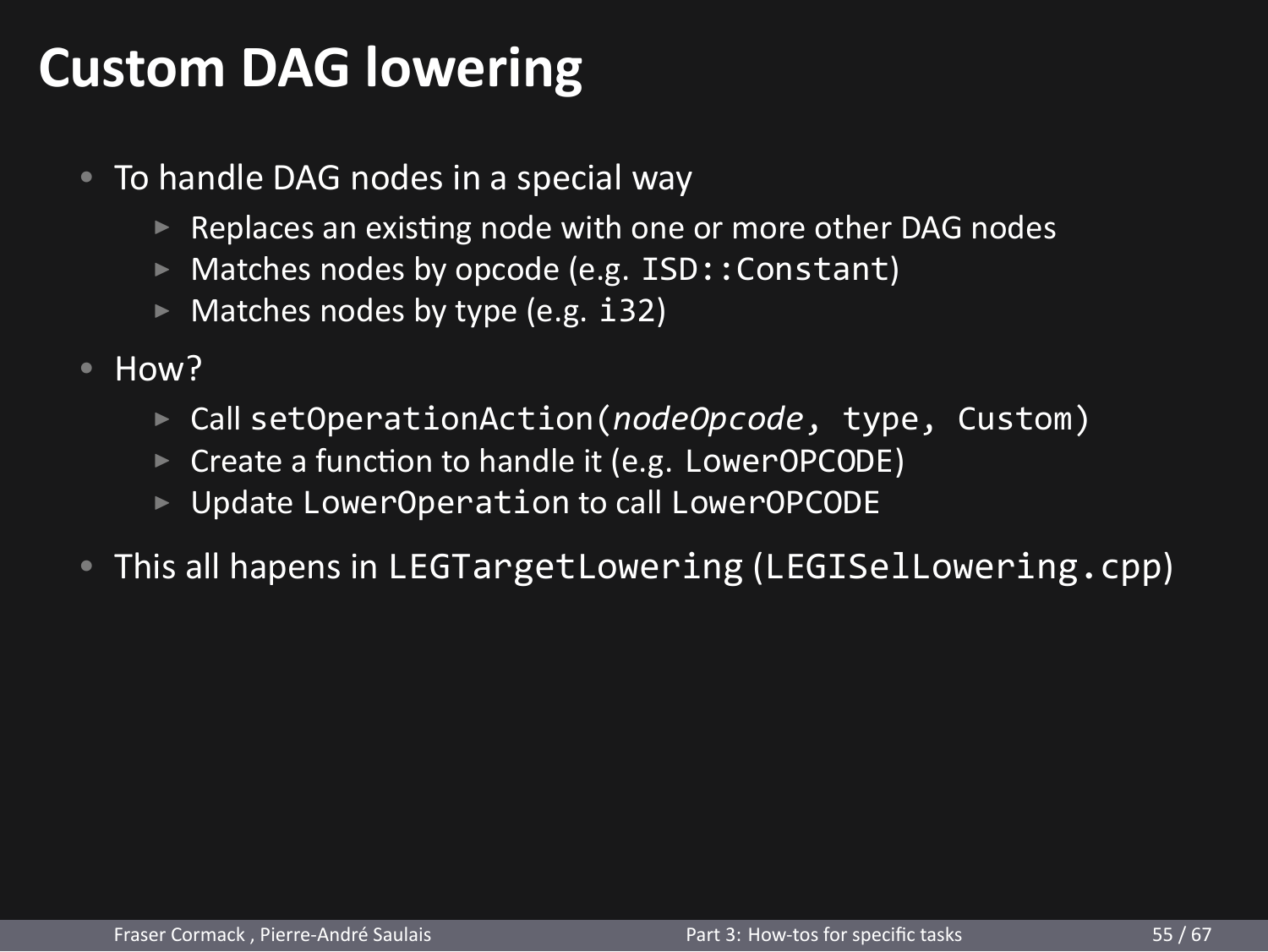### **Custom DAG lowering: LowerOPCODE**

- LowerOPCODE takes a DAG node (Op) and returns a DAG node
- You can:
	- ▶ Return a different node
	- ▶ Return Op  $\rightarrow$  no change
	- ▶ Return SDValue()  $\rightarrow$  node not supported (LLVM will expand it)
- All of the above can be done conditionally (e.g. depending on VT)

```
SDValue LEGTargetLowering::LowerConstant(SDValue Op,
                                   SelectionDAG &DAG) const {
 EVT VT = Op.getValueType();
 ConstantSDNode *Val = cast<ConstantSDNode>(Op.getNode());
 SDValue TargetVal = DAG.getTargetConstant(Val->getZExtVaue(),
                                     MVT::i32;
 return DAG.getNode(LEGISD::MOVi32, VT, TargetVal);
} LEGISelLowering.cpp
```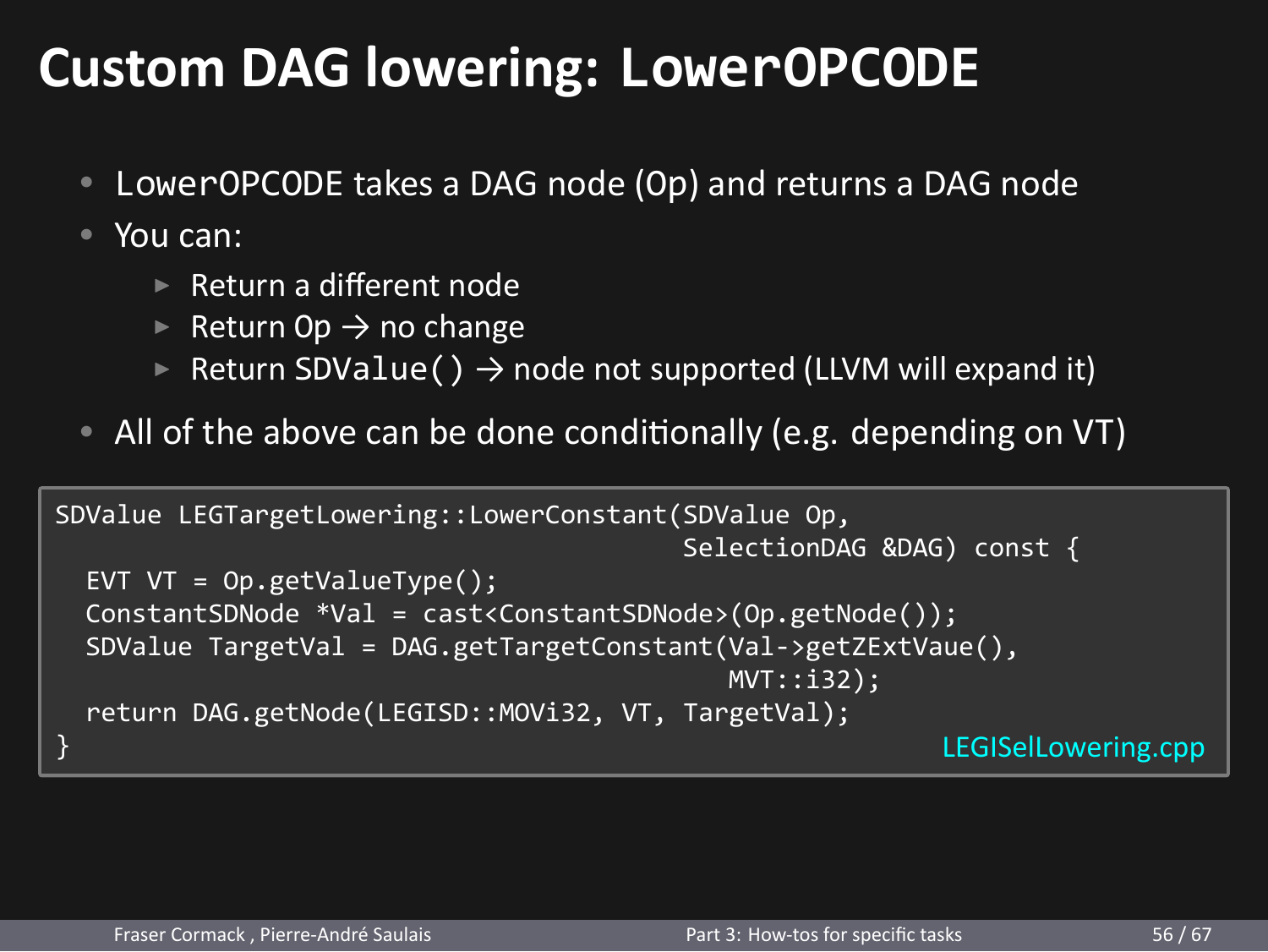### **Creating SelectionDAG nodes**

- Simply call DAG.getNode() with these arguments: ▶ Node opcode (e.g. LEGISD:: MOVi32), type, operand(s)
- Nodes are target-independent (ISD) or not (LEGISD)
- Use DAG.getMachineNode() in LEGISelDAGToDAG

```
SDValue LEGTargetLowering::LowerConstant(SDValue Op,
                                  SelectionDAG &DAG) const {
  EVT VT = Op.getValueType();
  ConstantSDNode *Val = cast<ConstantSDNode>(Op.getNode());
 SDValue TargetVal = DAG.getTargetConstant(Val->getZExtVaue(),
                                     MVT::i32);
 return DAG.getNode(LEGISD::MOVi32, VT, TargetVal);
} LEGISelLowering.cpp
```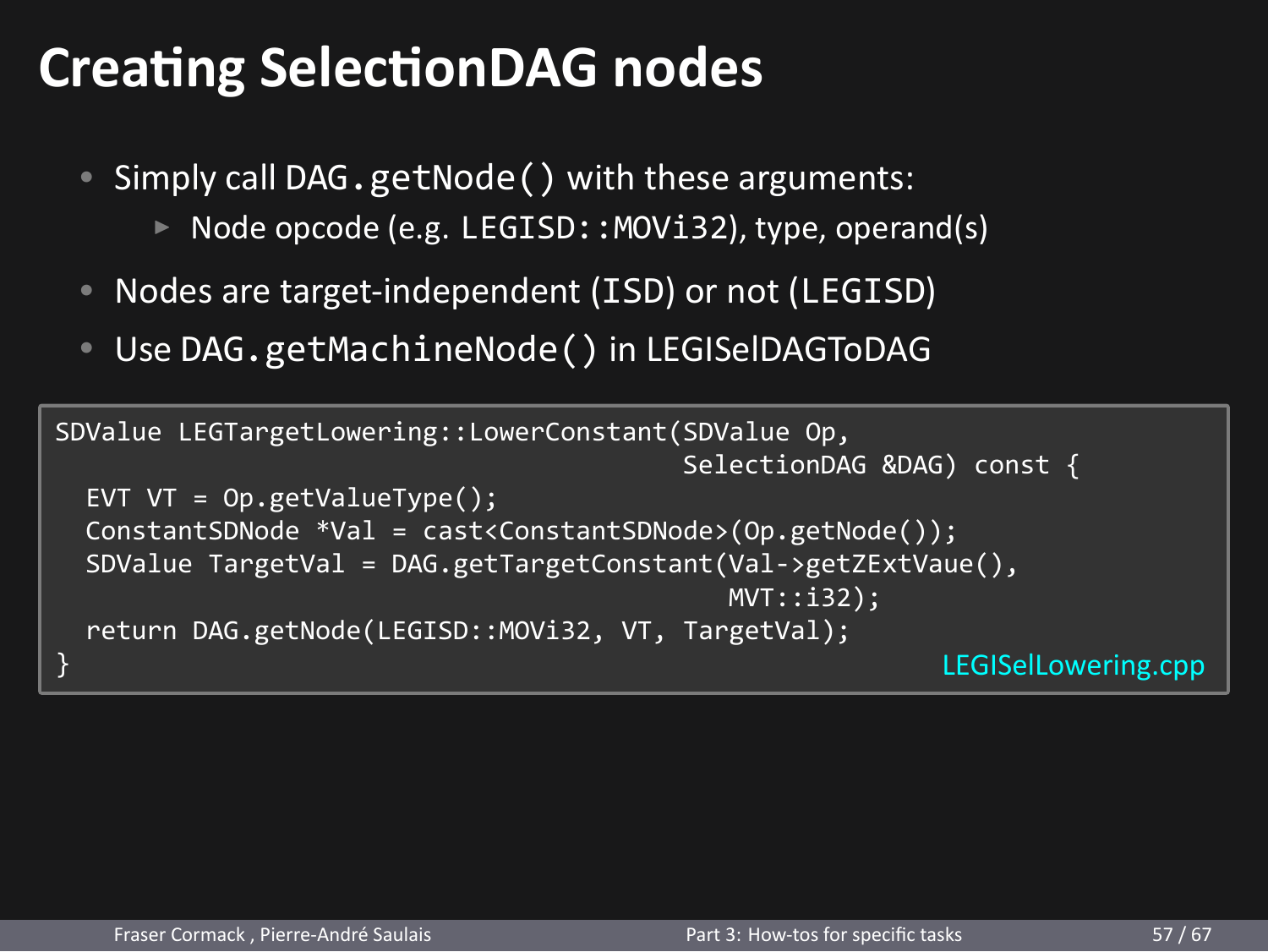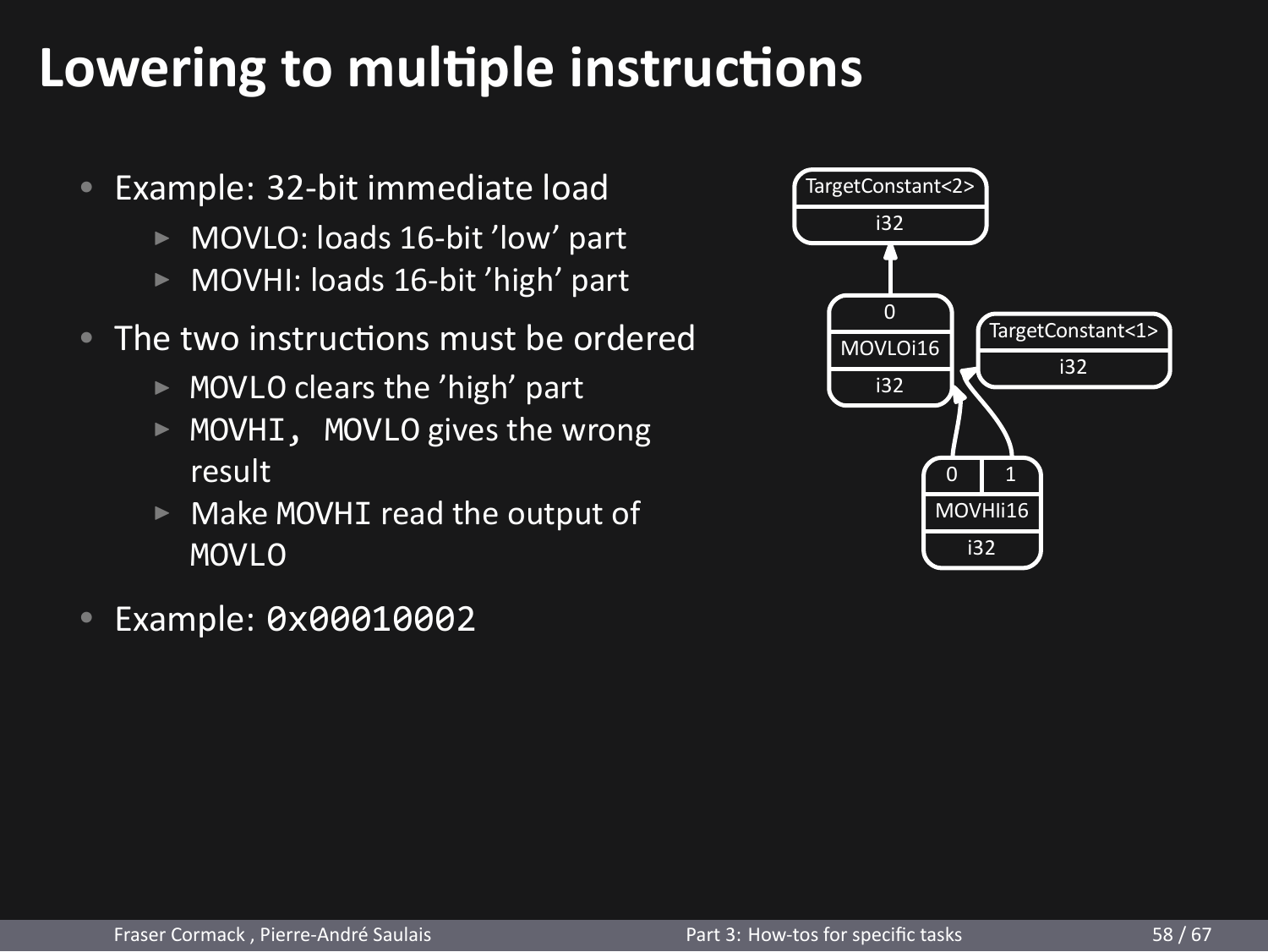- To define MOVHI, we need an extra operand ('fakesrc')
	- ▶ Source and destination registers must be the same
	- ▶ Use 'Constraints' in Tablegen

```
def MOVHI116 : InstLEG<(outs GRRegs:$dst),
                     (ins GRRegs:$fakesrc, i32imm:$src),
                     "movt $dst, $src",
                     \left[\frac{\mu}{\nu} \right] > \left\{ \frac{\mu}{\nu} \right\}let Constraints = "$fakesrc = $dst";
} LEGInstrInfo.td
```
Fraser Cormack , Pierre-André Saulais **Part 3: How-tos for specific tasks** 59 / 67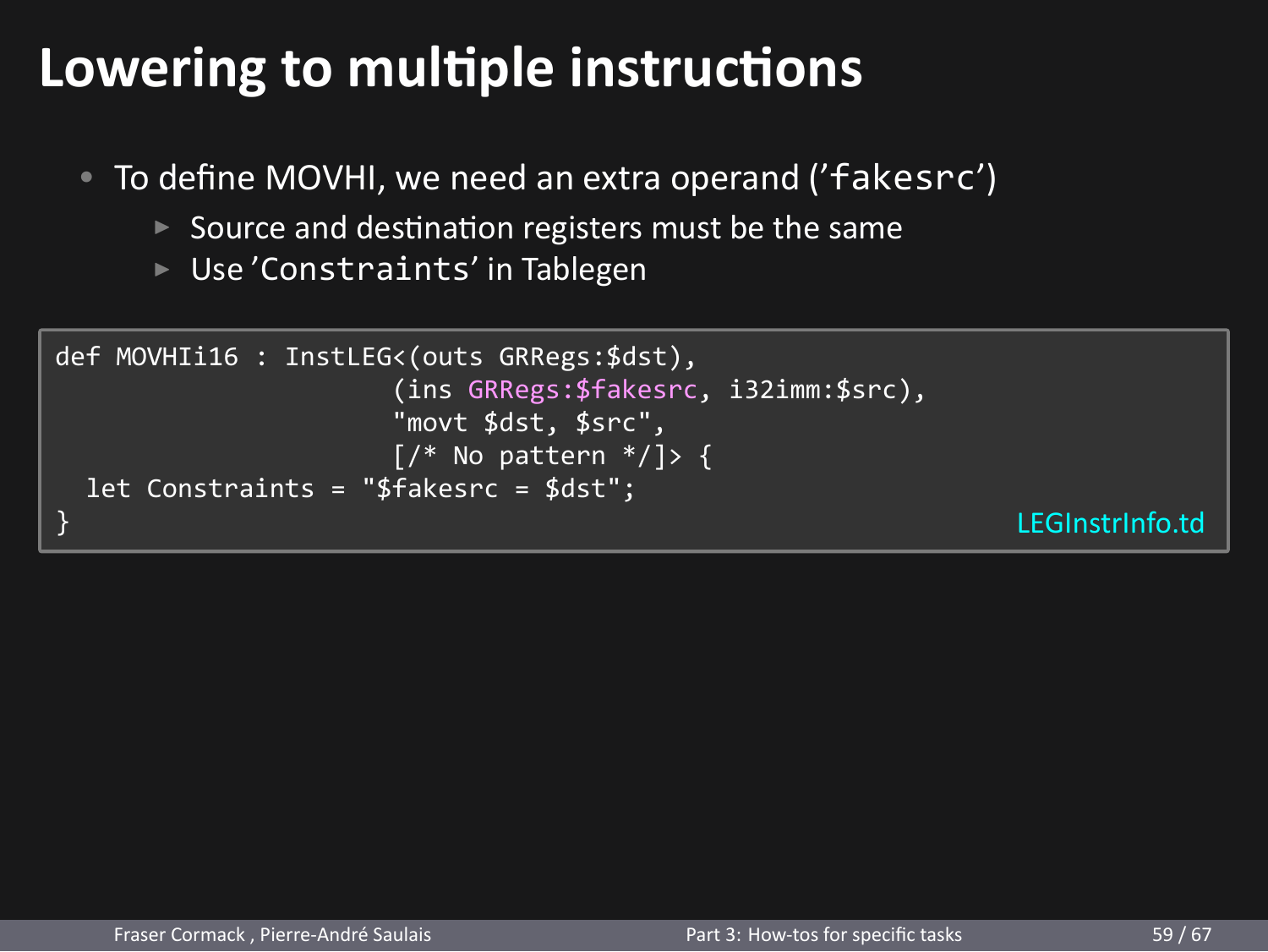- Different ways to emit multiple instructions from one DAG node
	- ▶ Using custom C++ instruction selection code
		- ▶ Not covered here
	- ▶ Using a pseudo-instruction as a placeholder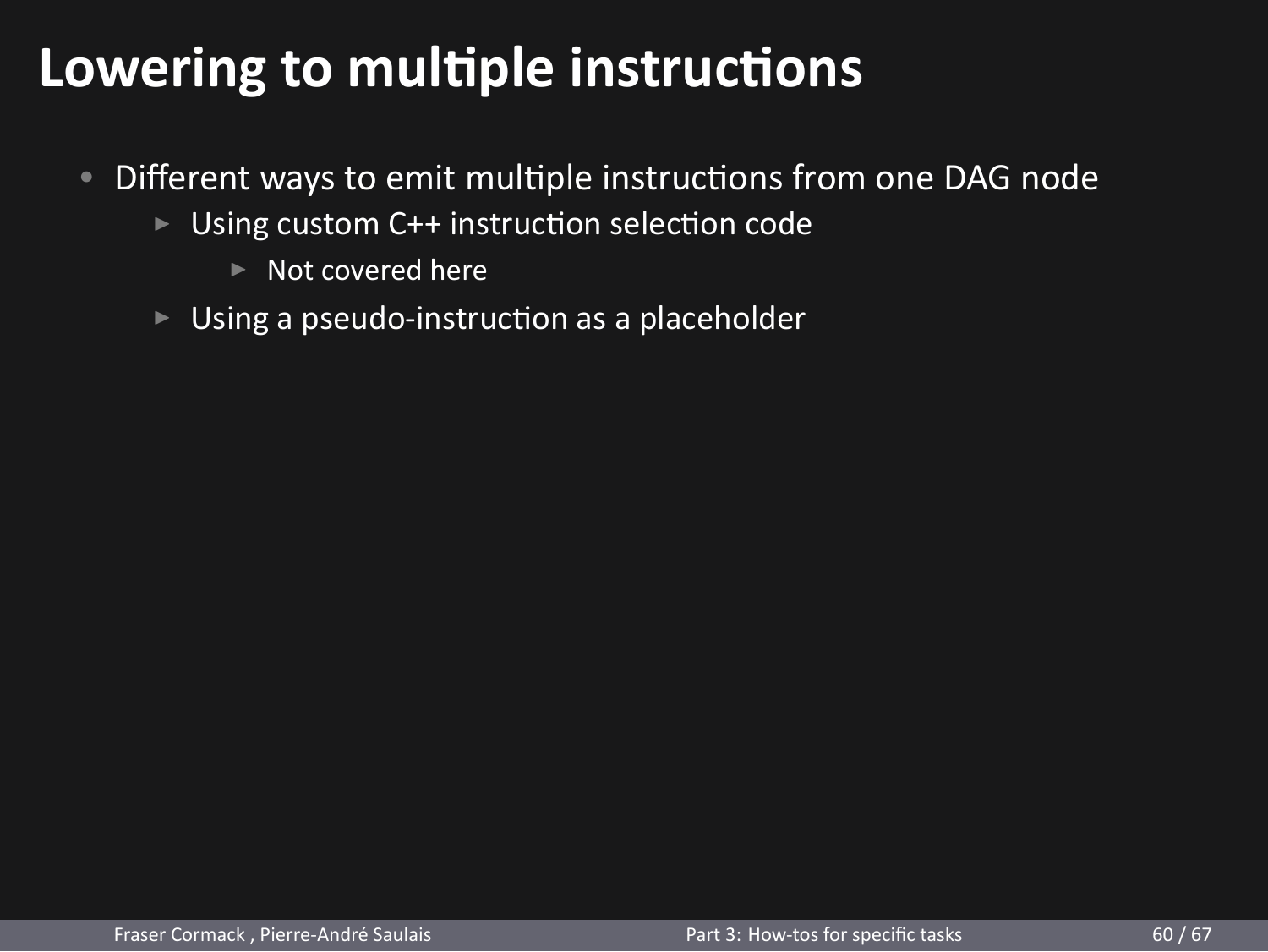- Using a pseudo instruction
	- $\triangleright$  Behaves like a placeholder for 'real' machine instruction(s)
	- $\blacktriangleright$  Lowered by a target hook into these instruction instructions
	- ▶ Can be selected from the custom DAG node we previously defined

def MOVi32 : InstLEG<(outs GRRegs:\$dst), (ins i32imm:\$src), "", [(set i32:\$dst, (movei32 i32imm:\$src))]> { let isPseudo = 1; } LEGInstrInfo.td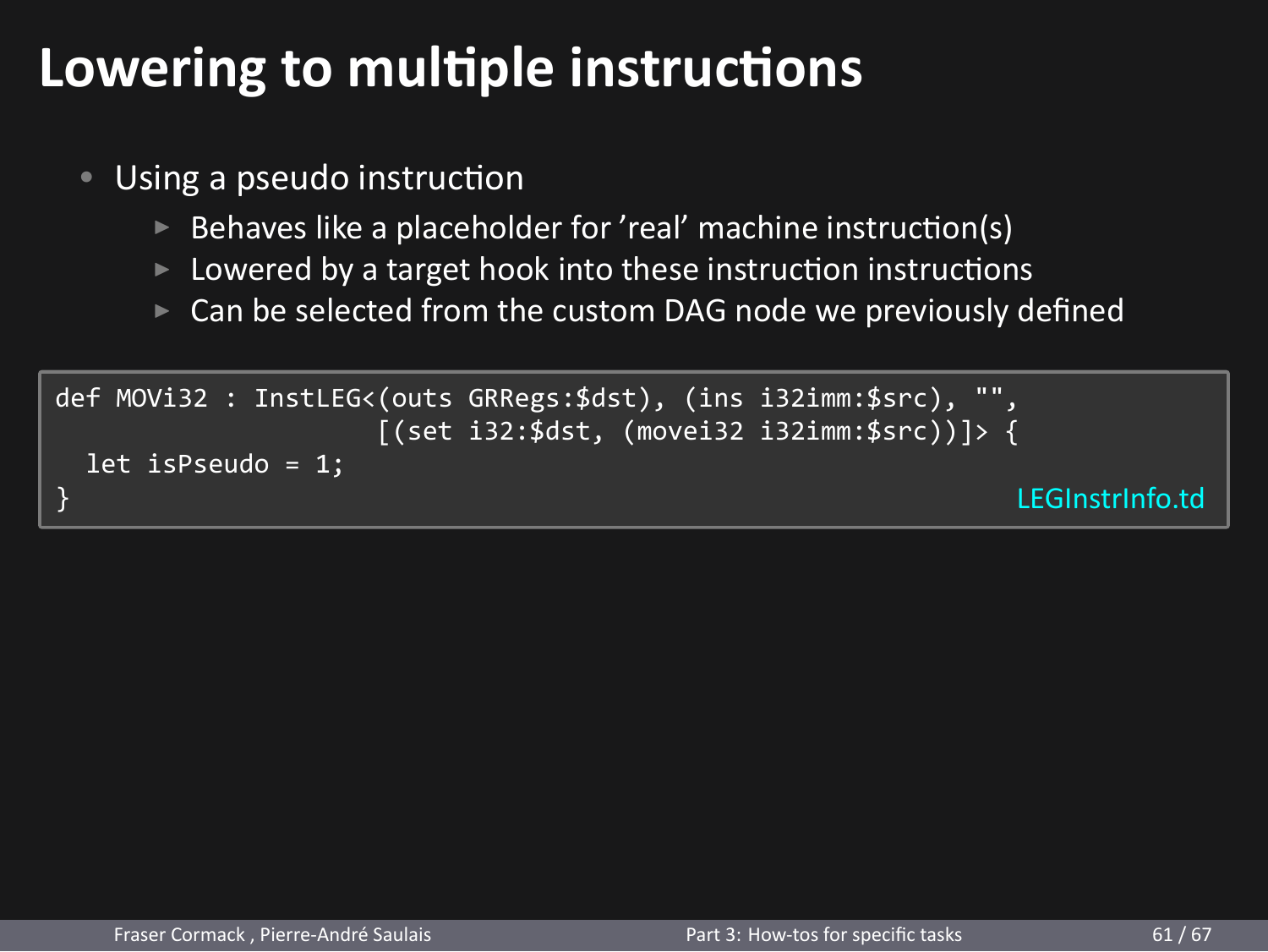• The pseudo is lowered by a target hook

```
bool LEGInstrInfo::expandPostRAPseudo(MachineInstr *MI) {
  if (MI->getOpcode() != LEG::MOVi32)
    return false;
  DebugLoc DL = MI->getDebugLoc();
 MachineBasicBlock &MBB = *MI->getParent();
  unsigned Dst = MI->getOperand(0).getReg();
  unsigned Imm = MI - \geq getOperand(1) \cdot getImm();unsigned Lo16 = Imm & 0xffff;
  unsigned Hi16 = (Imm >> 16) & 0xffff;
  BuildMI(MBB, MI, DL, get(LEG::MOVLOi16), Dst).addImm(Lo16);
  BuildMI(MBB, MI, DL, get(LEG::MOVHIi16), Dst).addReg(Dst).addImm(Hi16);
 MBB.erase(MI);
 return true;
} LEGInstrInfo.cpp
   Fraser Cormack , Pierre-André Saulais Part 3: How-tos for specific tasks 62 / 67
```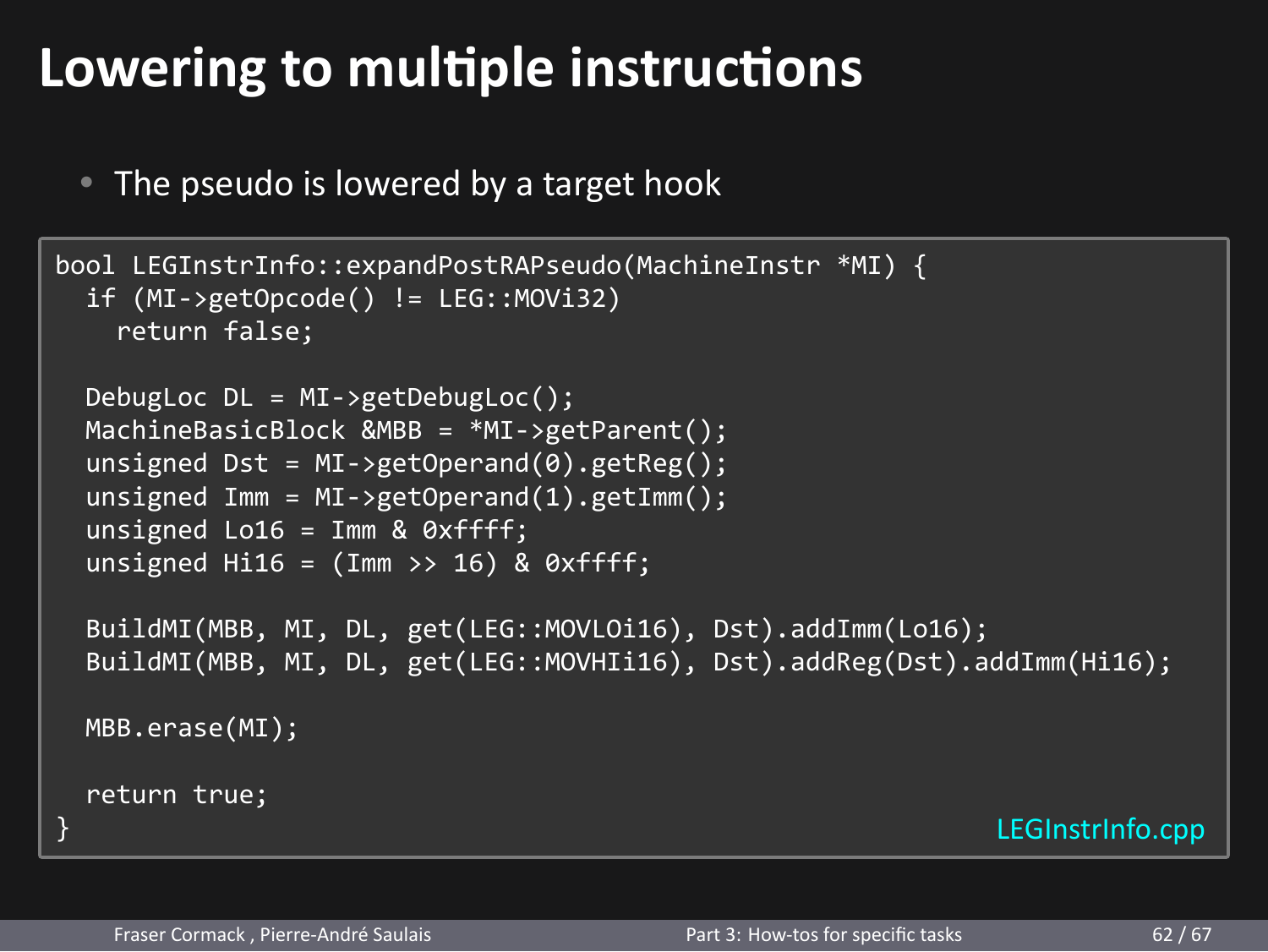## **Lowering to multiple instructions** Example IR: define i32 @foo(i32 %a) #0 { %c = add i32 %a, 65538 ret i32 %c } ex5/ex5.ll Resulting assembly: ; Write 0x00010002 to r1. movw r1, #2 ; Write 0x00000002 movt r1, #1 ; Write 0x0001XXXX add r0, r0, r1 bx lr ex5/ex5.s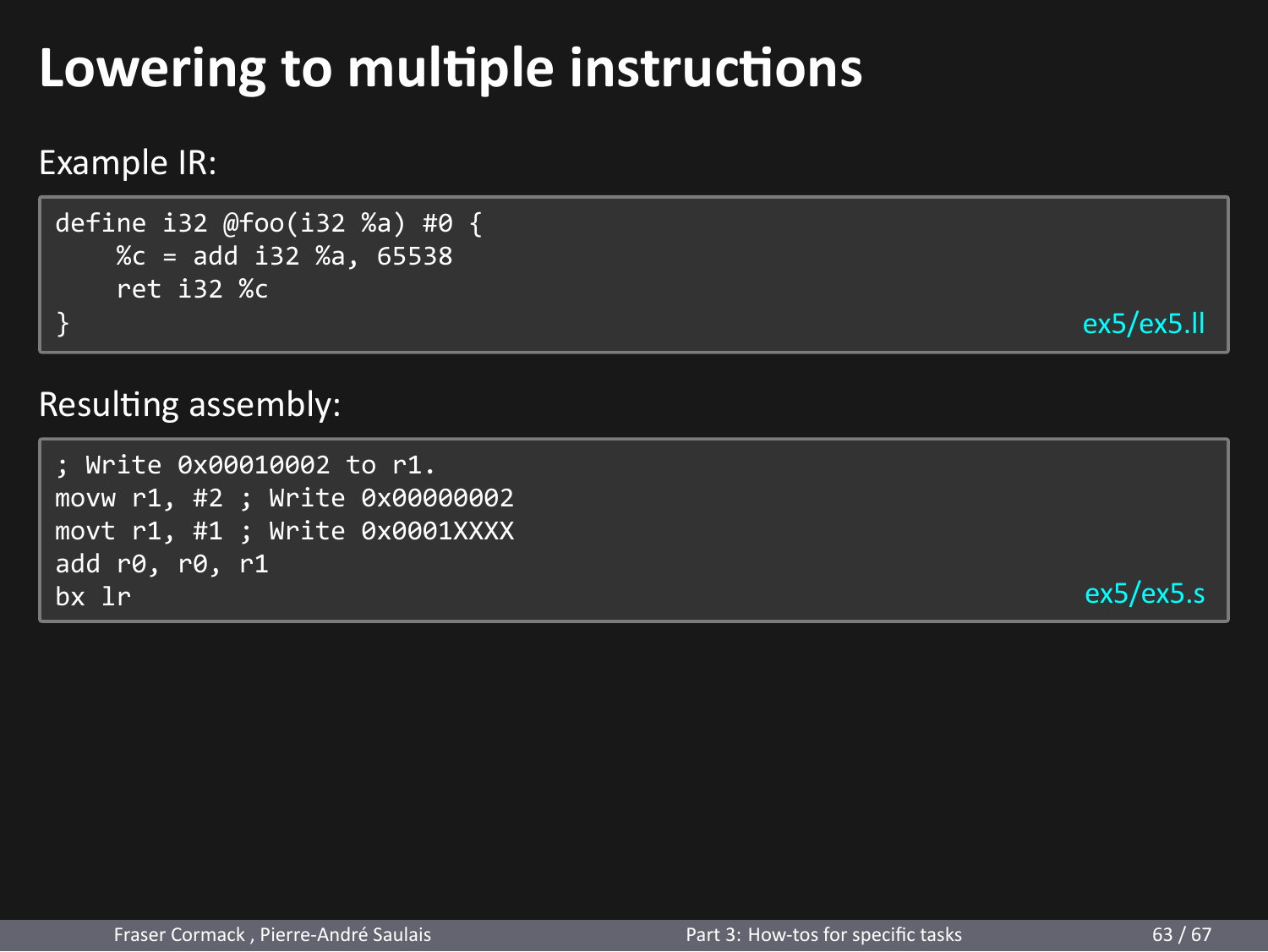## **Part 4**

## Conclusion

Fraser Cormack , Pierre-André Saulais **Part 1** de l'actuelle de la Part 4: Conclusion 64 / 67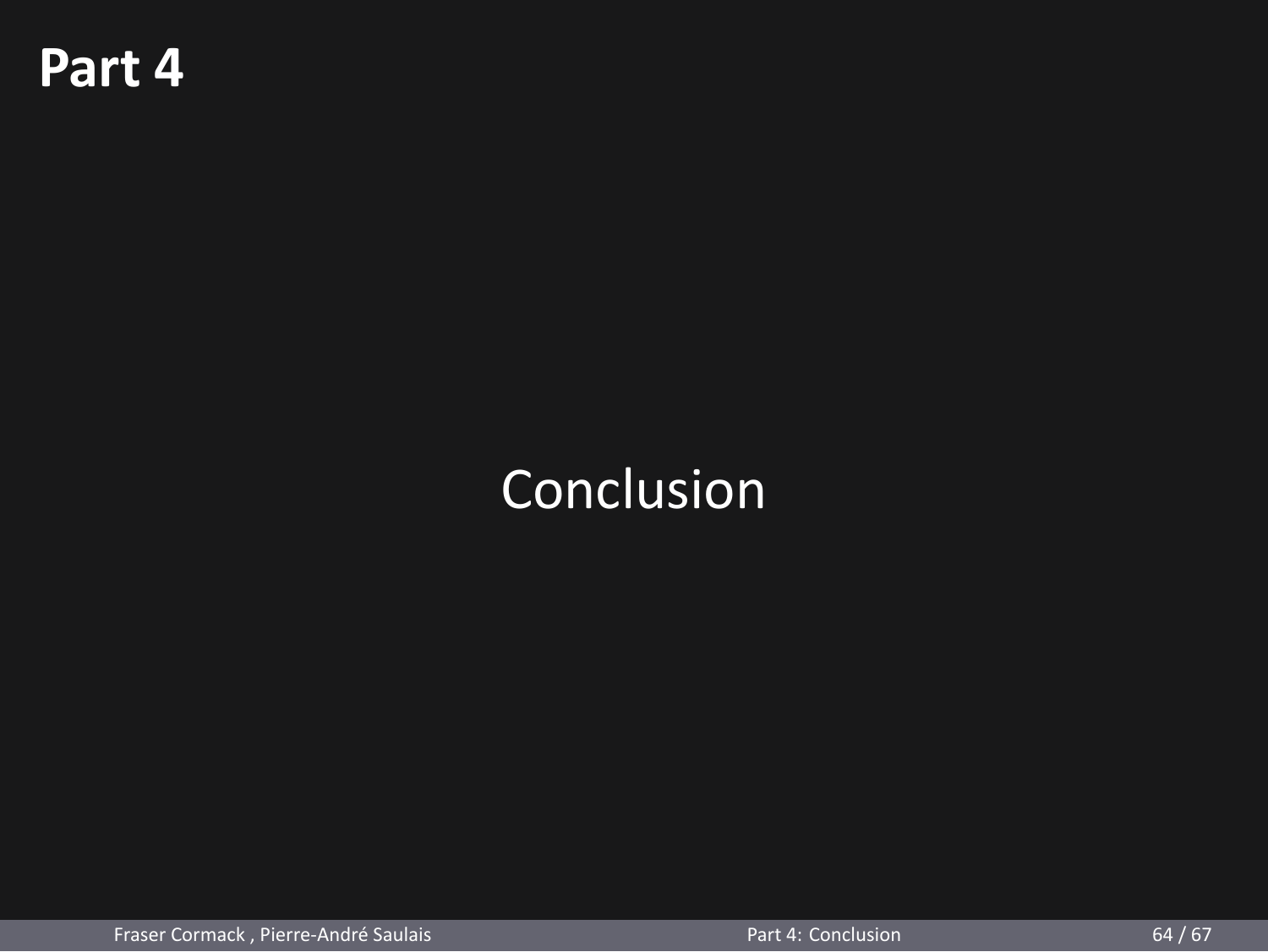## **You're not alone!**

- "Writing an LLVM Backend" at: llvm.org/docs/WritingAnLLVMBackend.html
- Other backends
- LLVM-Dev mailing lists
- Anton Korobeynikov's 2009 and 2012 "Building a backend in 24 hours" tutorials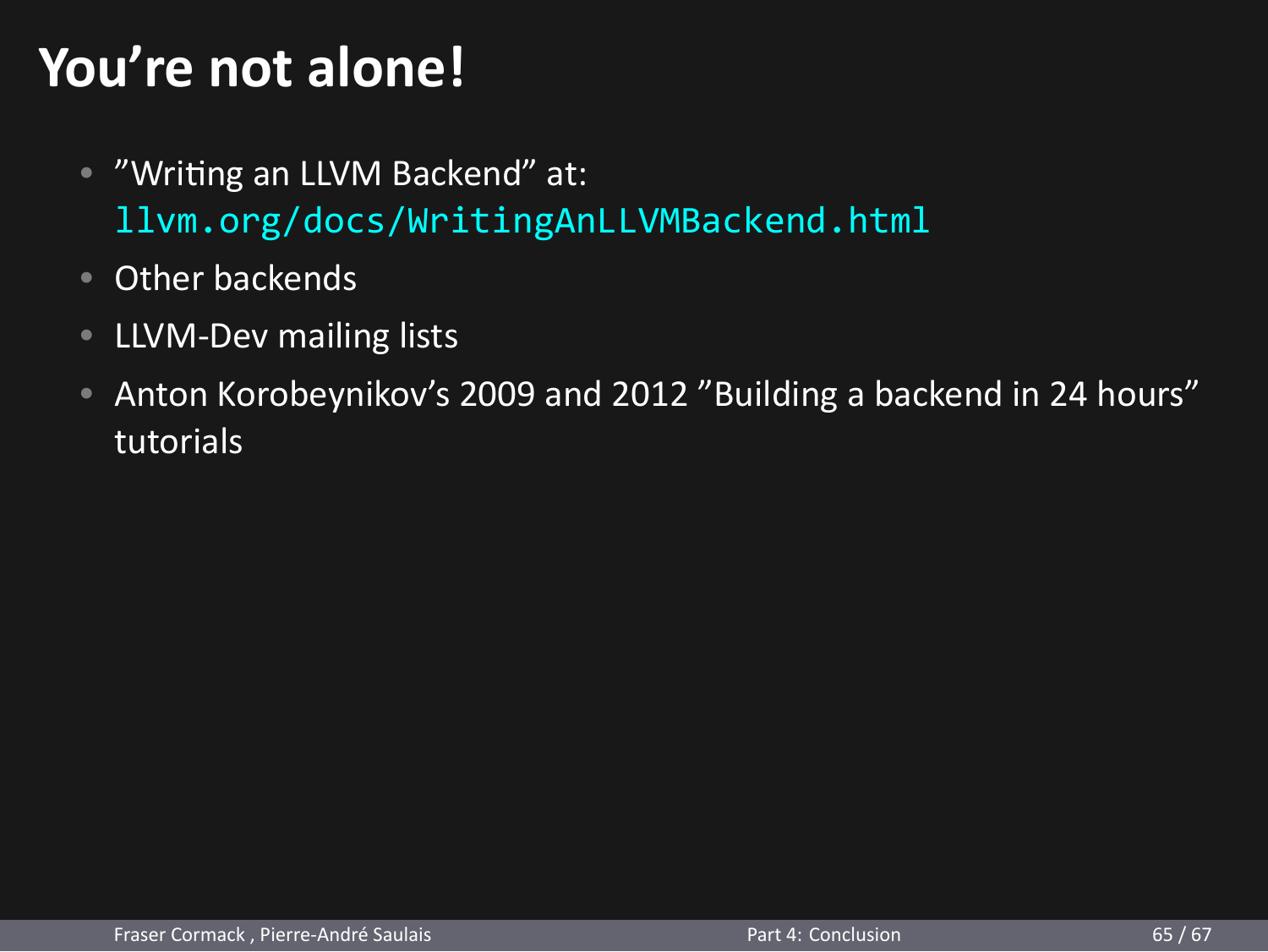#### **Summary**

- Should be enough to create a very simple target!
- Many things were not covered in this talk:
	- ▶ Using different types and legalizaƟon
	- $\blacktriangleright$  Multiple basic blocks, branches
	- $\triangleright$  Scheduling
	- $\blacktriangleright$  Intrinsics
	-
- Introduced resources to go further